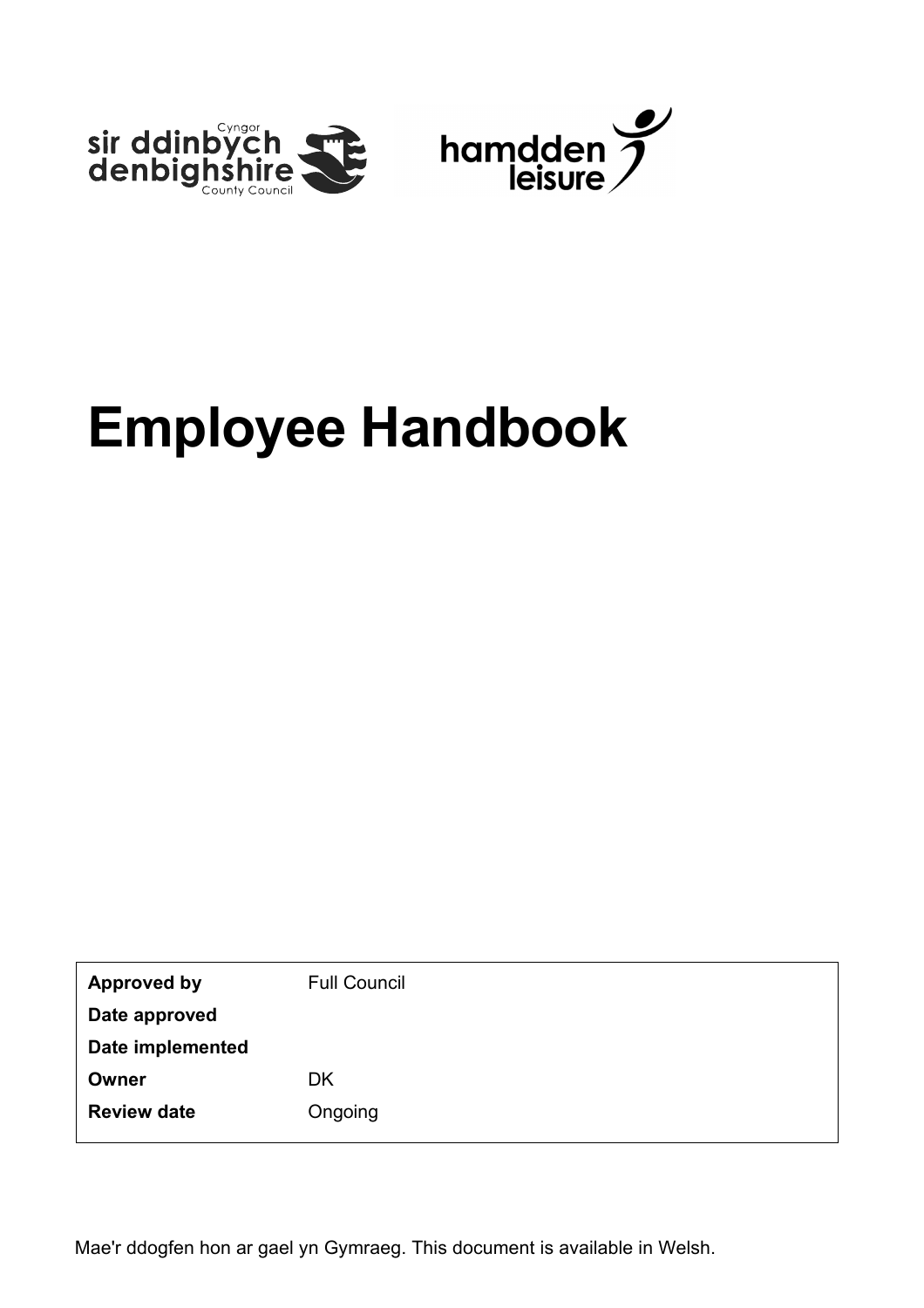### <span id="page-1-0"></span>**Version control**

Before contacting the Human resources department about the content of this policy, it is recommended that you refer to the latest version of the website and the relevant guidance. Like all website documents, the policy is subject to regular review due to legislative and policy changes. The latest versions of all HR documents can be found on the HR pages.

| <b>Version</b>   | Date approved | <b>Approved by</b> | Notes / changes                                                                                                                  |
|------------------|---------------|--------------------|----------------------------------------------------------------------------------------------------------------------------------|
| V <sub>2.1</sub> | 01/09/15      |                    | Clarification of pensions, standby<br>rates, car user allowance, removal of<br>non NJC pay grades<br>Hyperlink table of contents |
| V <sub>2.2</sub> | 20/04/16      |                    | Additional guidance on night work and<br>incremental progression                                                                 |
| V2.3             | 18/05/16      |                    | Amended NJC pay scale following pay<br>award                                                                                     |
| V2.4             | 25/05/16      |                    | Amended additional payment rates<br>following pay award                                                                          |
| V2.5             | 09/06/16      |                    | Clarified description of disturbance<br>allowance                                                                                |
| V2.6             | 21/07/16      |                    | Amendment to Welsh Language policy                                                                                               |
| V2.7             | 24/03/17      |                    | Changes to additional payments<br>Clarification of incremental progression                                                       |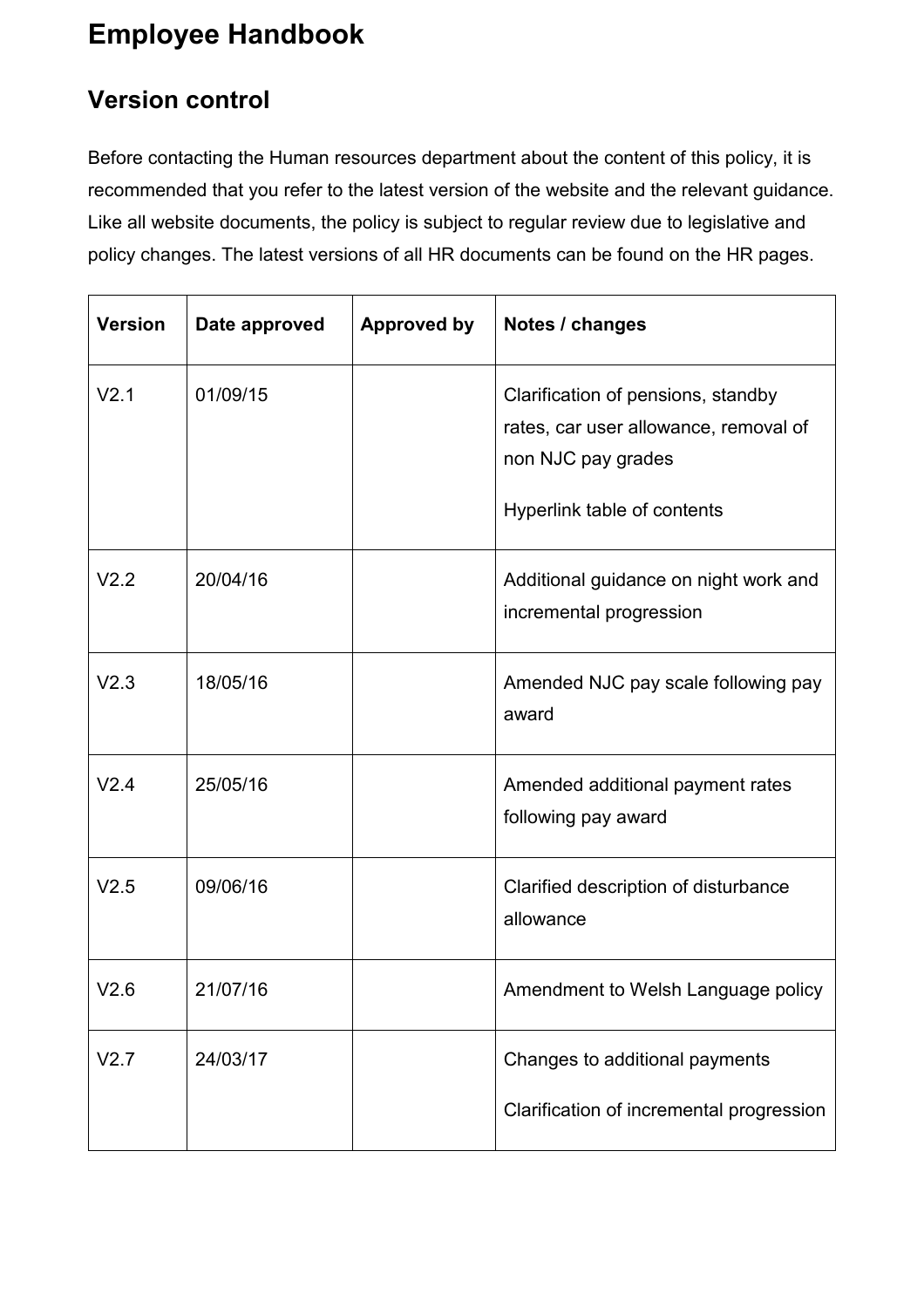| <b>Version</b>   | Date approved | <b>Approved by</b> | Notes / changes                                                                                                                                                                                                                                                             |
|------------------|---------------|--------------------|-----------------------------------------------------------------------------------------------------------------------------------------------------------------------------------------------------------------------------------------------------------------------------|
| V2.8             | 29/03/17      |                    | Clarification of effects of TUPE on<br>continuous service for returning<br>employees                                                                                                                                                                                        |
| V <sub>2.9</sub> | 29/03/17      |                    | Pay scales updated following pay<br>award                                                                                                                                                                                                                                   |
| V3.0             | 01/04/17      |                    | Reformatting<br><b>Added Social Media Policy</b>                                                                                                                                                                                                                            |
| V4.0             | 29/08/17      |                    | Reformatting. Removal of Pay scale<br>tables (these can be found on the<br>intranet under Pay and Benefits).<br>Added details on DCC Rewards<br>Direct. Amendments made as per new<br>intranet pages. Amended E-learning<br>section with new guidance and system<br>details |
| V4.1             | 22/03/18      |                    | Update Payroll number                                                                                                                                                                                                                                                       |
| V4.2             | 17/04/18      |                    | Pay award 2018                                                                                                                                                                                                                                                              |
| V4.3             | 04/05/18      |                    | Updated sleep-in rates                                                                                                                                                                                                                                                      |
| V4.4             | 30/10/18      |                    | Amend sleep-in rates and include rates<br>for SB7                                                                                                                                                                                                                           |
| V4.5             | 28/03/19      |                    | Amended additional payment rates<br>following pay award                                                                                                                                                                                                                     |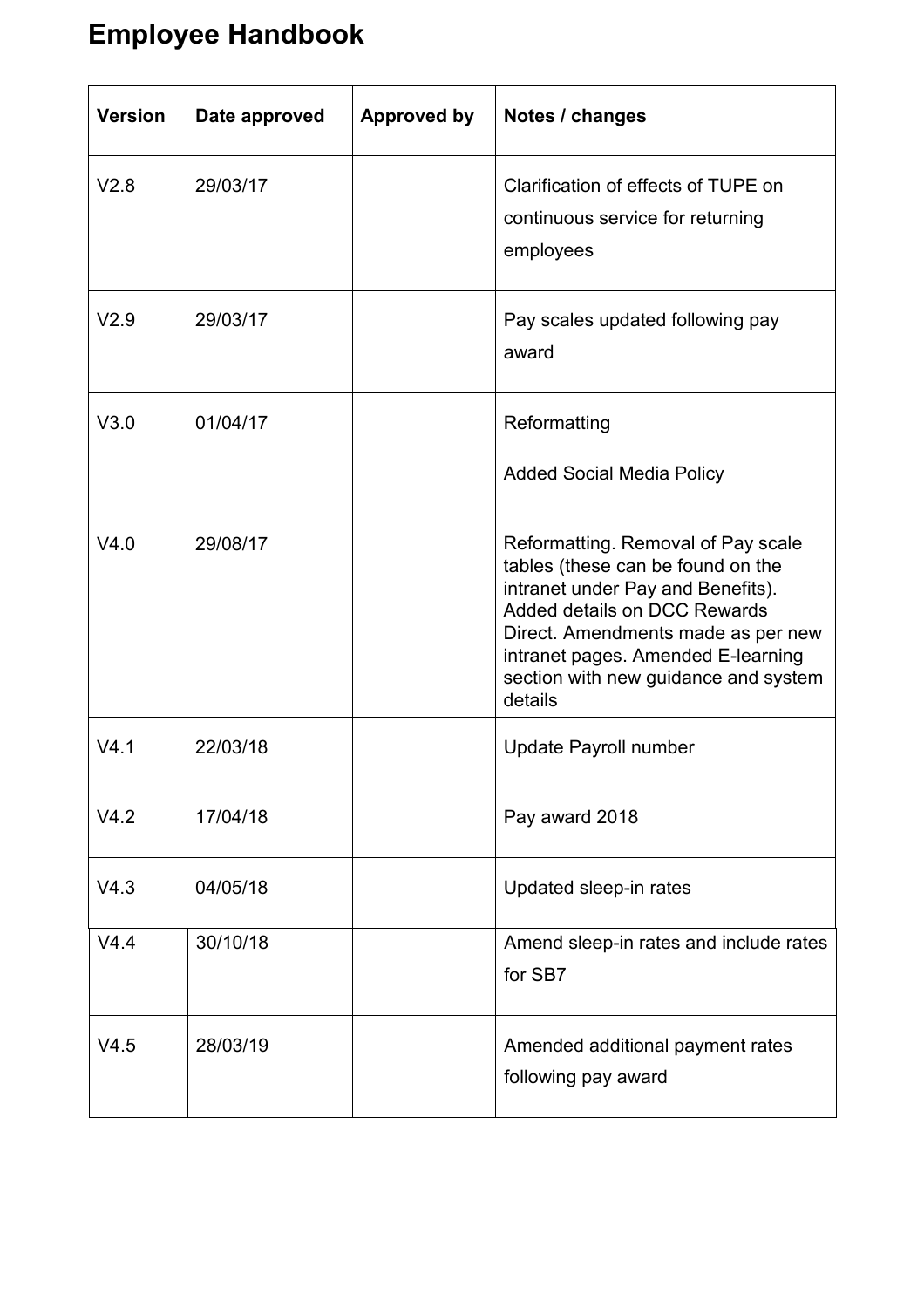| <b>Version</b>   | Date approved | <b>Approved by</b> | Notes / changes                                                                                                 |
|------------------|---------------|--------------------|-----------------------------------------------------------------------------------------------------------------|
| V4.6             | 08/05/19      |                    | Updated policies that have recently<br>been agreed at Cabinet and general<br>updates                            |
| V4.7             | 15/07/19      |                    | Inserted wording with regards to<br>calculating overtime for managers                                           |
| V4.8             | 01/11/19      |                    | Updated annual leave procedure.<br>New - Trans Equality Policy &<br>Procedure. Employee Assistance<br>Programme |
| V4.9             | 26/03/20      |                    | New one to one meeting added and<br>reference to performance appraisals<br>taken out                            |
| V4.91            | 27/08/20      |                    | Amended additional payment rates<br>following pay award                                                         |
| V4.92            | 05/11/20      |                    | Amended additional leave following<br>pay award                                                                 |
| V <sub>5.0</sub> | 20/01/21      |                    | <b>Tool allowance</b>                                                                                           |
| V5.1             | 29/03/21      |                    | Amend sleep-in rates                                                                                            |
| V5.2             | 26/04/21      |                    | Amend incremental progression                                                                                   |
| V5.3             | 26/11/21      |                    | Amend - car user allowance                                                                                      |
| V5.4             | 28/03/22      |                    | Amended additional payment rates<br>following pay award                                                         |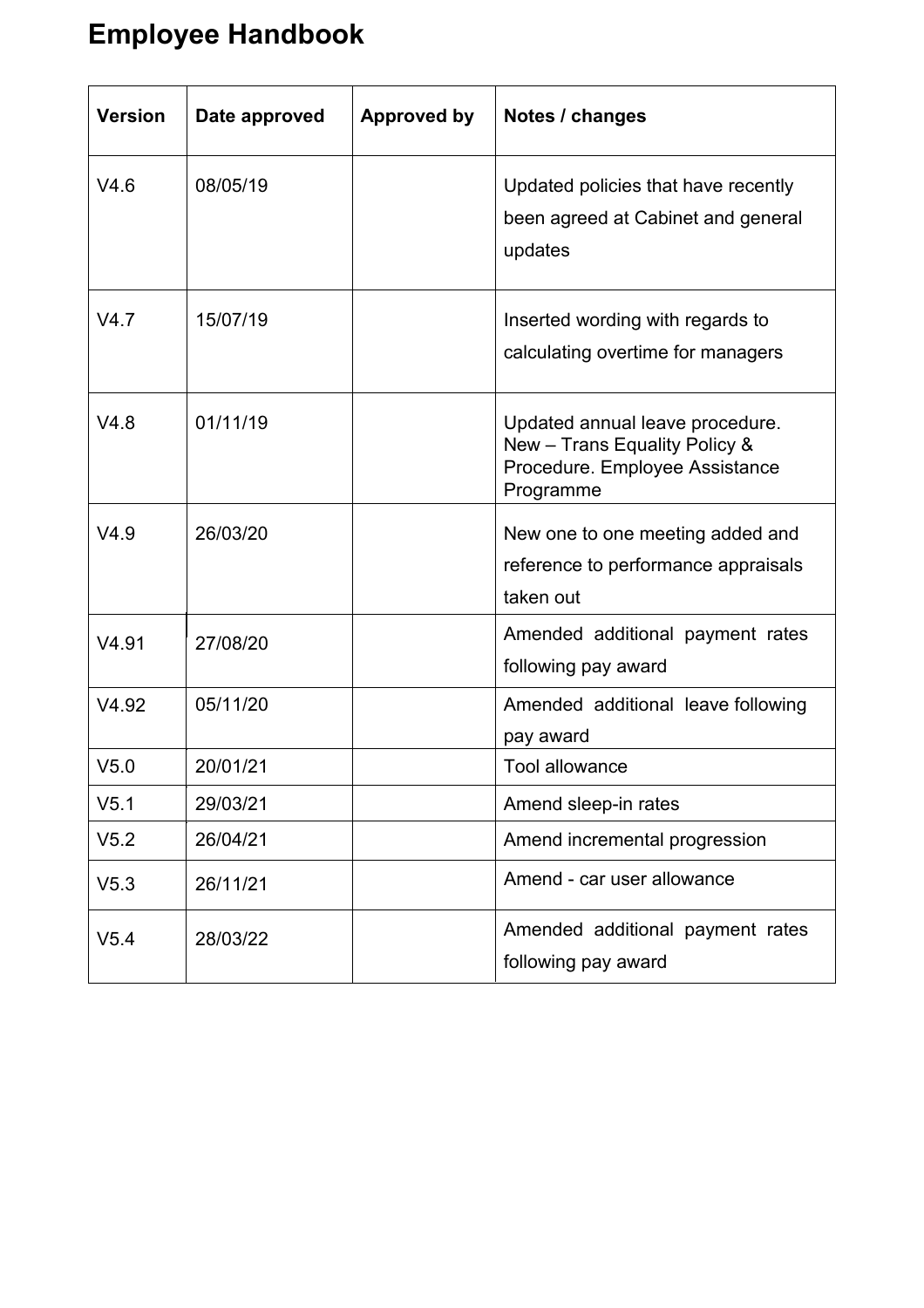# <span id="page-4-0"></span>**Contents**

| Version control<br>Contents<br>A Message from the Chief Executive<br>The Handbook                                                                                                                                                                                                                                                                                                                                                                                                                                                              | $\frac{2}{5}$<br>$\bf 8$<br>10                                                                           |
|------------------------------------------------------------------------------------------------------------------------------------------------------------------------------------------------------------------------------------------------------------------------------------------------------------------------------------------------------------------------------------------------------------------------------------------------------------------------------------------------------------------------------------------------|----------------------------------------------------------------------------------------------------------|
| Section One: Introducing Denbighshire County Council<br>Section Two: Lifestyle Choices & Benefits<br>Section Three: Your Career with Denbighshire County Council<br>Section Four: Your Terms & Conditions of Employment<br><b>Section Five: Working Arrangements</b><br><b>Appendices &amp; Glossary</b><br>Denbighshire Leisure Ltd. (DLL)                                                                                                                                                                                                    | 10<br>10<br>10<br>10<br>11<br>11<br>11                                                                   |
| Section One: Introducing Denbighshire County Council                                                                                                                                                                                                                                                                                                                                                                                                                                                                                           | 12                                                                                                       |
| Denbighshire County Council's Priorities for 2017 - 2022<br><b>Code of Conduct</b><br>Confidentiality<br><b>Continuous Service</b><br>Corporate Image<br><b>Customer Service</b><br><b>Disciplinary Procedure</b><br><b>Equality and Diversity</b><br><b>Trans Equality Policy and Procedure</b><br><b>Grievance Procedure</b><br>Health, Safety and Welfare<br>Information Technology & Computer Security<br>Overpayments<br>Safeguarding<br>Social Media<br><b>Trade Unions</b><br><b>Trade Union Membership</b><br>Welsh Language Standards | 12<br>12<br>13<br>13<br>14<br>14<br>15<br>15<br>16<br>16<br>16<br>17<br>18<br>18<br>19<br>19<br>19<br>20 |
| Section Two: Lifestyle Choices and Benefits                                                                                                                                                                                                                                                                                                                                                                                                                                                                                                    | 21                                                                                                       |
| <b>Active Workplace</b><br><b>Adoption Leave</b><br><b>Career Breaks</b><br><b>DCC Rewards Direct</b><br><b>Elective Medical Procedures</b><br><b>Emergency Leave</b><br>Employee Assistance Programme (EAP)<br><b>Employee Volunteering</b><br><b>Flexible Retirement</b><br><b>Flexible Working</b><br>Give As You Earn<br><b>Managing Carers' Needs</b><br>Maternity<br><b>Maternity Support</b>                                                                                                                                            | 21<br>21<br>22<br>22<br>23<br>23<br>23<br>24<br>25<br>25<br>26<br>26<br>26<br>28                         |
|                                                                                                                                                                                                                                                                                                                                                                                                                                                                                                                                                |                                                                                                          |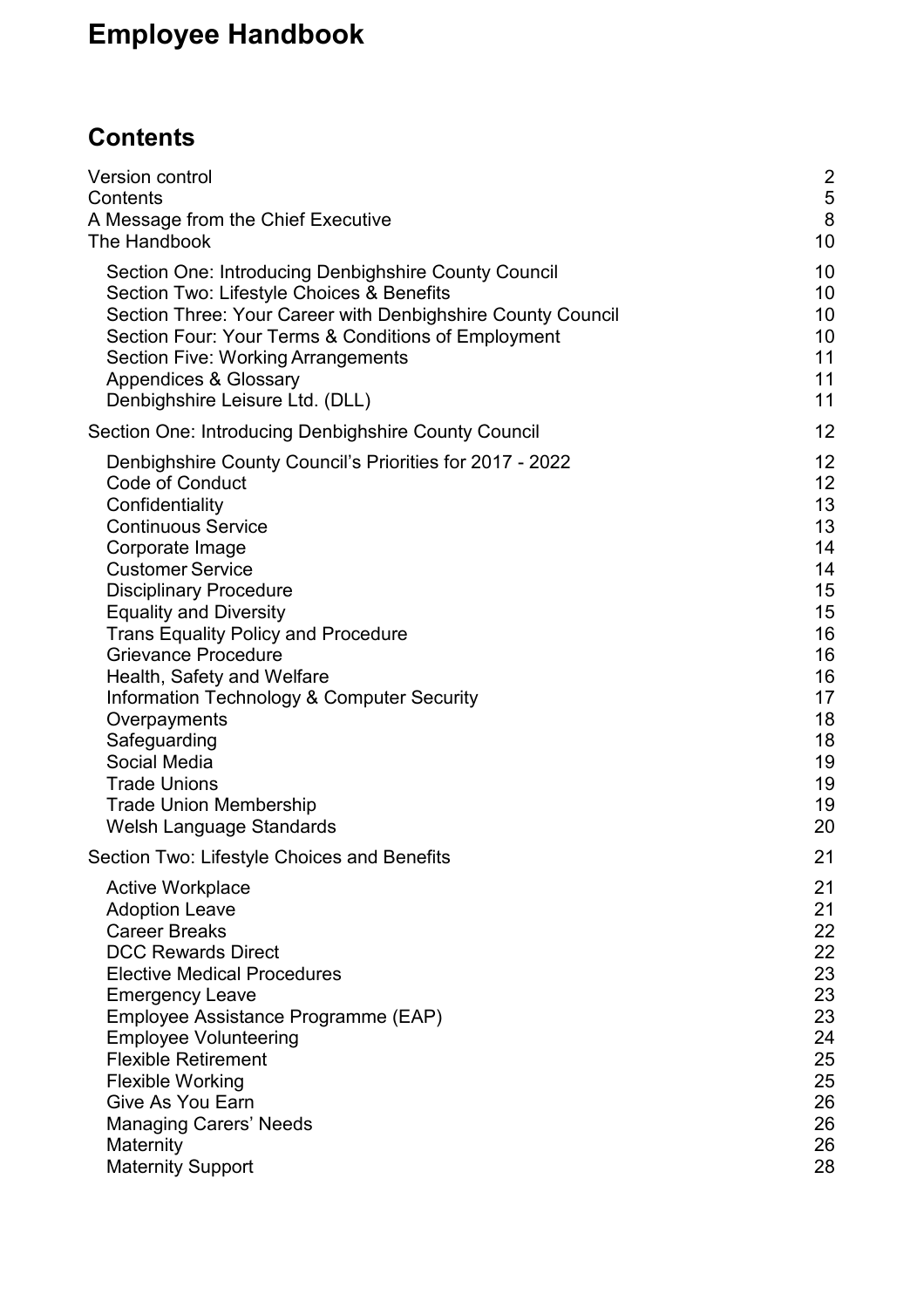| Medicash / Welsh Hospital Association                          | 28 |
|----------------------------------------------------------------|----|
| <b>Occupational Health</b>                                     | 29 |
| <b>Parental Leave</b>                                          | 29 |
| Pension Scheme (LGPS)                                          | 29 |
| <b>Public Duties</b>                                           | 30 |
| <b>Purchasing Additional Leave</b>                             | 30 |
| Reserve forces, retained firefighters and special constables   | 31 |
| <b>Shared Parental Leave</b>                                   | 31 |
| Time off for medical appointments & screenings                 | 31 |
| Time off to give blood                                         | 32 |
| Section Three: Your career with Denbighshire County Council    | 33 |
| <b>ESS - Employee Self Service</b>                             | 33 |
| One to One Meetings                                            | 33 |
| <b>Exit Questionnaires / Interviews</b>                        | 33 |
| <b>Job Evaluation</b>                                          | 34 |
| Learning & Development                                         | 34 |
| E Learning                                                     | 35 |
| Course fees                                                    | 35 |
| Study Leave – Where it is a condition of the qualification     | 36 |
| Study Leave – Where it is not a condition of the qualification | 36 |
| <b>Professional fees</b>                                       | 36 |
| <b>Leaving Denbighshire County Council</b>                     | 37 |
| Politically restricted posts                                   | 39 |
| Probationary period                                            | 39 |
| Time off for job interviews                                    | 39 |
| Section Four: Your terms & conditions of employment            | 41 |
| <b>Annual Leave Entitlement</b>                                | 41 |
| <b>Carry Over</b>                                              | 42 |
| <b>Extra Statutory Leave</b>                                   | 42 |
| Leave Year                                                     | 43 |
| Bank Holiday / Public Holiday Leave                            | 43 |
| <b>Annual Leave and Bank Holiday Entitlement Calculation</b>   | 44 |
| <b>Compassionate Leave</b>                                     | 44 |
| <b>Disability Leave</b>                                        | 45 |
| Hours of Working                                               | 45 |
| Method & Basis of Payment                                      | 46 |
| Pay & Grading Structure                                        | 46 |
| <b>Incremental Progression</b>                                 | 46 |
| Pay Protection                                                 | 48 |
| <b>Shift Allowances</b>                                        | 48 |
| <b>Attendance Management</b>                                   | 49 |
| Attendance management scheme                                   | 49 |
| Standby                                                        | 52 |
| Call Out (SB5)                                                 | 52 |
| Sleeping-in Allowances (SB6)                                   | 53 |
| Standby, Call Out & Sleeping - in Arrangements                 | 53 |
| <b>Mutually Binding</b>                                        | 53 |
| <b>Mutually Voluntary</b>                                      | 53 |
| <b>Unilaterally Binding</b>                                    | 53 |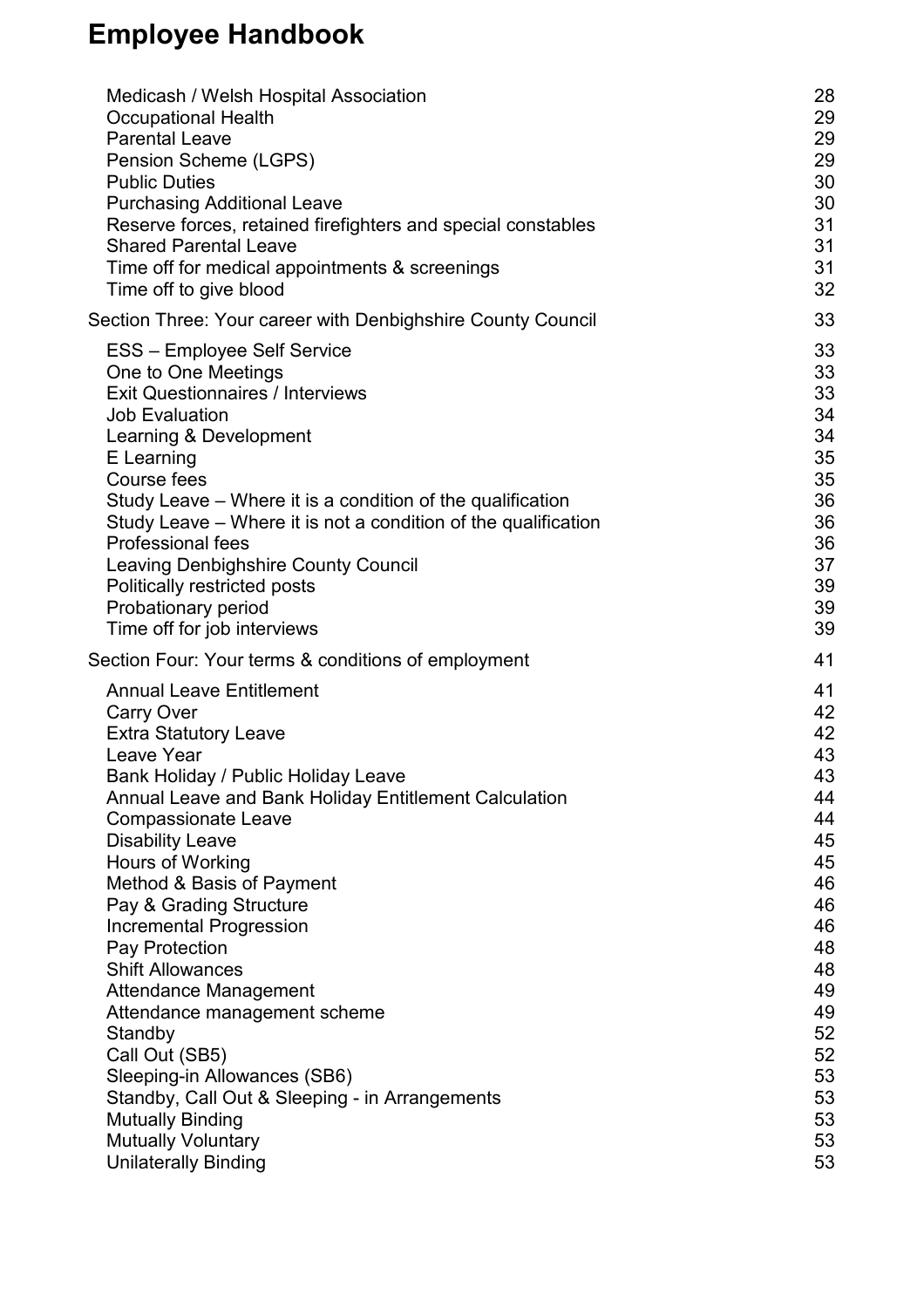| Section Five: Working arrangements                                                             | 55       |
|------------------------------------------------------------------------------------------------|----------|
| <b>Additional Hours Worked</b>                                                                 | 55       |
| Additional Hours Worked — Over-Time Payments                                                   | 55       |
| Night Work                                                                                     | 56       |
| Saturday & Sunday Working                                                                      | 56       |
| <b>Additional Payments</b>                                                                     | 56       |
| Adult Mental Health Practitioner (AMHP)                                                        | 56       |
| Building Manager / Site Coordinator / Floor Manager                                            | 57       |
| Car Mileage Allowance                                                                          | 57       |
| <b>Disturbance Allowance</b>                                                                   | 57       |
| <b>Subsistence Allowance</b>                                                                   | 58       |
| Acting Up, Honoraria and Ex-Gratia Payments                                                    | 58       |
| <b>Exhumation Allowance</b>                                                                    | 59       |
| <b>Fire Warden Allowance</b>                                                                   | 59       |
| <b>First Aid Allowance</b>                                                                     | 59       |
| Get Outs — Theatre Allowance                                                                   | 59       |
| <b>Market Supplements</b>                                                                      | 60       |
| <b>Tool Allowance</b>                                                                          | 60       |
| Additional Payments & Allowances (to include Travel & subsistence)<br><b>Glossary of Terms</b> | 61<br>63 |
| <b>Useful Numbers</b>                                                                          | 64       |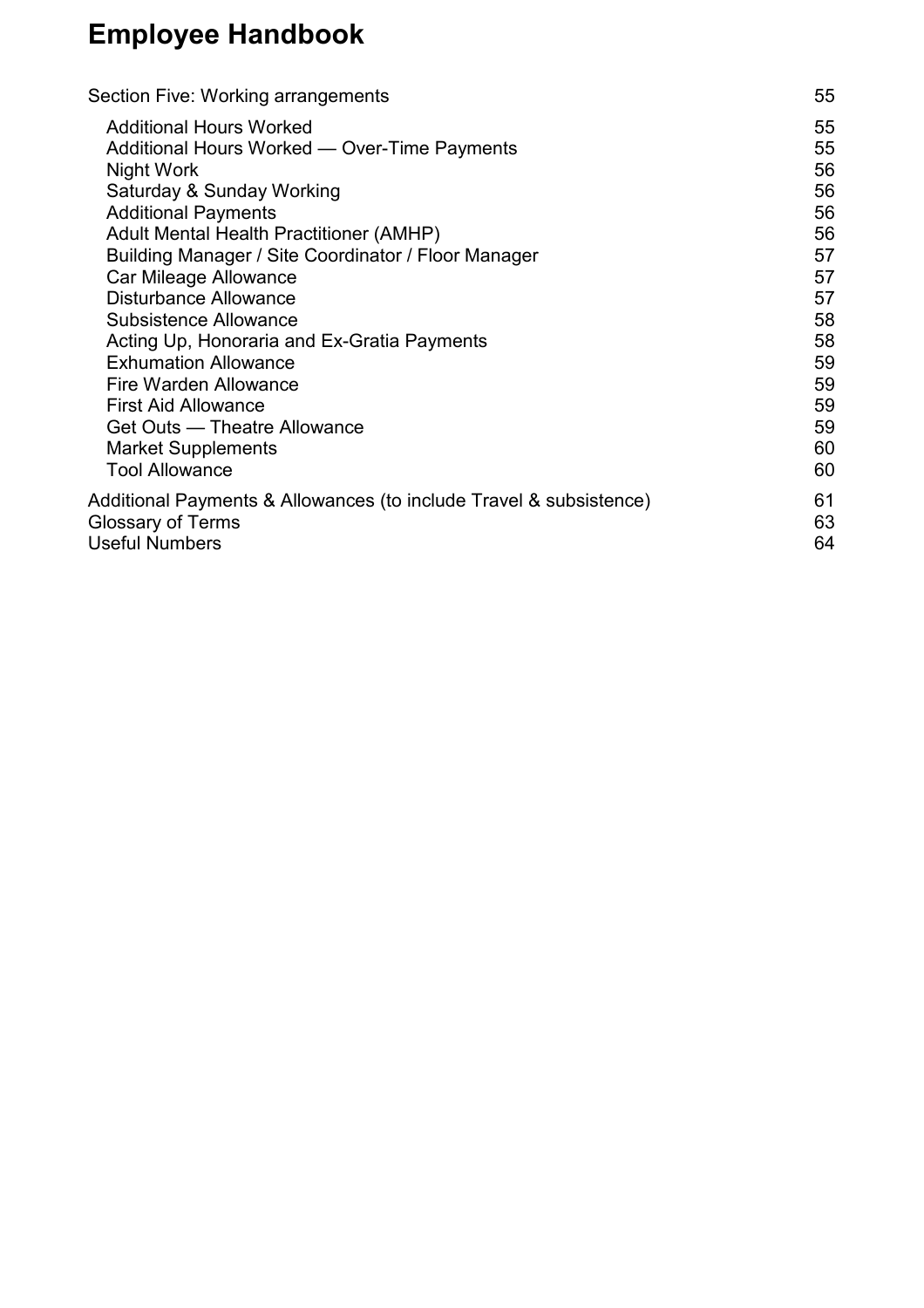#### <span id="page-7-0"></span>**A Message from the Chief Executive**

Dear Colleague,

Welcome to Denbighshire County Council's Employee Handbook. I would like to wish you every success during your employment with us, whether you have recently joined our organisation or whether you have been with Denbighshire for some time.

This Employee Handbook is designed to introduce you to our organisation and to be of continuing use during your employment. The Handbook sets out the main terms and conditions of your employment, guidance on the high standards of conduct that are expected of you and some of the main employee benefits which may be available to you.

The Handbook is designed to give you an overview of important topics that relate to the council and your employment. It will also signpost you to other information which will provide greater detail of the topics covered within the Handbook.

The Handbook is an important document and it is essential that you read it thoroughly.

I hope that you will find it informative and helpful. If you require any additional information or have questions relating to the information contained within the Handbook please refer to your line manager or contact the relevant department.

From time to time it may be necessary to alter the contents of the Handbook, for example as a result of changes in legislation. The most up to date copy of the Employee Handbook can be found on the Denbighshire website under the employee tab.

The council recognises that our aims and objectives can only be achieved through the efforts of each and every one of you. Whether you deliver a service directly to the communities that we serve or you provide support to other employees who do, you have an important role to play in ensuring we achieve our aims.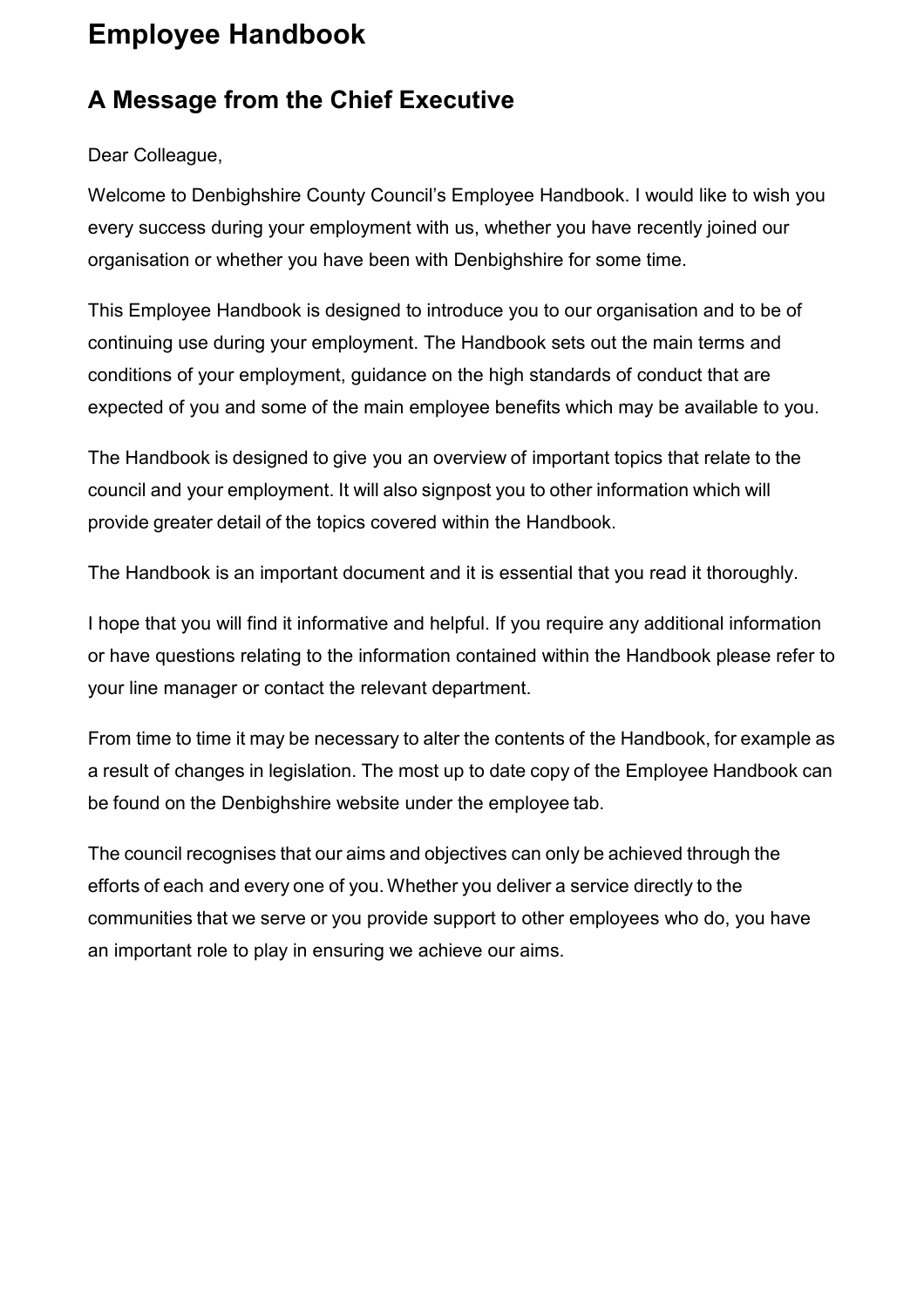As an employee you are the council's most valued asset. The council's ambition is to be amongst the best Local Government organisations in the U.K. It is also our aim to make the council an 'Employer of Choice.' Your contribution, in striving for excellence, will support the council in achieving this, which can only benefit the council, its employees and the people of Denbighshire.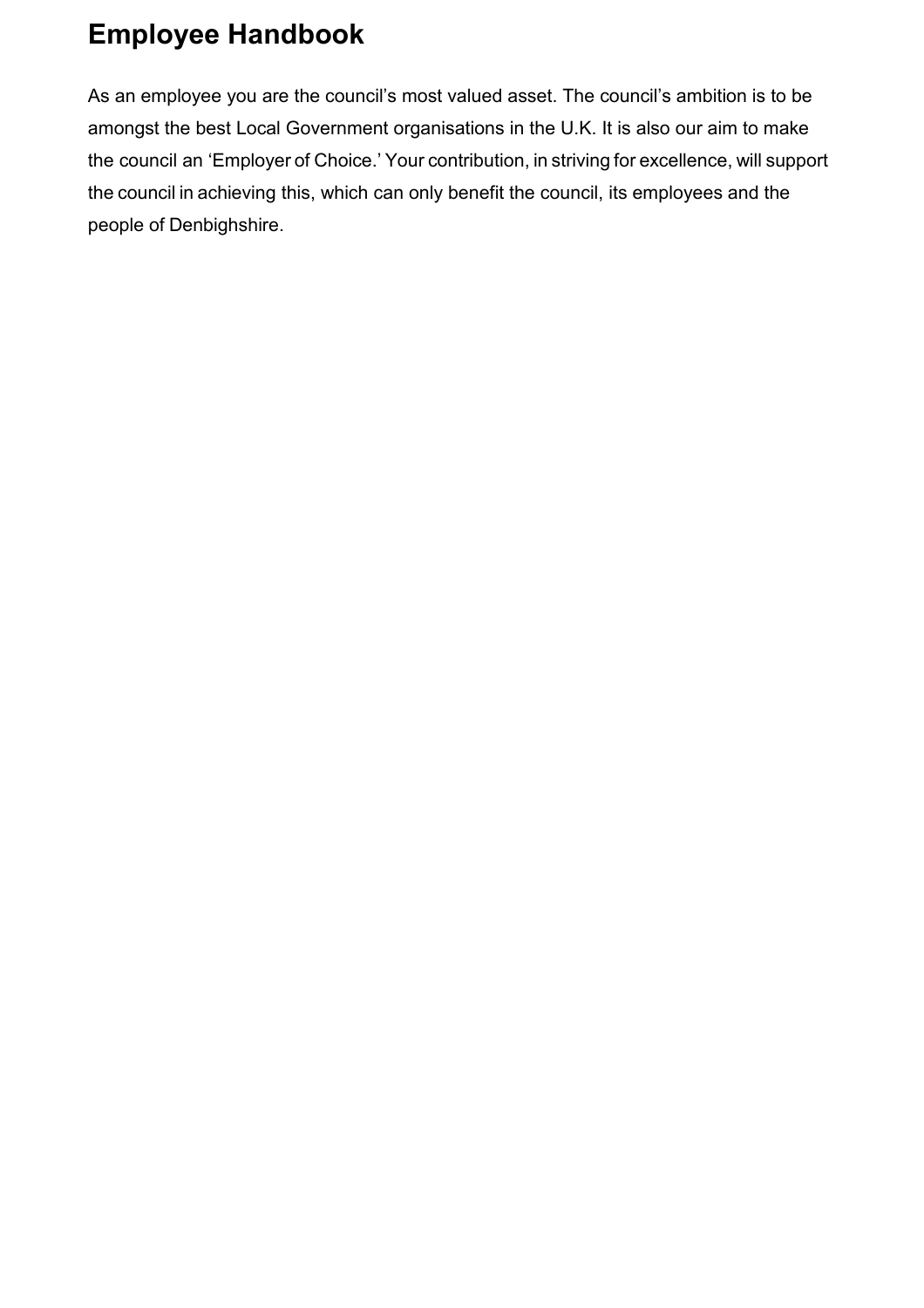### <span id="page-9-0"></span>**The Handbook**

This handbook details terms and conditions of employment for employees of Denbighshire County Council and amends the 'Green Book' and local agreements.

For school support staff there may be specific arrangements and policies in place, please refer to your head teacher should you have any questions regarding the content of the Handbook.

This handbook contains lots of useful and important information, which you should read as soon as you can. For convenience, the handbook is kept on the Denbighshire website under the employee tab. This on line copy will be the most current version and a link to a PDF version will be available if you wish to print a hard copy. If you have a query, please ensure that you are referring to the latest copy.

#### <span id="page-9-1"></span>**Section One: Introducing Denbighshire County Council**

This section introduces the Aims, Values and Priorities of the council. In addition, you will find important information covering subjects such as Equality, Confidentiality and Code of Conduct.

#### <span id="page-9-2"></span>**Section Two: Lifestyle Choices & Benefits**

This section details some of the many benefits you will receive, or can apply for, during your employment with Denbighshire County Council. You should note that some of the benefits listed will only become available to you after a qualifying period of service. Visit the Pay & Benefits pages on the internet for more information.

#### <span id="page-9-3"></span>**Section Three: Your Career with Denbighshire County Council**

This section provides details of learning and development opportunities and other matters that may be relevant to you during your employment.

#### <span id="page-9-4"></span>**Section Four: Your Terms & Conditions of Employment**

This section is very important as it details the main elements of your terms and conditions of employment. The information in this section reflects your contract of employment and you must take the time to fully understand the content.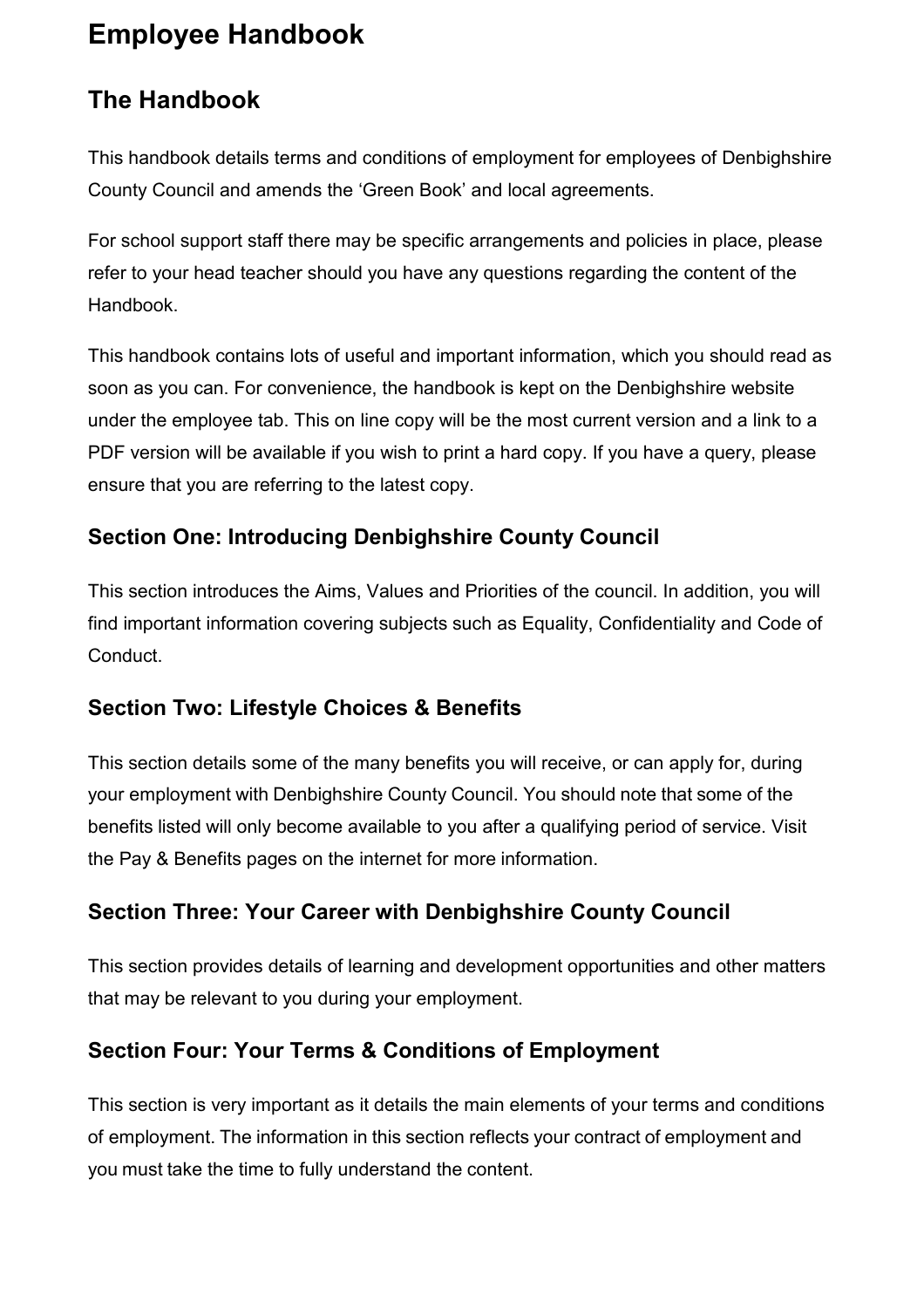#### <span id="page-10-0"></span>**Section Five: Working Arrangements**

This section details additional payments that you may be eligible to receive or claim for during the period of your employment. Some additional payments are job specific.

#### <span id="page-10-1"></span>**Appendices & Glossary**

This section holds information referred to within the text of the Handbook. Information is also available on the internet and Linc (Intranet) Your line manager will be able to guide you or show you where you can access the relevant information.

Within each section you will find relevant documents and internet pages listed which provide more detailed information on the topics covered in this handbook.

**Wherever this handbook mentions 'head of service' or 'manager', school support staff should substitute the word 'head teacher'.** 

#### <span id="page-10-2"></span>**Denbighshire Leisure Ltd. (DLL)**

For the purposes of interpretation of roles and responsibilities please see below:

| <b>Denbighshire County Council</b> | Denbighshire Leisure Ltd                     |  |
|------------------------------------|----------------------------------------------|--|
| <b>Head of Service</b>             | Managing Director / Executive Team<br>Member |  |
| <b>Director</b>                    | <b>Company Board Director</b>                |  |
| Senior Management Team             | Company Executive Team                       |  |
| Section 151 Officer                | <b>Company Accountant</b>                    |  |
| <b>Monitoring Officer</b>          | <b>Company Secretary</b>                     |  |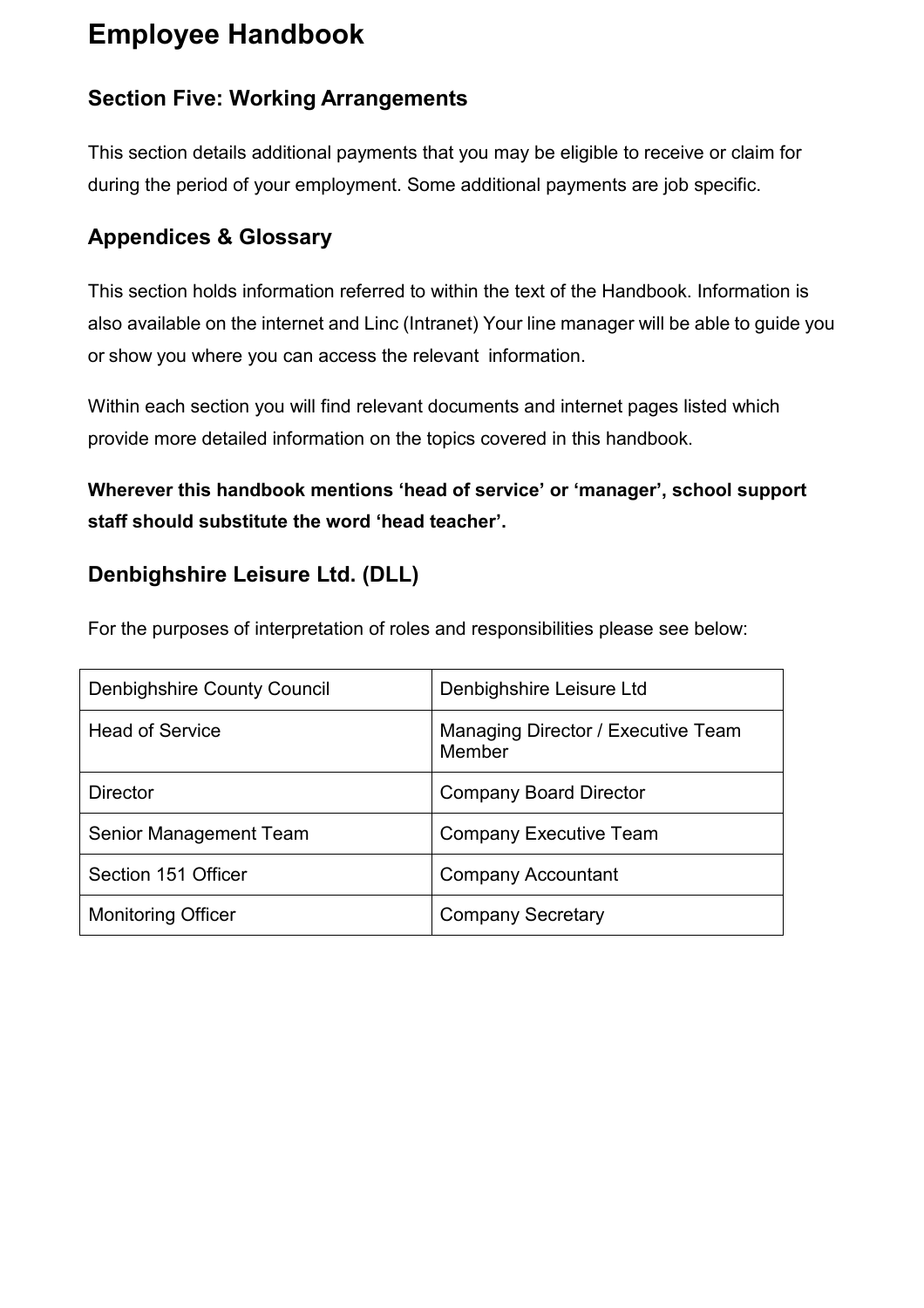#### <span id="page-11-0"></span>**Section One: Introducing Denbighshire County Council**

#### <span id="page-11-1"></span>**Denbighshire County Council's Priorities for 2017 - 2022**

- Everyone is supported to live in homes that meet their needs
- Communities are connected and have access to goods and services locally, online or through good transport links
- The Council works with people and communities to build independence and resilience
- The environment is attractive and protected, supporting well-being and economic prosperity
- Younger people want to live and work here, and have the skills to do so

#### <span id="page-11-2"></span>**Code of Conduct**

The public expects, and is entitled to demand, the highest ethical standards of conduct of any local government employee.

As an employee of Denbighshire County Council you are required to behave in a way that means the public continue to trust the council.

The council has developed a Code of Conduct that is designed to provide guidance about what is expected from employees in their daily work and in their dealings with elected members, colleagues and members of the public. Also included in the Code is what you are, and are not, allowed to do with regard to the disclosure of information, acceptance of gifts and hospitality, political neutrality, relationships with contractors and suppliers and outside commitments.

As an employee of the council you should read the Code and ensure that you remain familiar with the content.

Relevant Document (Document Owner)

• Code of Conduct for Denbighshire Employees (HR)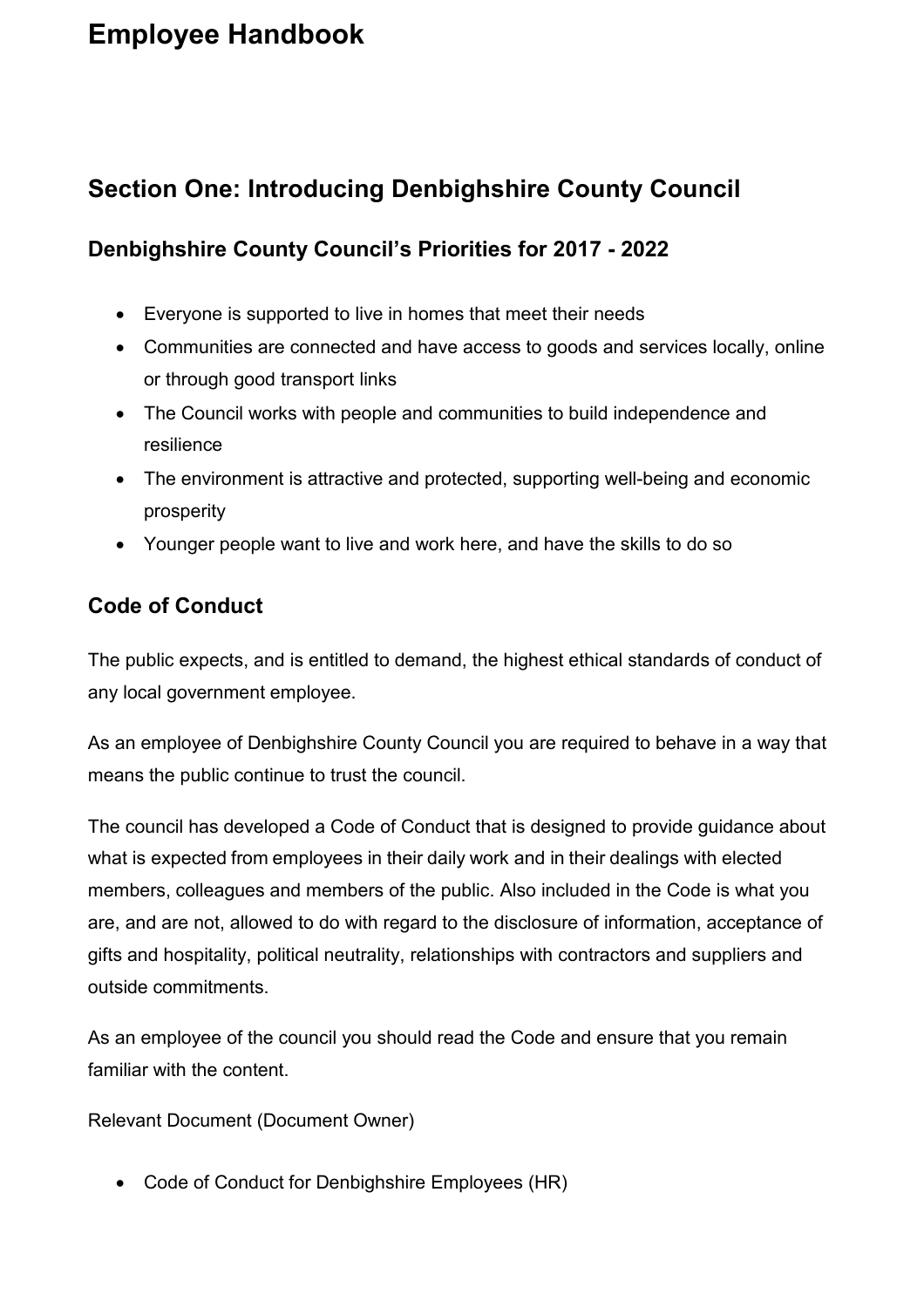#### <span id="page-12-0"></span>**Confidentiality**

The contractual relationship between the council and its employees is founded on trust. The Public Disclosure Act 1988 details your statutory rights, however should you breach this trust by, for example, providing unauthorised disclosure to a third party of confidential information about matters connected to the services of the council, it is possible that you could be faced with disciplinary action.

As a result, this confidentiality requirement will apply throughout your employment with Denbighshire County Council and will include any notice period.

Where appropriate, you will also be required to sign a Confidentiality/Non-Disclosure Agreement on starting employment with the council.

#### <span id="page-12-1"></span>**Continuous Service**

In order to calculate your entitlements regarding Annual Leave, Occupational Sickness Scheme and Occupational Maternity Scheme any previous continuous service that you have with any other public authority (as detailed in the Redundancy Payments Modification Order (Local Government) 1983) will be included.

Where an NJC employee is transferred under TUPE from Denbighshire County Council (or any organisation within the Modification Order) to an organisation not covered by the Modification Order, and then later returns voluntarily to Denbighshire County Council within five years of the date of the original TUPE, with no breaks in employments, continuity of service for contractual purposes is preserved. This is only for the purposes of calculating annual leave, occupational sick pay, and occupational maternity pay. For all other purposes, continuous service is calculated from the date they returned to Denbighshire County Council. A break in employments is where a break of more than a week has passed.

If you return to local government service following a break for maternity reasons, or reasons concerned with caring for children or other dependents, you will be entitled to have previous service taken into account with respect of the sickness and maternity schemes. This is providing your break in service does not exceed eight years and you have not been in permanent paid full time employment during the intervening period.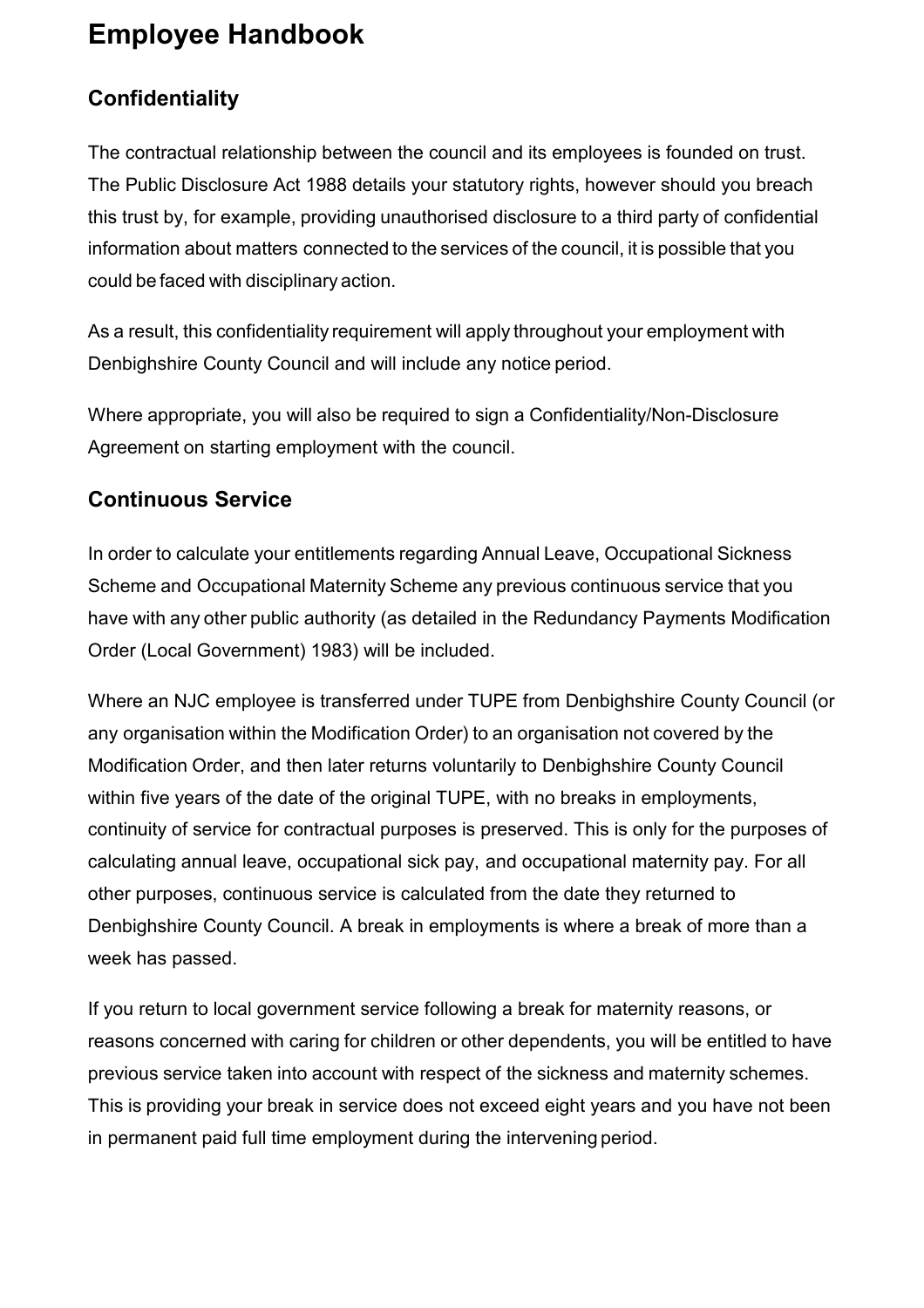#### <span id="page-13-0"></span>**Corporate Image**

Your personal appearance makes an important contribution to the reputation and professionalism of the council. You should consider the client group and customers or stakeholders you have contact or work with when dressing for work to ensure that you promote safety and public confidence. Therefore, with the principle in mind of a professional image, consideration should be given to thefollowing: -

- The length of skirts
- Avoiding transparent or very low cut tops/blouses or bare midriffs
- Avoiding slogans on t-shirts and clothing which are overbearing or may be considered offensive
- Appropriateness of jeans, ski pants, leggings, track suit bottoms, combat style trousers, and low-waist or unduly flared trousers
- Shorts should be smart and professional
- Footwear should be appropriate for work carried out

The council respects the right of employees to adhere to religious and cultural observances or adaptations necessary due to disability.

Personal protective clothing should be worn as provided to ensure compliance with Health and Safety Regulations and infection control policies.

Should you require further advice on what is acceptable please speak to your line manager.

#### <span id="page-13-1"></span>**Customer Service**

The council aims to deliver first class public services that meet the needs of customers, are accessible and of high quality. A guide 'Delivering excellent customer service, has been developed which details what customers can expect, and our Customer Service Standards measure how well we are achieving it.

Relevant Documents (Document owner)

• Delivering Excellent Customer Service, the Denbighshire Way (Communities and Customers)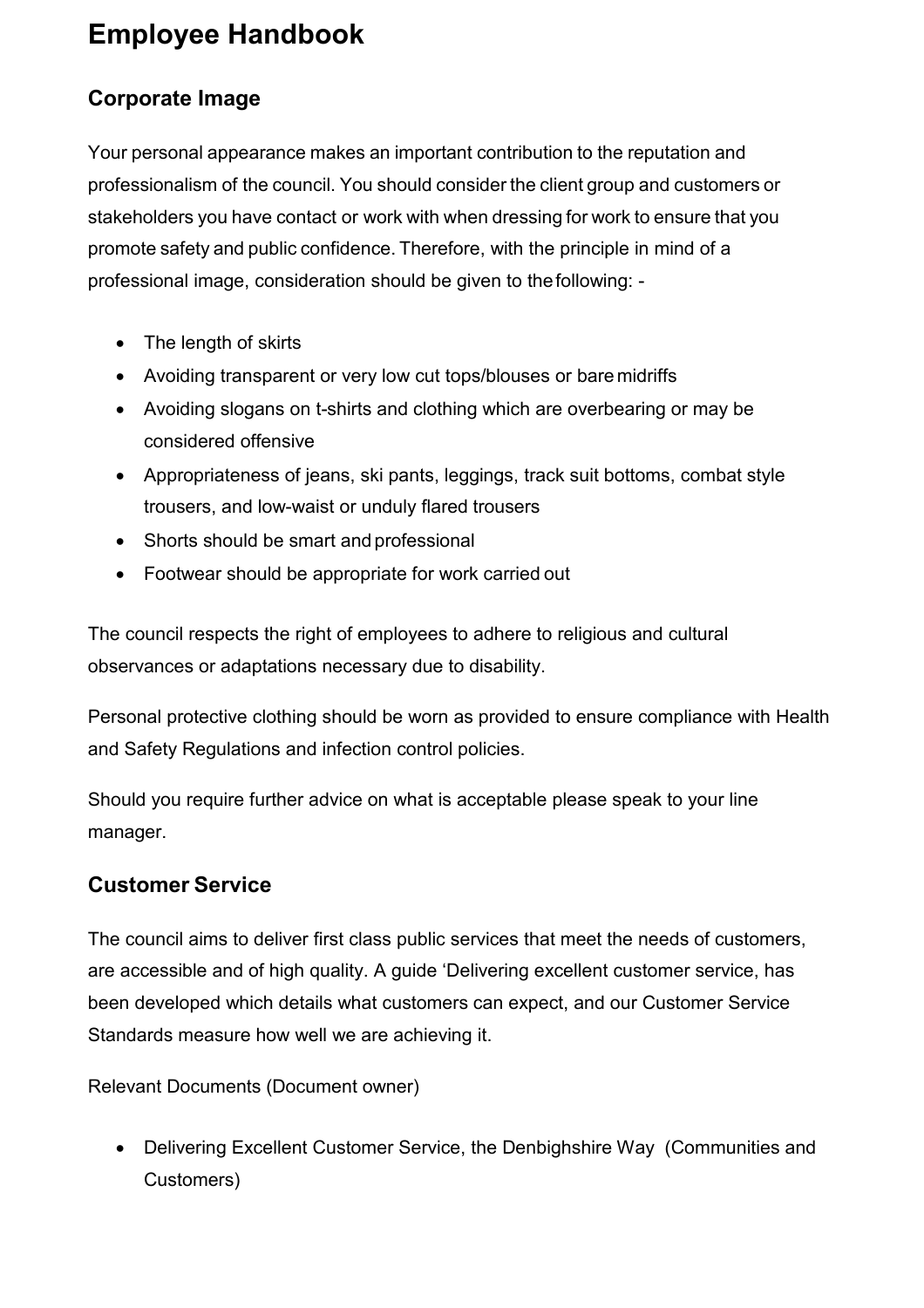#### <span id="page-14-0"></span>**Disciplinary Procedure**

The council has a disciplinary procedure that explains how the disciplinary process will operate. The aim of the disciplinary procedure is to help you to achieve and maintain the expected standards of conduct and performance. You will be treated fairly and consistently throughout theprocess.

The policy also details who you should write to if you are not satisfied with any disciplinary decision made against you.

Relevant Documents (Document owner)

- Disciplinary Policy (HR)
- Investigation Framework (HR)

#### <span id="page-14-1"></span>**Equality and Diversity**

The council is committed to equality in both employment and service provision. The council recognises the diverse nature of the county and endeavours that you as an employee, clients and customers are treated with dignity and respect and that decisions that affect service provision or your employment are based on objective criteria.

The aim of the council is to ensure that all employees will be afforded equal opportunities and fair treatment in employment irrespective of any protected characteristic, which includes age, disability, gender reassignment, pregnancy and maternity, race, religion or belief, sex, sexual orientation, marriage or civil partnership.

As an employee of the council you are required to complete the mandatory e-learning module. Further details can be found within the handbook under E-learning.

You are expected to maintain the highest standards of behaviours when dealing with areas of diversity both inside and outside the council.

Relevant Documents (Document owner)

- Equality Plan (Business Improvement and Modernisation)
- Guide E-learning Guidance (HR)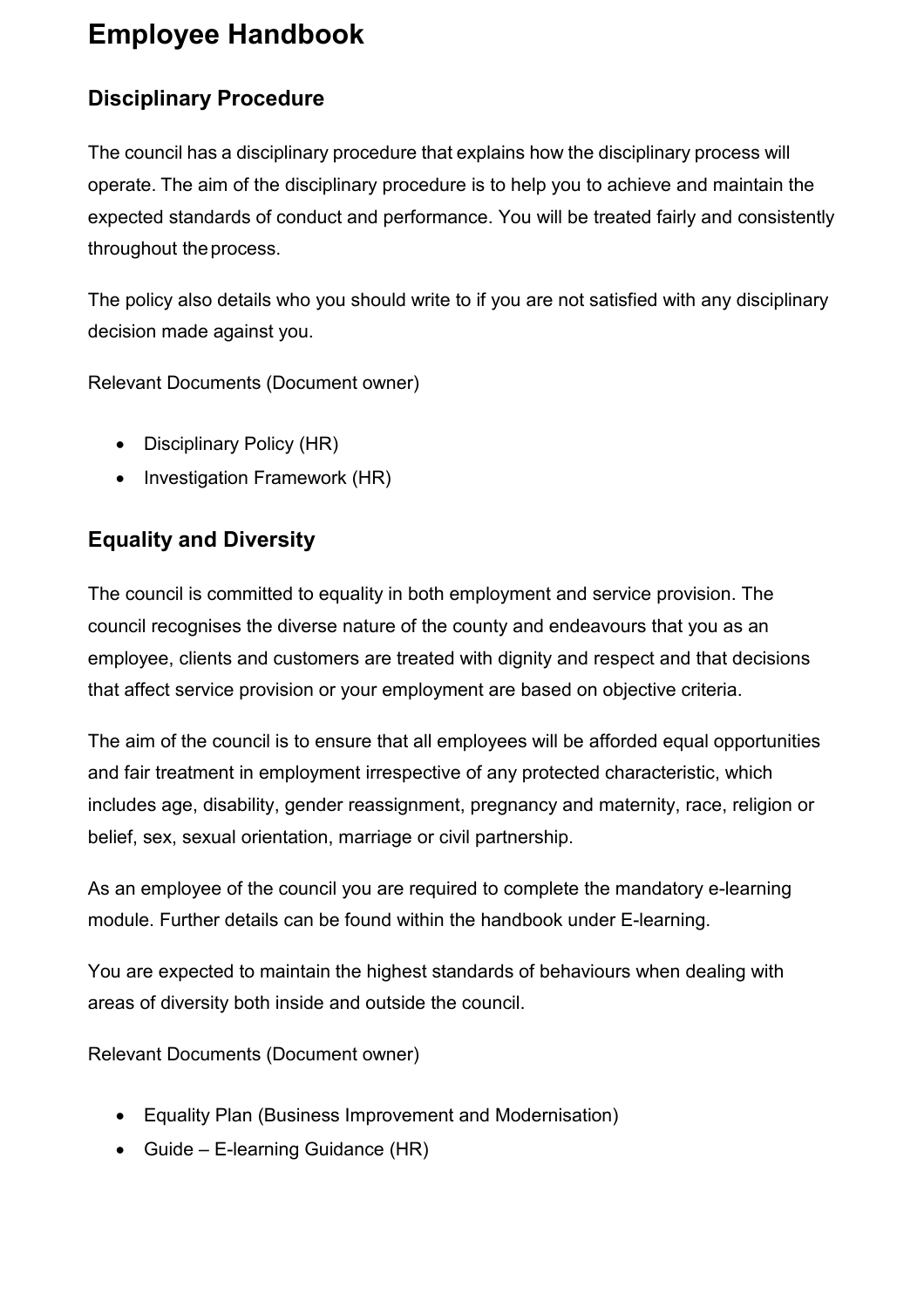#### <span id="page-15-0"></span>**Trans Equality Policy and Procedure**

This policy has been formulated to provide general guidance and policy advice to employees and managers about Trans and gender reassignment issues. The Policy informs on what gender reassignment/transition is, the relevant legislation, and how employees can be supported when transitioning to a gender different to that which they were assigned at birth.

#### <span id="page-15-1"></span>**Grievance Procedure**

The council strives towards being a fair and equitable employer who will resolve grievances as quickly and fairly as possible.

All employees are encouraged to communicate openly and any questions or concerns should be raised informally with your line manager in the first instance before you raise a formal grievance. Should the matter not be resolved you have the option of raising a formal grievance. This will require you to complete the necessary form and then forward it to your line manager.

A grievance procedure and collective grievance procedure have been developed that explains in greater detail how the process will operate.

Relevant Documents (Document owner)

- Grievance Procedure (HR)
- Collective Grievance Procedure (HR)
- Investigation Framework (HR)

#### <span id="page-15-2"></span>**Health, Safety and Welfare**

The council is committed to all aspects of your health, safety and welfare, including the conditions under which you work and the provision and maintenance of necessary protective clothing.

Where a risk assessment has identified that protective clothing and equipment is essential to complete specific tasks you will be provided with the necessary clothing and equipment.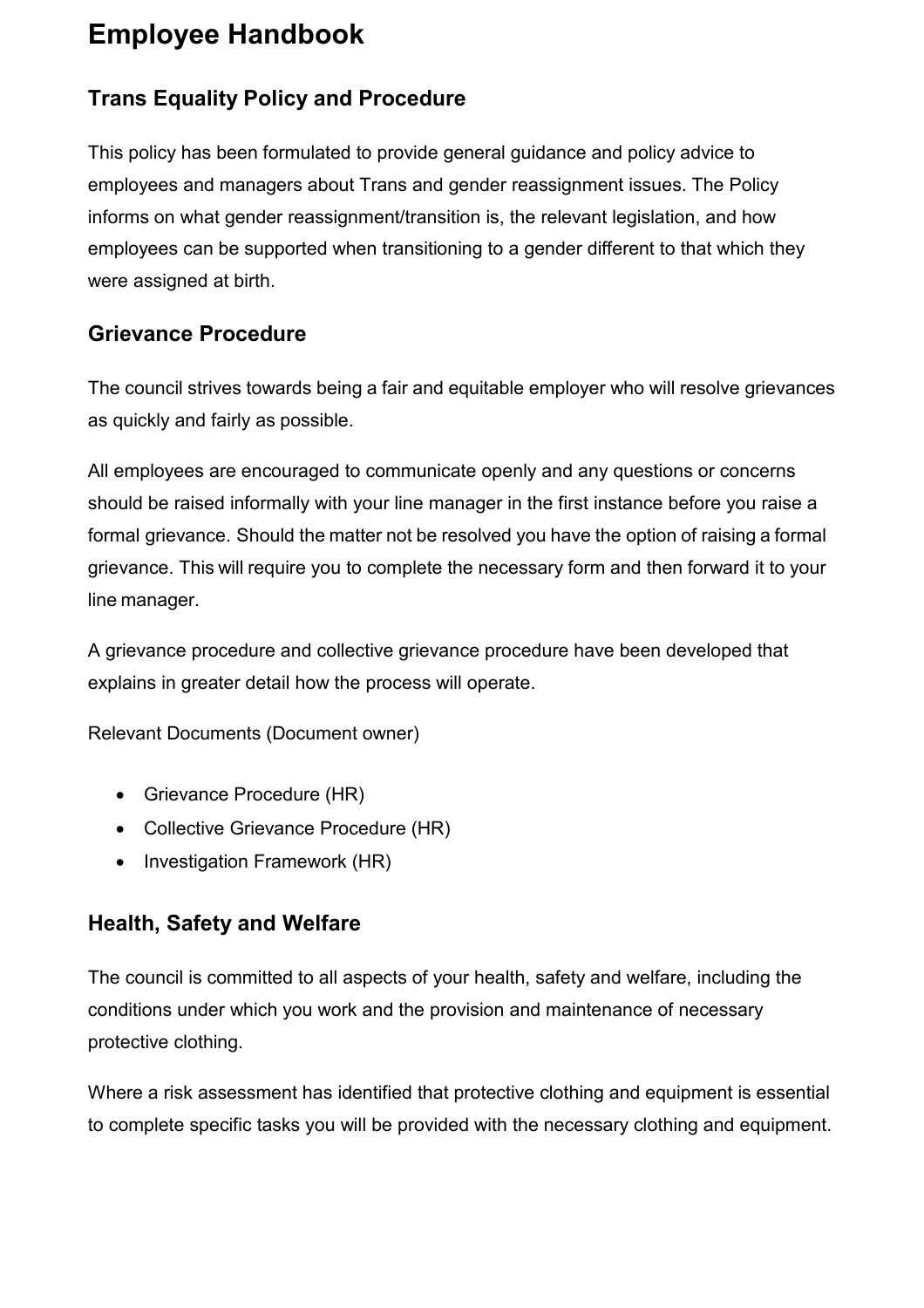As detailed in the Health and Safety at Work Act (1974) you are personally responsible for your own health and safety and that of your colleagues and visitors. Therefore, as an employee you have a duty to take care of yourself and others affected by your activity at work and to cooperate with any actions that the council takes to ensure your health, safety andwellbeing.

You must also read and ensure that you understand the fire procedure for the area where you work.

Relevant Documents (Document owner)

• Corporate Health & Safety Policy (Corporate Health & Safety)

#### <span id="page-16-0"></span>**Information Technology & Computer Security**

The council has developed a policy framework that provides security procedures and guidelines that employees must follow. If you have access to any of the council's IT systems during your employment you must be aware of and follow the relevant guidelines andprocedures.

The council will monitor the use of the Internet and email on a regular basis for specific purposes. Any such monitoring will be carried out whilst ensuring that the relevant codes of practice and legislation are complied with.

In addition, if in the course of your employment you have access to either electronic files or paper records you must be aware of the policies that have been developed that provide guidelines for you to follow in respect of the Freedom of Information Act (2000), the Records Management Policy and the Data Protection Policy.

Relevant Documents (Document owner)

- Information Security Policy (ICT)
- Internet, Email and Telephone Use and Monitoring Policy (ICT)
- Social Media Policy (HR)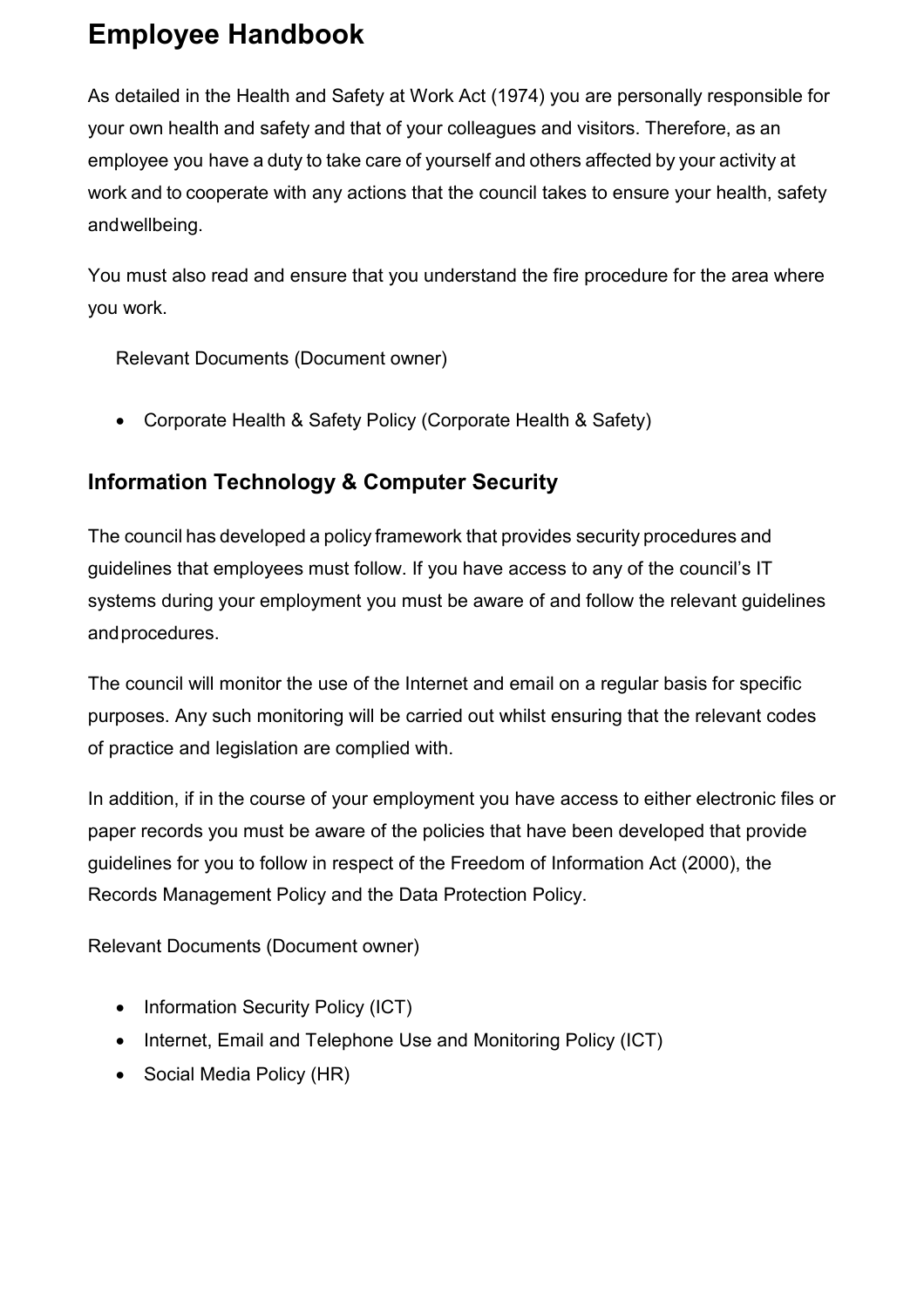#### <span id="page-17-0"></span>**Overpayments**

If you are overpaid at any time during your employment, you must notify your line manager immediately so that this can be rectified. In accordance with Part II of the Employment Rights Act (1996) any salary/wage or monies paid to you in error will normally be recoverable by the council. Any overpayment will be recovered following consultation with you, taking all relevant circumstances into account.

#### <span id="page-17-1"></span>**Safeguarding**

Depending on the post that you hold, or have been recruited to, the offer of appointment may be subject to clearance being obtained under the Rehabilitation of Offenders Act 1974 (Exemption) Regulations 1986. If this is the case, you will be provided with a Disclosure & Barring Service (DBS) Application. Until your DBS disclosure has been received which confirms your suitability for employment you will not be able to have unsupervised access to vulnerable groups.

It is compulsory for you to advise the council of any change in circumstances in relation to investigations or criminal proceedings while in a post that is subject to a DBS disclosure. Failing to do so will be considered as a disciplinary matter.

Duty to refer - The council has a legal duty to refer someone to the Disclosure & Barring Service when two conditions have been met:

- 1. When the employee has been withdrawn from engaging in regulated activity by any of the following reasons: Dismissed, Redeployed, Retired/Redundant or Resignation.
- 2. If the council thinks that the employee has either: engaged in relevant conduct or satisfied the harm test or received a caution for or been convicted for a relevant offence.

For further information about the Disclosure & Barring Service and/or the Duty to Refer please contact Human Resources.

Relevant Documents (Document owner)

• Disclosure and Barring Services Policy (HR)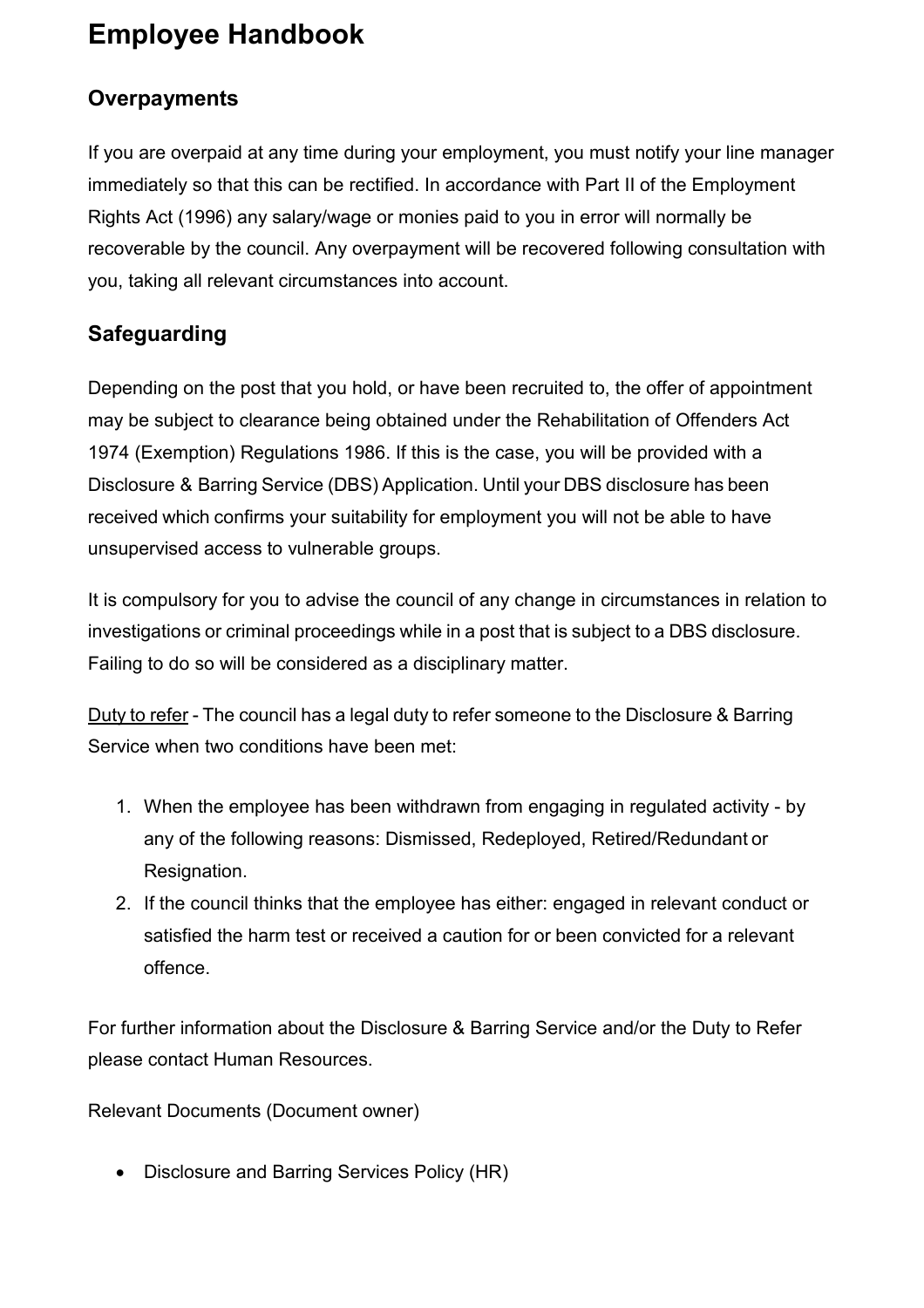#### <span id="page-18-0"></span>**Social Media**

As an employee of Denbighshire County Council, you are permitted to access social media during your working day, however you must do this in your own time, during unpaid breaks or when you are clocked off.

Any communications that you make in a personal capacity through social media must not: breach confidentiality, do anything that could be considered as discriminatory, or considered as bullying, victimisation or harassment, bring the council into disrepute or breach copyright.

Relevant Documents (Document owner)

- Social Media Policy (HR)
- Information Security Policy (ICT)
- Internet, Email and Telephone Use and Monitoring Policy (ICT)

#### <span id="page-18-1"></span>**Trade Unions**

The council will provide the recognised trade unions with facilities that are necessary for them to carry out their functions, including paid leave of absence to attend meetings concerned with the work of the Joint National Council and provincial councils.

#### <span id="page-18-2"></span>**Trade Union Membership**

The council, as your employer, supports the system of collective bargaining in every way and believes in the principle of solving industrial relations issues by discussion and agreement.

As an employee of Denbighshire County Council you have the right to join a recognised trade union. In addition, the council operates a system whereby, with your consent, trade union membership fees can be deducted from your pay.

Relevant Documents (Document owner)

• Time off and Facilities Agreement (HR)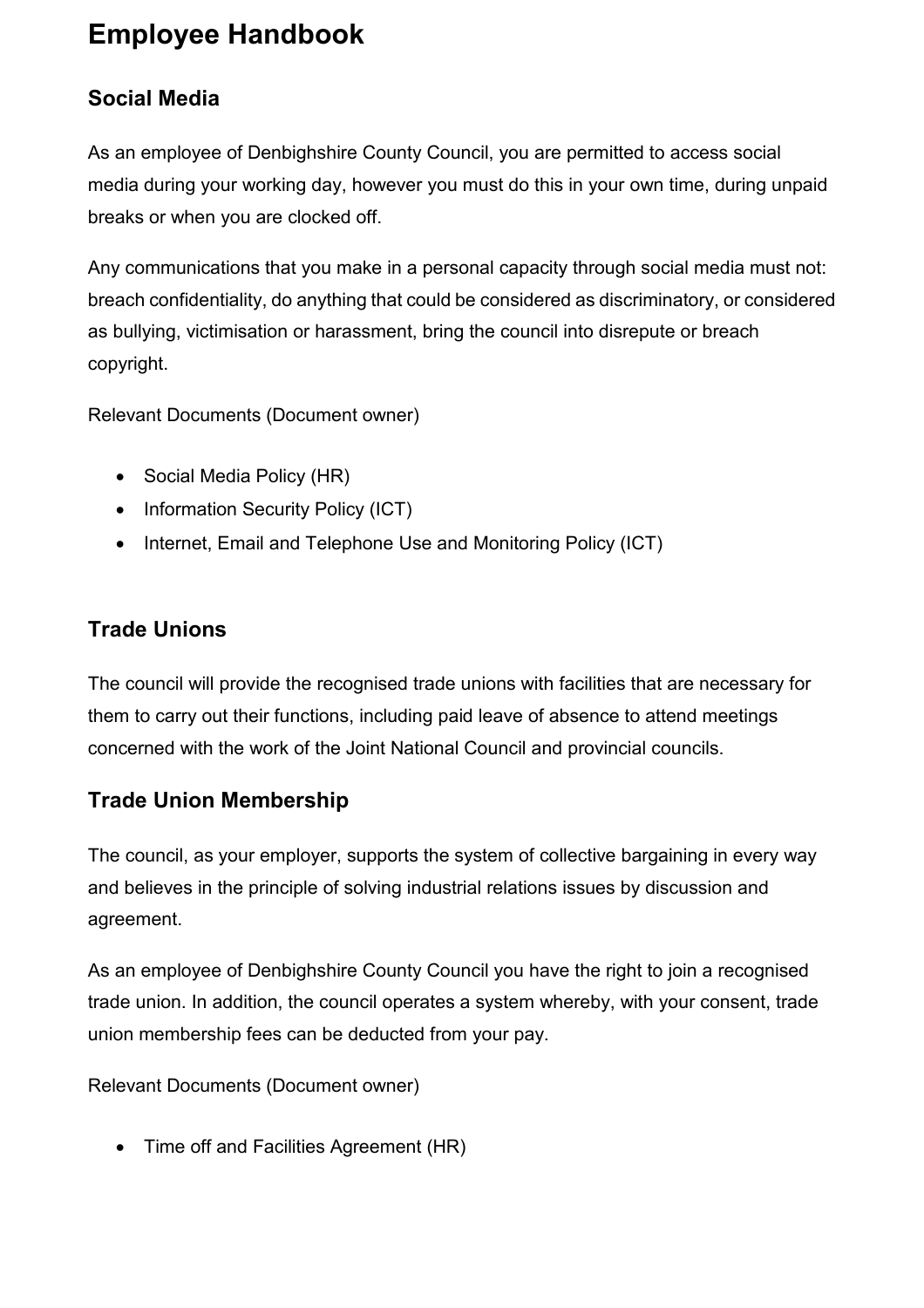#### <span id="page-19-0"></span>**Welsh Language Standards**

Welsh Language Standards have replaced the previous Welsh Language Scheme adopted by Denbighshire. The Standards are being introduced across all public sector organisations in Wales, to ensure that the Welsh language is treated no less favourably than English.

The Standards lay out the kind of service that people can expect in their dealings with the council, through correspondence, events, meetings, promotional materials – it's all about being proactive in our approach and offering and promoting services through the medium ofWelsh.

The council is also working to enhance the bilingual culture and ethos within the organisation – making the use of the Welsh language more commonplace in its work and in theWorkplace.

Relevant Documents (Document owner)

• Welsh Language Standards (DCC)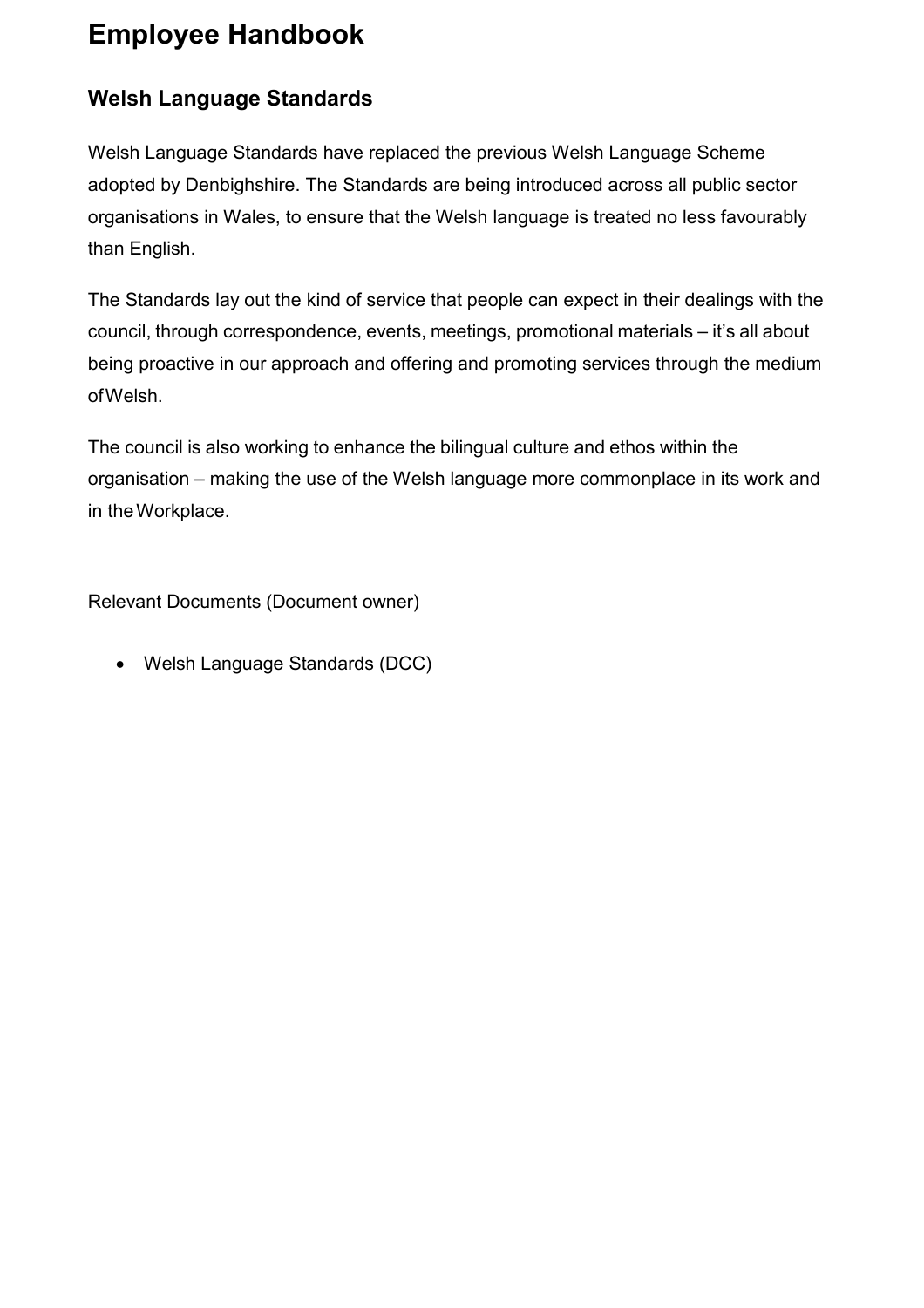#### <span id="page-20-0"></span>**Section Two: Lifestyle Choices and Benefits**

Working for Denbighshire County Council provides you with more benefits than just your salary and statutory terms and conditions. Your complete employment package includes additional options which go beyond our legal obligations as an employer.

This enables you to better manage your work life balance and to make choices or take opportunities that may take you in different directions in your life.

#### <span id="page-20-1"></span>**Active Workplace**

Denbighshire County Council offers a variety of services and opportunities to its employees to encourage and promote an active workplace.

As an employee you receive a reduced Gym & Swim Membership. To find out more about our range of memberships and which programmes are available, please visit our websit[e](http://www.denbighshireleisure.co.uk/) [www.denbighshireleisure.co.uk, a](http://www.denbighshireleisure.co.uk/)lternatively call your local Leisure Centre. Staff at the centres will be happy to discuss the best membership for you.

In addition, you can take advantage of an early morning swim free of charge until 9am in Denbighshire's pools. Just take a pay slip or ID badge along with you.

#### <span id="page-20-2"></span>**Adoption Leave**

If you decide to adopt a child, you are entitled to a period of adoption leave up to maximum of 52 weeks. This is made up of 26 weeks ordinary adoption leave and 26 weeks additional adoption leave.

When a couple adopt, only one individual will qualify for adoption leave and pay. The other individual will be able to take Maternity Support Leave.

Relevant Documents (Document owner)

• Parental Leave Policy (HR)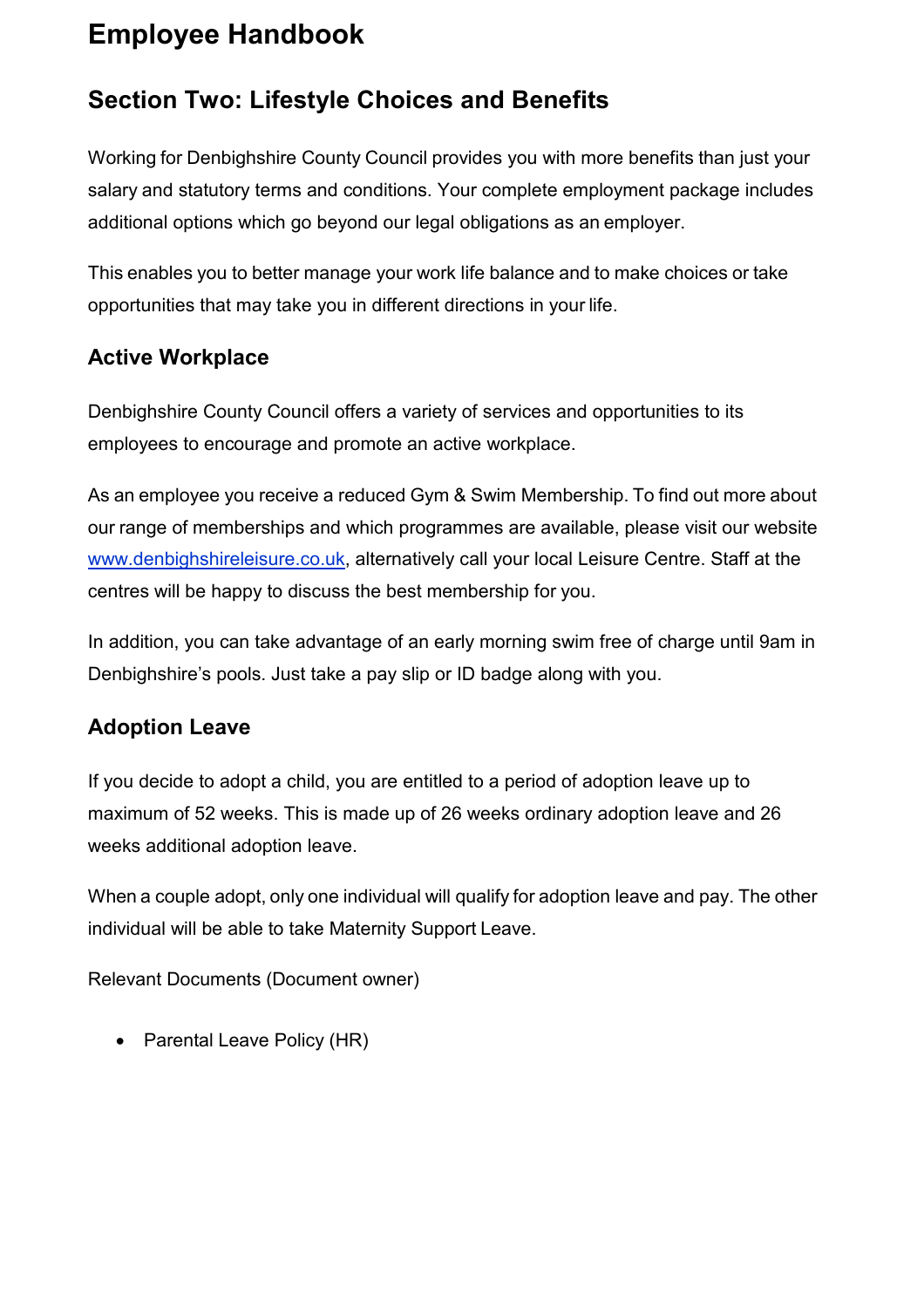#### <span id="page-21-0"></span>**Career Breaks**

If the timing fits with the operations of the council, your line manager is able to agree for you to take an unpaid career break for a maximum of 12 months.

This can be used for long-term carer needs, voluntary work or undertaking education or training for example.

Relevant Documents (Document owner)

• Time off work policy (HR)

#### <span id="page-21-1"></span>**DCC Rewards Direct**

The exclusive DCC Rewards Direct programme gives you access to all of the savings and benefits that come from being an employee of Denbighshire County Council. Employees can register to start saving by visiting [www.dccrewardsdirect.co.uk](http://www.dccrewardsdirect.co.uk/) .

There are a great range of Lifestyle Savings available online or in the high street, nationwide and in your local area on your groceries, holidays, eating out, DIY, electrics, insurance, motoring and more. There are 1,000s of offers available which can save you £100s on your everyday shopping. Save using cashback, online discounts, telephone shopping and your Vectis Card for in-store discounts.

The council operates a scheme of Childcare vouchers to existing employees, but the scheme is no longer able to accept new entrants from the 6th April, 2018. However, you can check if you are eligible for Tax free childcare where the Government will pay £2 towards every £8 you pay your childcare provider via an online account. Please visit <http://www.gov.uk/> for more information and search for 'Help paying for childcare'

Plus, don't forget to check out the information on your Benefits of Employment by clicking on the link [http://www.dccrewardsdirect.co.uk/.](http://www.dccrewardsdirect.co.uk/) The benefits available offer you a wide range of support and can help to take care of your health and wellbeing and include:

- The opportunity to buy additional leave
- Cycle to Work scheme
- Competitive pension scheme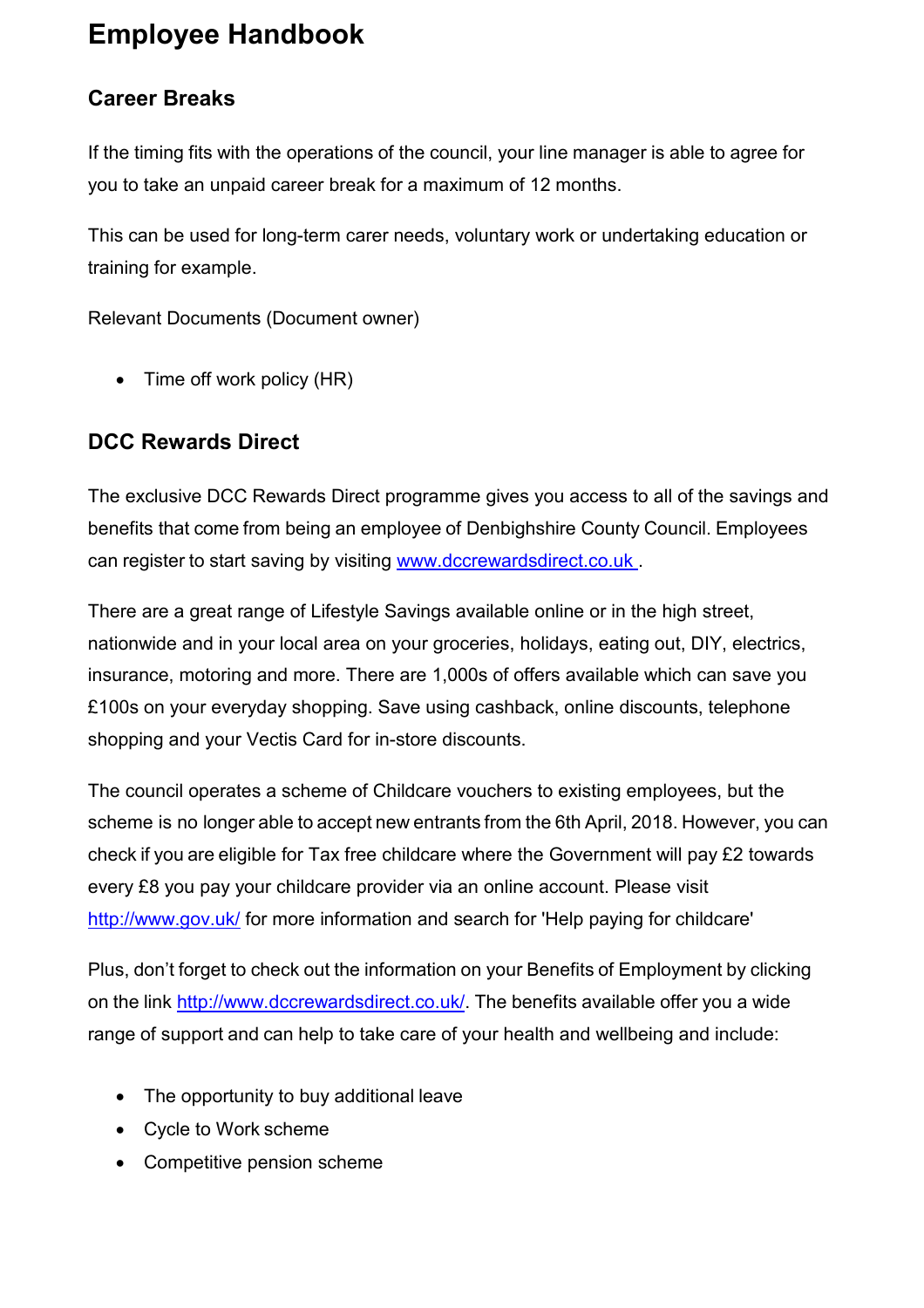- Medical cover schemes
- Car salary sacrifice scheme and car leasing scheme. Details of the car leasing scheme can be obtained by contacting Fleet Services on 01824 839243
- Range of work life balance policies.

#### <span id="page-22-0"></span>**Elective Medical Procedures**

The council recognises that you may choose to undergo elective medical procedures and committed to working to support you where possible during this process whilst also taking into account the needs of the council.

Elective medical procedures include IVF and cosmetic enhancements.

Relevant Documents (Document owner)

- Time off Work Policy (HR)
- Attendance at Work Procedure (HR)

#### <span id="page-22-1"></span>**Emergency Leave**

When there is an emergency of a personal or domestic nature, for example, a break in at home, a family member is ill or disruption to current childcare arrangements you will be granted reasonable time off **without pay** to deal with the situation.

Relevant Documents (Document owner)

• Time off Work Policy (HR)

#### <span id="page-22-2"></span>**Employee Assistance Programme (EAP)**

**Who are Care first?** With ever increasing pressures at work and home, there are times when we all need some extra support to balance the demands of everyday life. Care first are an independent, leading provider of professional employee support services. Care first employ professionally qualified Counsellors and Information Specialists, who are experienced in helping people to deal with all kinds of practical and emotional issues such as Wellbeing, family matters, relationships, debt management, workplace issues, and much more…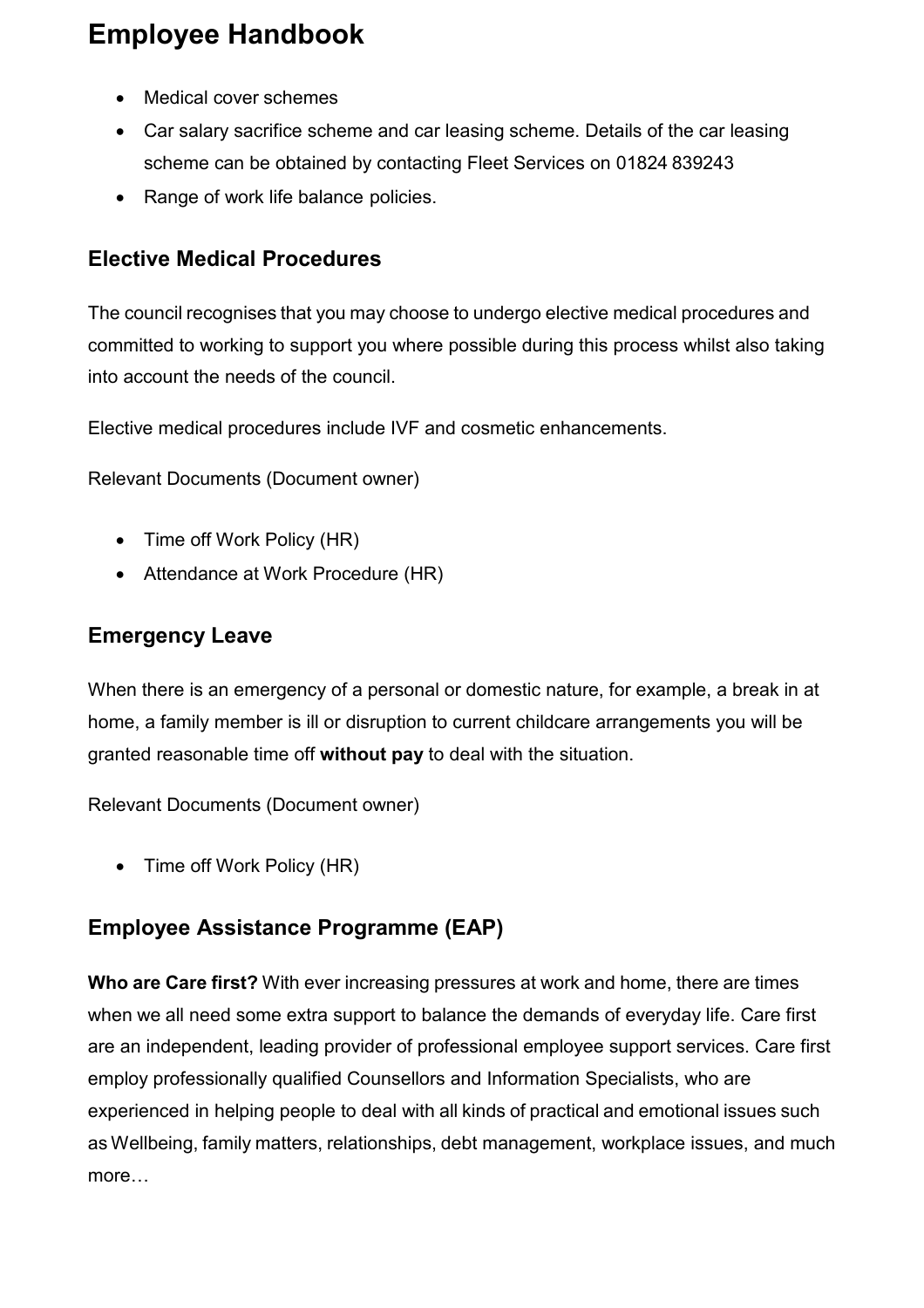**How do I use the service?** The service is free of charge for you to use and you don't need to ask your manager to use Care first, just call **0800 174319** and you can speak to a professional counsellor or information specialist in confidence. Care first is available 24 hours a day, 7 days a week, 365 days a year and is accessible by phone or online. The EAP can provide information booklets, articles, resource information on support services in your local area and even short term face-to-face counselling to help get you back on track.

The Care First Lifestyle website offers extensive resources including articles on health, issues at home, issues at work, management support tools, stress questionnaires and online counselling in real-time. To access go to<https://www.carefirst-lifestyle.co.uk/> The website will require a specific username and password, which can be accessed via the information on Linc under Occupational Health or ask your line manager or HR for the details.

EAP in your pocket app: available through app store for both android and iPhone. Search for **Thrive Mental Wellbeing** to install. You will require email address and a password of your choosing and the authority code which can be accessed via the information on Linc under Occupational Health or ask your line manager or HR for the code in order to sign into the APP.

**What do I use the service for?** Care first is designed to help you with a wide range of work, family and personal issues. From work-life balance to childcare information, relationships to workplace issues, health and well-being, let your EAP support you on the issues that affect all of us at some point in our lives

#### <span id="page-23-0"></span>**Employee Volunteering**

The council recognises that some employees wish for an opportunity to develop professional and personal skills whilst helping local people or improving the environment. By encouraging volunteer activities, we demonstrate that we value our employees, local groups and the community of Denbighshire. The Time off Work Policy allows the equivalent of five days paid time off per year to attend training and meetings with volunteering organisations in partnership with or within Denbighshire County Council.

Relevant Documents (Document owner)

• Time off Work Policy (HR)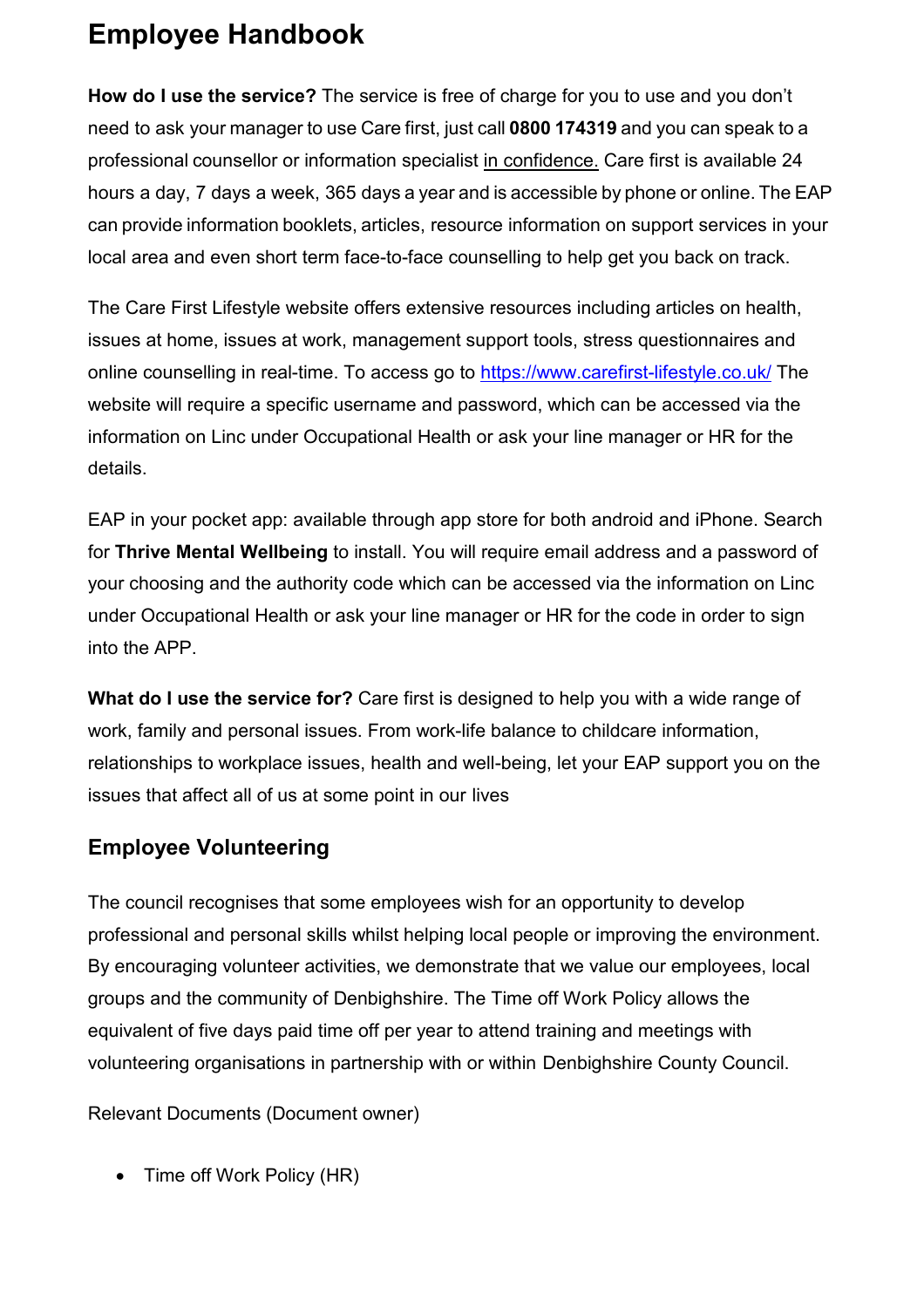#### <span id="page-24-0"></span>**Flexible Retirement**

If you are over 55, you have the right to request to change the nature and intensity of your work; to receive accrued pension benefits whilst continuing in employment and building up further benefits in the scheme, enabling you to ease into retirement within 2 years of the beginning of the agreement.

The change may be: -

- A minimum of 20% reduction in your working hours
- Changes in your duties resulting in a 20% reduction in pay

It must meet the needs of the Service and approval of the change is at the discretion of the council. Although you have the right to request a change in your working hours or grade in order to facilitate flexible retirement there is no obligation on the council to grant it.

Relevant Documents (Document owner)

• Flexible Retirement Policy (HR)

#### <span id="page-24-1"></span>**Flexible Working**

Denbighshire County Council's corporate priority is to develop modern working practices which help managers and employees to do their jobs in the heart of the community. We know that work performance is better if employees are able to have flexibility in their working arrangements, enabling them to better meet business needs and to improve efficiency and effectiveness, it can also help with balancing work and life demands.

**Your work pattern must be agreedwith your line manager.** You have the responsibility to discuss your normal attendance with your line manager. You also have a responsibility to consult with your colleagues and line manager to ensure there are adequate staffing levels. Actual working arrangements should consider the needs of the service and the line manager will be responsible for ensuring that there is adequate cover at all times. Some employees will therefore be asked to be in the office at certain times which may reduce their flexibility.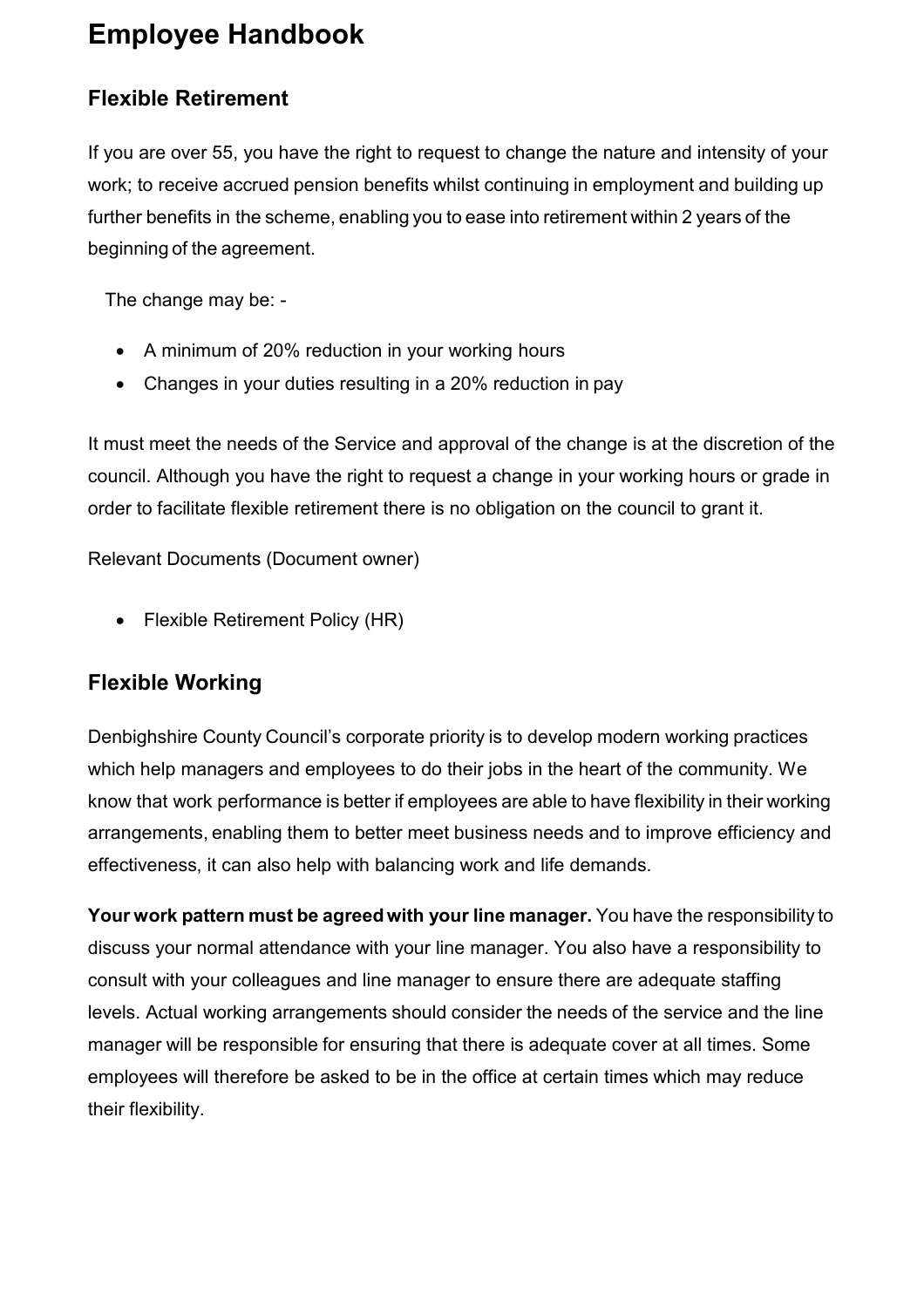If you have access to flexi time, there are no set times that you should attend work, providing you work a minimum of 4 ½ hours on each normal day, pro rata for part time employees. You can work in accordance with the opening hours of your place of work. No special arrangements will be made to open or close the building in order to allow employees to work longer.

Relevant Documents (Document owner)

• Flexible Working Policy and Procedure (HR)

#### <span id="page-25-0"></span>**Give As You Earn**

You can choose to give an amount of your pay on a monthly basis to any charity or charities you wish. We will deduct the amount you request from your gross pay (i.e. you do not pay tax and National Insurance on the amount). For further information regarding Give as You Earn, please contact the Payroll Department.

#### <span id="page-25-1"></span>**Managing Carers' Needs**

Denbighshire County Council recognises that you may have caring responsibilities outside of work that have a substantial impact on your life outside of work and is committed to working with you to help maintain a work life balance. The council can work with you to examine what adjustments can be made (either long term or short term) to your working patterns to facilitate the pressures you are facing.

Relevant Documents (Document owner)

• Managing Carers' Needs Policy (HR)

#### <span id="page-25-2"></span>**Maternity**

All employees regardless of service are entitled to ordinary maternity leave of up to 26 weeks which may be followed by up to 26 weeks additional maternity leave. The total maternity leave period is a maximum of 52 weeks.

Employees who have 26 weeks continuous local government service at the end of the 15th week before the expected week of confinement are entitled to the further 26 weeks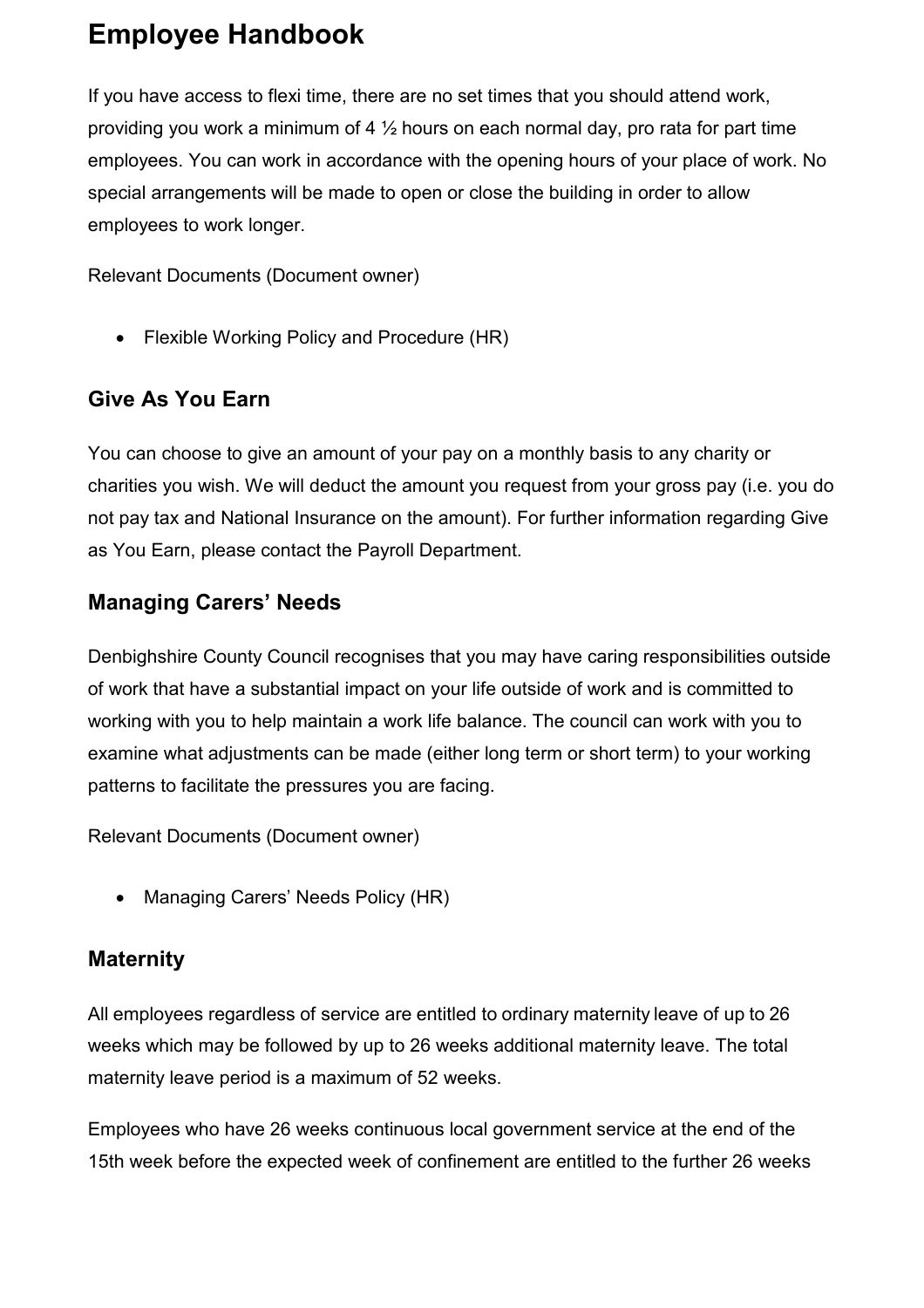additional maternity leave, giving them the option to take the total 52 weeks maternity leave.

Maternity leave may start at any time after the 11th week before the baby is due (expected week of confinement). You should notify the council at least 28 days before the absence begins or as soon as is reasonably practicable, that you are pregnant and the expected start date of your absence. This must be in writing and include a certificate from a registered medical practitioner or registered midwife stating the expected week of childbirth. The certificate is referred to as aMATB1.

If you are pregnant you will be granted paid time off to attend antenatal care providing you submit evidence of appointments if requested.

A Work Place Risk Assessment will be completed so that consideration will be given to any health and safety implications for pregnant or breast-feeding employees. This can be quite complex to understand. If you are in doubt about your entitlements, please contact Payroll.

To qualify for Statutory Maternity Pay (SMP) you must have been employed for at least 26 weeks prior to the 15th week before the baby is due. (i.e. 41 weeks prior to your expected week of confinement (EWC). Your average earnings in the 8 weeks up to and including your qualifying week must have been at least equal to the lower earnings limited for National Insurance contributions.

If you do not qualify for SMP you will be issued with an SMP1 form, as you may be able to claim Maternity Allowance (MA) from Job Centre Plus.

If you qualify for Occupational Maternity Pay (OMP) you must have been employed for at least 52 weeks prior to the 11th week before your baby is due (i.e. 63 weeks before your EWC).

If you qualify for either OMP or SMP you will receive, for the first 6 weeks, either 90% of your average earnings prior to the qualifying week or 90% of your contract pay if you qualify for OMP, whichever is the greater. For the next 12 weeks you will receive the standard rate of SMP plus, if you qualify for OMP, half of your salary. The exception is if your half pay plus SMP is greater than your normal week's pay, in which case your half pay will be reduced. For the next 21 weeks you will receive the standard rate of SMP only.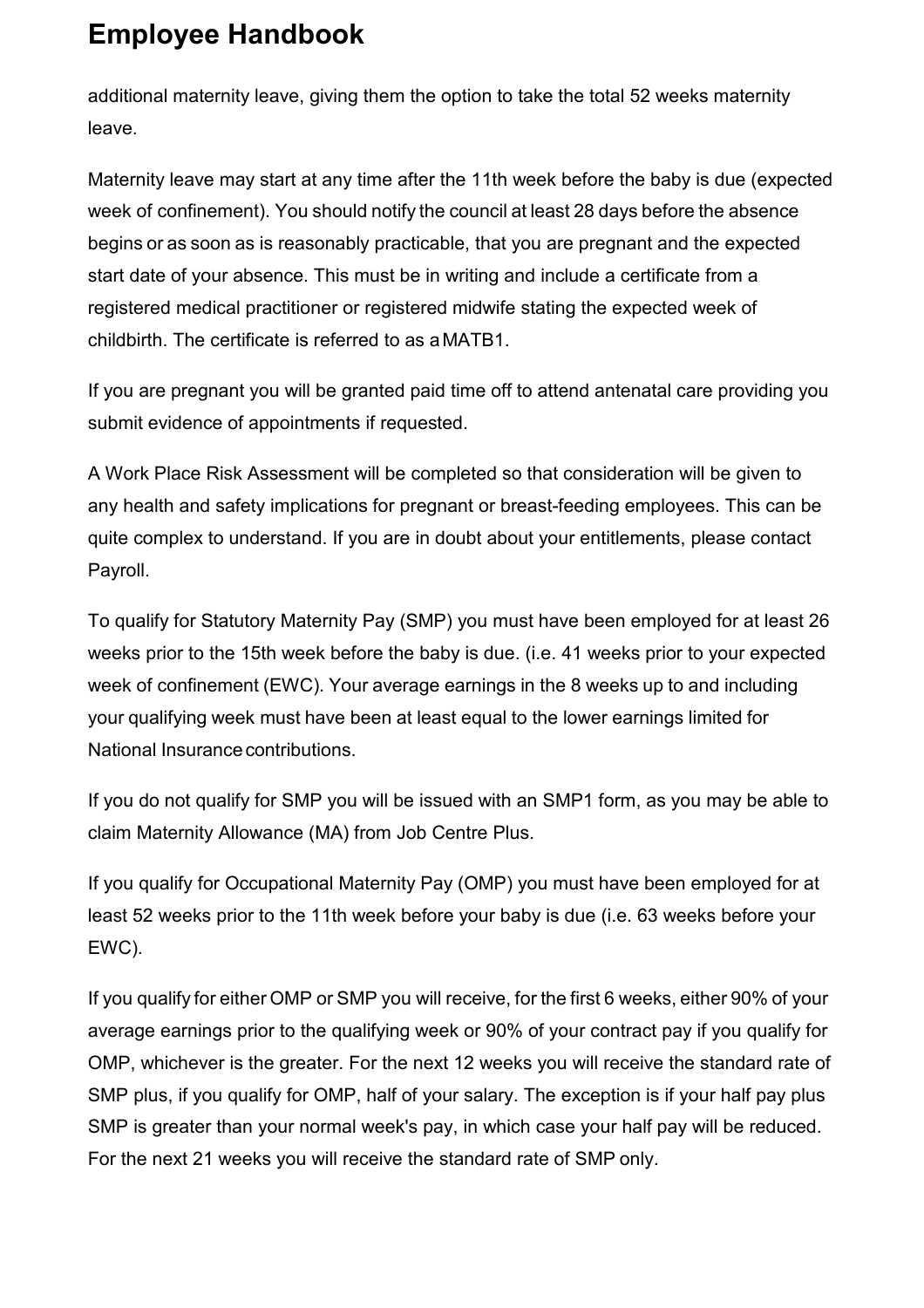If you do not return to work for at least three months after your maternity leave you will be required to repay any half pay OMP that you received. If you are unsure about your return you may request that this half pay is withheld at the beginning of your maternity pay.

The standard rate of SMP is set by the Government.

During your maternity leave you will have the option to attend work (for training or to carry out work) up to a maximum of 10 days, referred to as Keeping in Touch (KIT) days. You will be paid the equivalent of one full day's pay for each KIT day i.e. your SMP will continue to be paid for that day and will be topped up.

Relevant Documents (Document owner)

• Parental Policy (HR)

#### <span id="page-27-0"></span>**Maternity Support**

Maternity Support Leave will be granted to the child's father or the partner or nominated carer of the expectant mother at or around the time of the birth or adoption. A nominated carer is the person that will assist the mother in the care of the child and support the mother. Employees who qualify for both Maternity Support Leave and Paternity Leave will be entitled to one week's Maternity Support Leave at full pay and one week's Paternity Leave in accordance with the current rate ofSMP.

Relevant Documents (Document owner)

• Parental Policy (HR)

#### <span id="page-27-1"></span>**Medicash / Welsh Hospital Association**

Welsh Hospitals Association (WHA) are a not for profit organisation which operates a range of low cost healthcare schemes to help its members with the everyday cost of staying healthy, e.g. dentist, optician, physiotherapist. You can agree to have a set amount deducted from your salary on a monthly basis which will provide cover for yourself or for you and your spouse or partner. WHA members can claim cash benefits for optical care, dental treatment, physiotherapy, osteopathy and maternity for example. In addition, there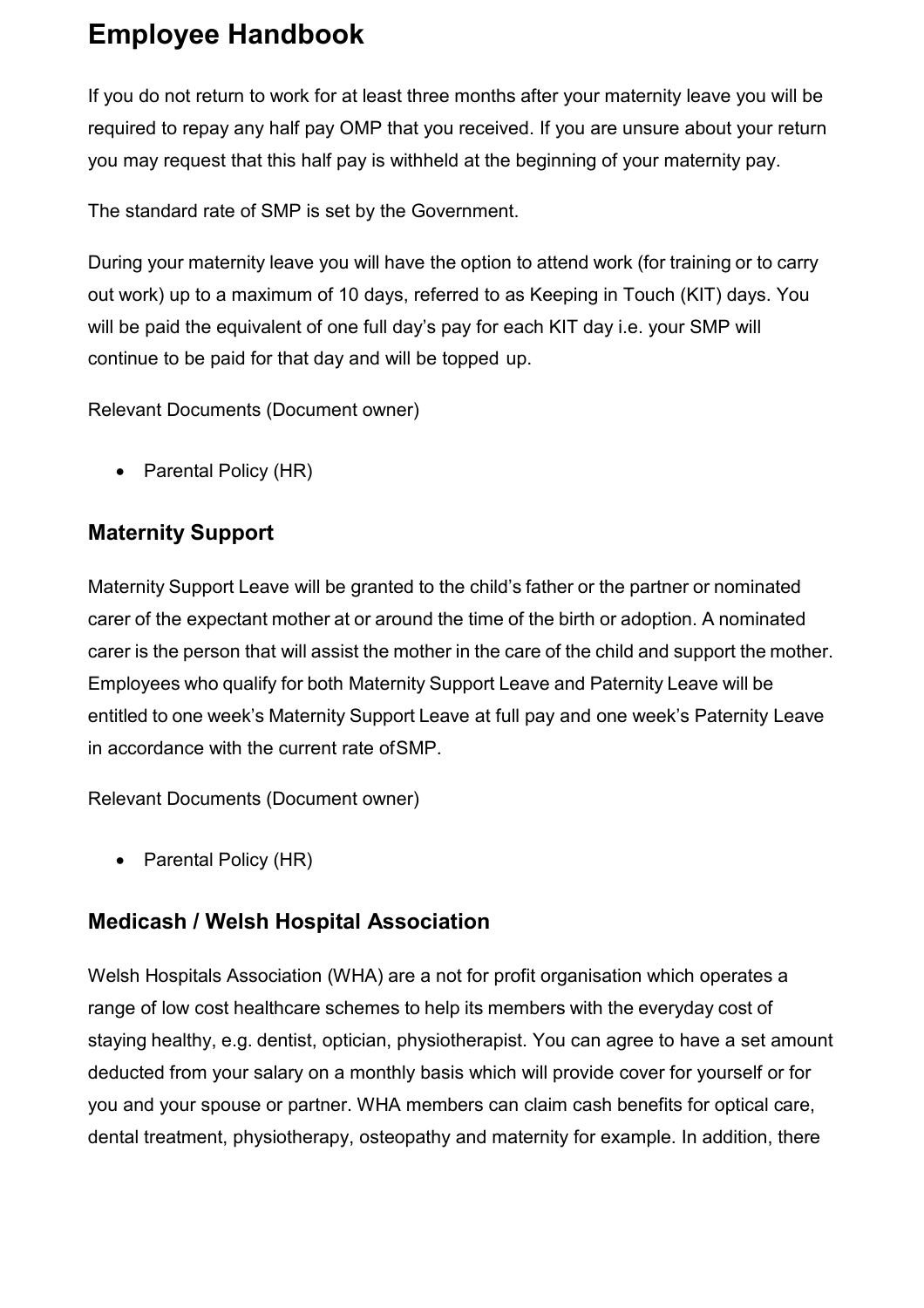are cash benefits for each day spent in hospital as an inpatient or an outpatient and children under the age of 18 are covered by some of the benefits for no extra cost.

Should you be interested in WHA or require further information please contact the Payroll Department on 01824 706033.

#### <span id="page-28-0"></span>**Occupational Health**

Should you have any concerns about your health or welfare, then you have access to the Occupational Health Service. You can contact Occupational Health yourself to make an appointment or you can ask your line manager to do so on your behalf. If you are absent from work, then you may be referred to Occupational Health who can offer support and assistance in returning towork.

Visit the Occupational Heath page on the intranet (Linc) for more information.

#### <span id="page-28-1"></span>**Parental Leave**

Parental leave Regulations specify that parental leave applies only for children born after 15th December 1999, the date the Regulations came into force. There is no entitlement for parental leave to be paid.

An employee who has completed one year's service and having or expecting to have parental responsibility for a child (including adopted child) up until the child's 18th birthday. Those with parental responsibility include parents, foster parents, adopters and guardians. Parental leave applies to each child. Therefore, if an employee has twins, they will be entitled to 36 weeks parental leave.

Relevant Documents (Document owner)

• Parental Policy (HR)

#### <span id="page-28-2"></span>**Pension Scheme (LGPS)**

Unless you let us know otherwise, you will automatically join the Local Government Pension Scheme. All members with more than 2 years' membership become entitled to pension benefits. The Local Government Pension Scheme is very secure as it is set out in law, some of the benefits are highlighted below: -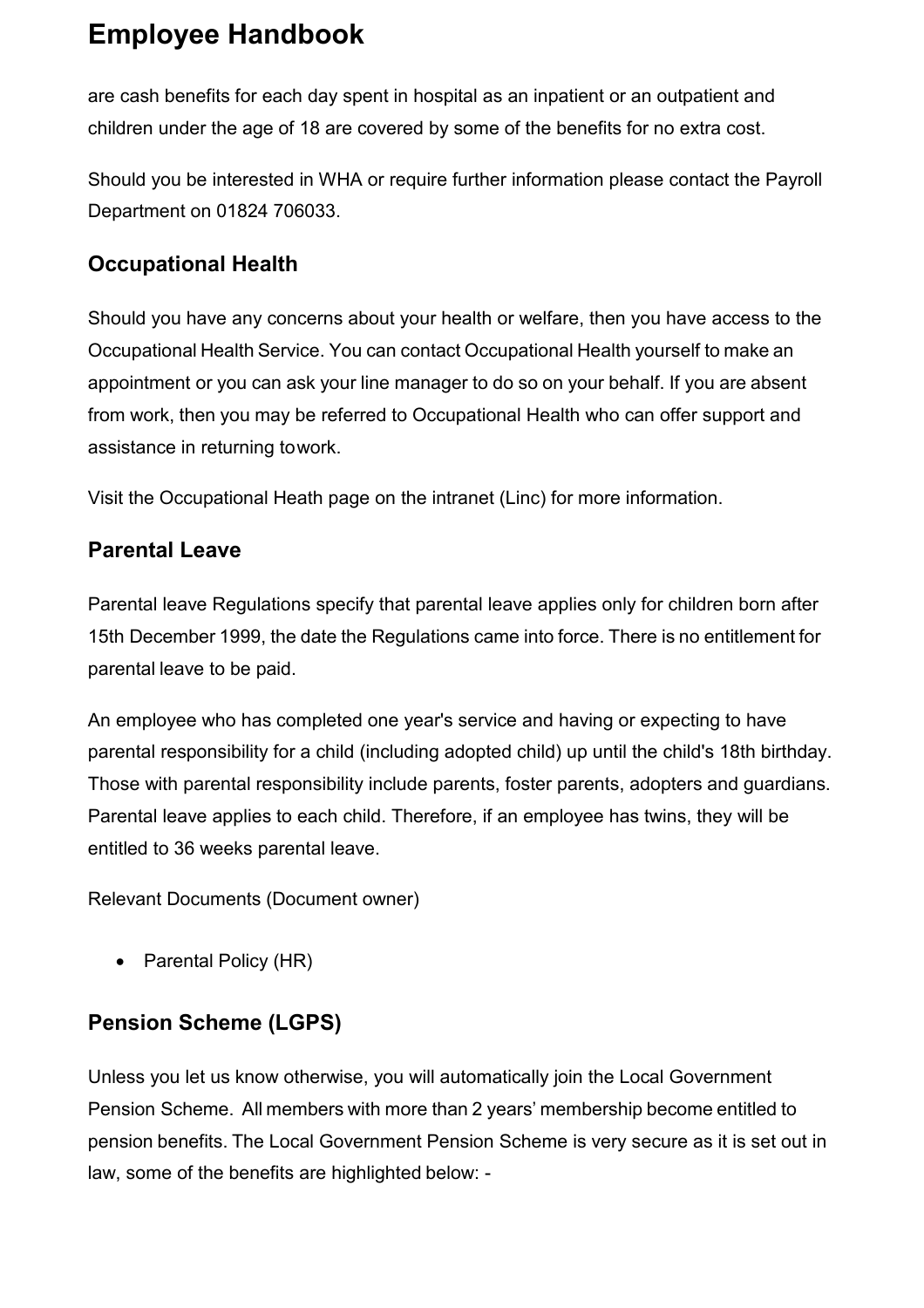- A secure pension for life
- **Tax-free cash** you have the option to exchange part of your pension for some taxfree cash on your retirement.
- **Peace of mind**  immediate life cover and a pension for your husband, wife, civil partner or nominated co-habiting partner and children, in the event of your death and, if you ever become seriously ill, you could receive immediate ill-health benefits.
- **Early retirement**  you can choose to retire from age 55 and receive your benefits immediately, although they may be reduced for early payment.
- **Flexible retirement** if you reduce your hours or move to a less senior position at or after age 55 you may be able to draw some or all of the benefits you have built up.

**Options to pay extra** – you can boost your pension by paying more contributions. You get tax relief on these, too. If you have any queries regarding your pension, please contact Clwyd Pensions on 01352 702872.

#### <span id="page-29-0"></span>**Public Duties**

If you are undertaking jury service, serving on public bodies or undertaking public duties you will be granted paid leave of absence. If you are able to claim for loss of earnings, then you should complete the necessary paperwork. When you receive the payment directly, a deduction will be made from your salary. This does not include leave for employees who are required to attend court as a witness for a case which is not relevant to Denbighshire County Council. In such cases your absence from work will have to be taken as annual leave, flexi or as unpaid leave.

Relevant Documents (document owner)

• Time off work policy (HR)

#### <span id="page-29-1"></span>**Purchasing Additional Leave**

Employees may request in advance to purchase up to 2 months additional leave (an equivalent of a maximum of 8 weeks of average contracted hours). Payment will be based on the employee's contracted salary at the time of the purchase and will be deducted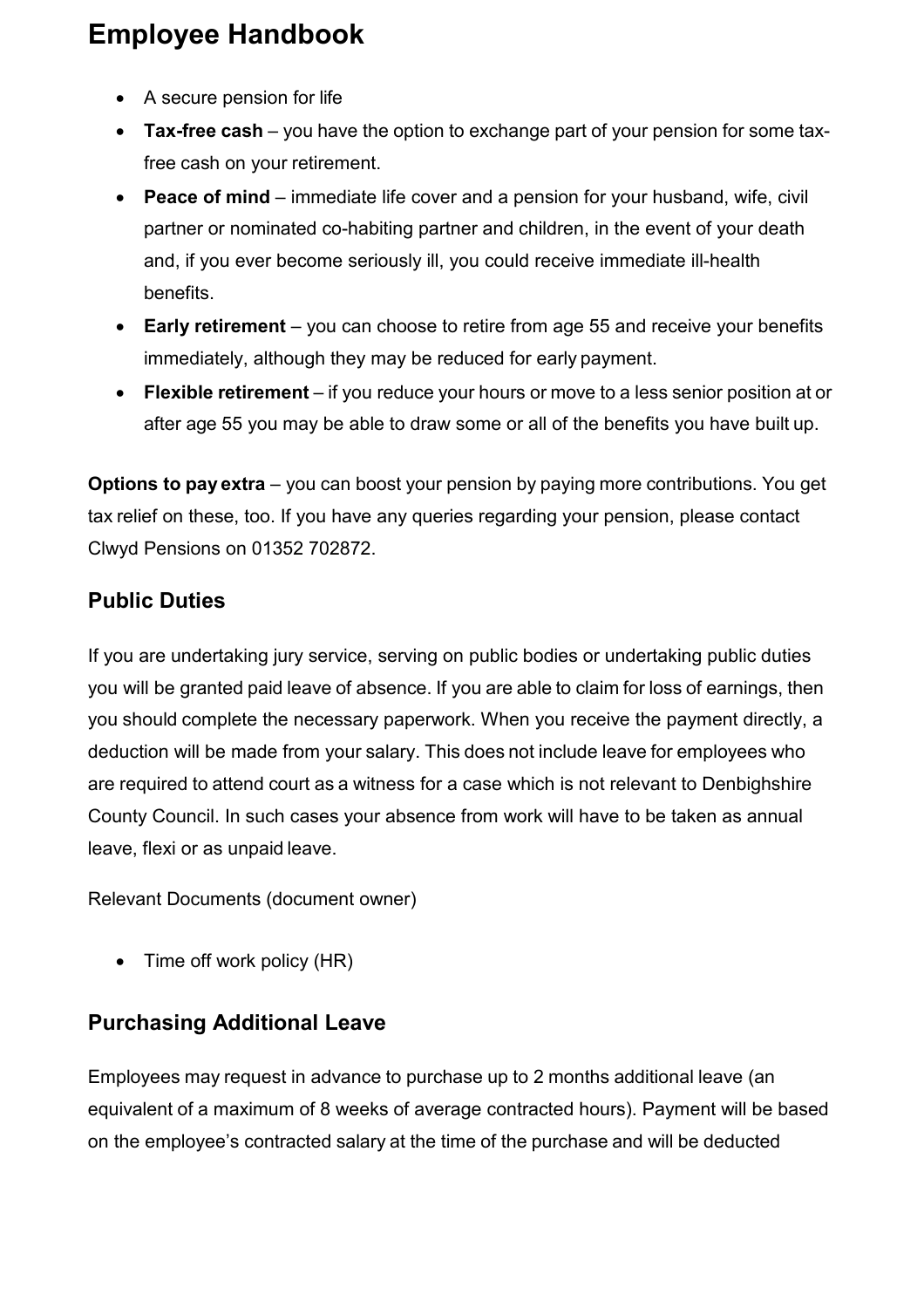monthly over the remaining leave year. Alternatively, you can opt to pay from one month's salary.

Relevant Documents (document owner)

- Time off work policy (HR)
- Annual leave guidance for managers and employees (HR)
- Purchasing additional annual leave form (attached to the guidance) (HR)

#### <span id="page-30-0"></span>**Reserve forces, retained firefighters and special constables**

If you are involved in any of the above, you will be granted paid leave of absence for mandatory annual training camp (up to a maximum of two weeks leave per year) on production of evidence of your attendance.

#### <span id="page-30-1"></span>**Shared Parental Leave**

Shared Parental Leave (SPL) enables eligible parents to choose how to share the care of their child/children during the first year of birth or adoption for those due to be born or placed for adoption on or after 5th April 2015. The purpose is to give parents more flexibility in considering how to best care for, and bond with their child.

Relevant Documents (Document owner)

• Parental Policy (HR)

#### <span id="page-30-2"></span>**Time off for medical appointments & screenings**

Employees on Flexi-time. If you are on Flexi-time you are able to attend medical and personal appointments during the normal working day subject to adequate office cover. You will be required to clock out, or record as an absence in the normal way, for such appointments and you will not be credited for this time.

If you are attending hospital appointments you will be required to clock out, or record as an absence in the normal way, for such appointments but will be credited for this time. Hospital appointments which are half a day or more will be classed as sick leave.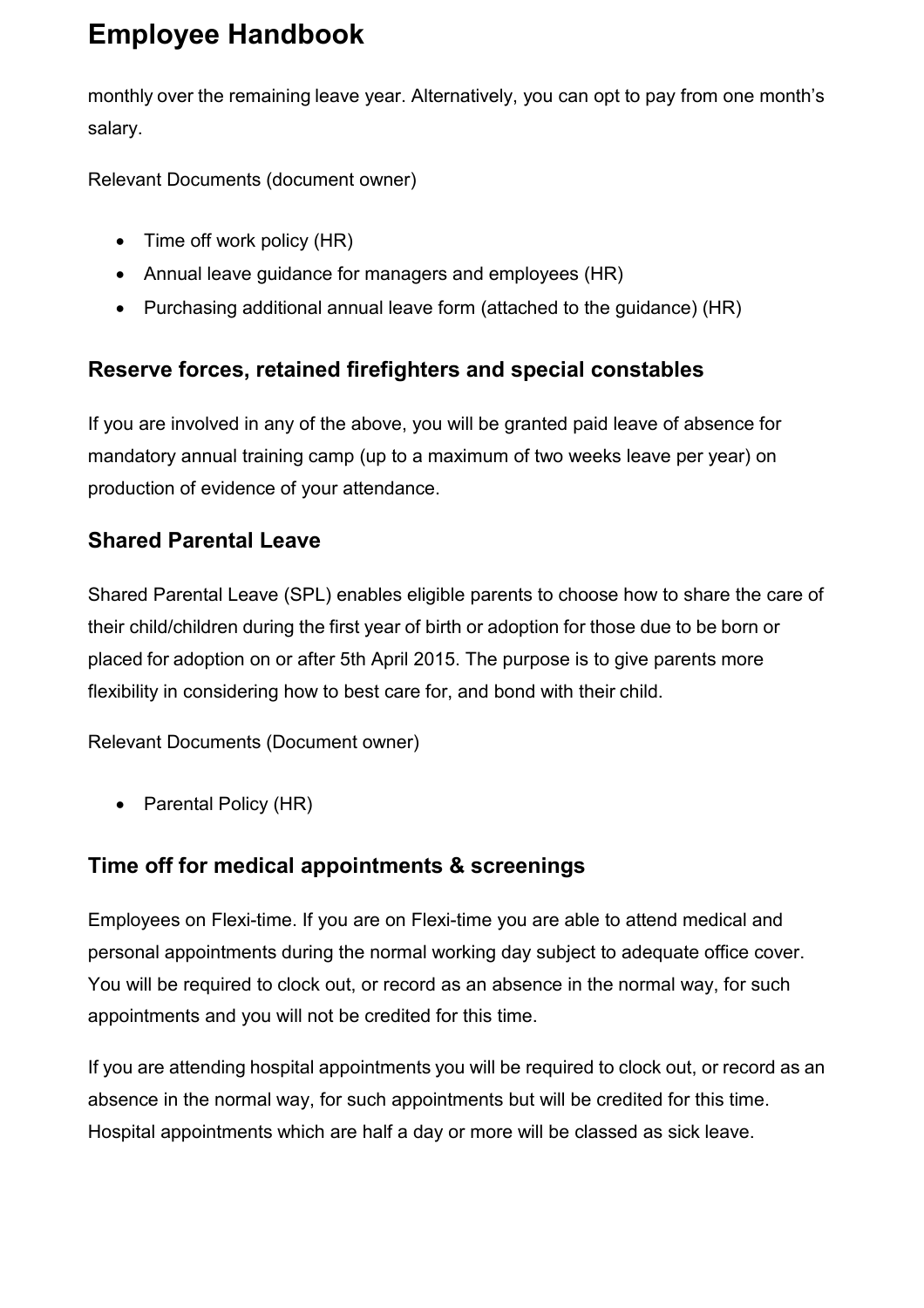If you are pregnant and attending antenatal appointments or if you are attending routine cancer screening you will be required to clock out if you are on the clocking system, or record as an absence in the normal way, for such appointments but will be credited for this time

**Employees not on Flexi-time.** You should endeavour to arrange routine medical appointments, including dental appointments, outside of normal working time. Where this is not possible, your line manager may grant reasonable time off with pay.

If you are attending hospital appointments you will be required to clock out, or record as an absence in the normal way, for such appointments but will be credited for this time. Hospital appointments which are half a day or more will be classed as sick leave.

If you are pregnant and attending antenatal appointments or if you are attending routine cancer screening you will be able to take the time off with pay.

#### <span id="page-31-0"></span>**Time off to give blood**

You will be allowed reasonable paid time off to give blood to the National Transfusion Service as long as the needs of the Service are met before your line manager agrees to the time off.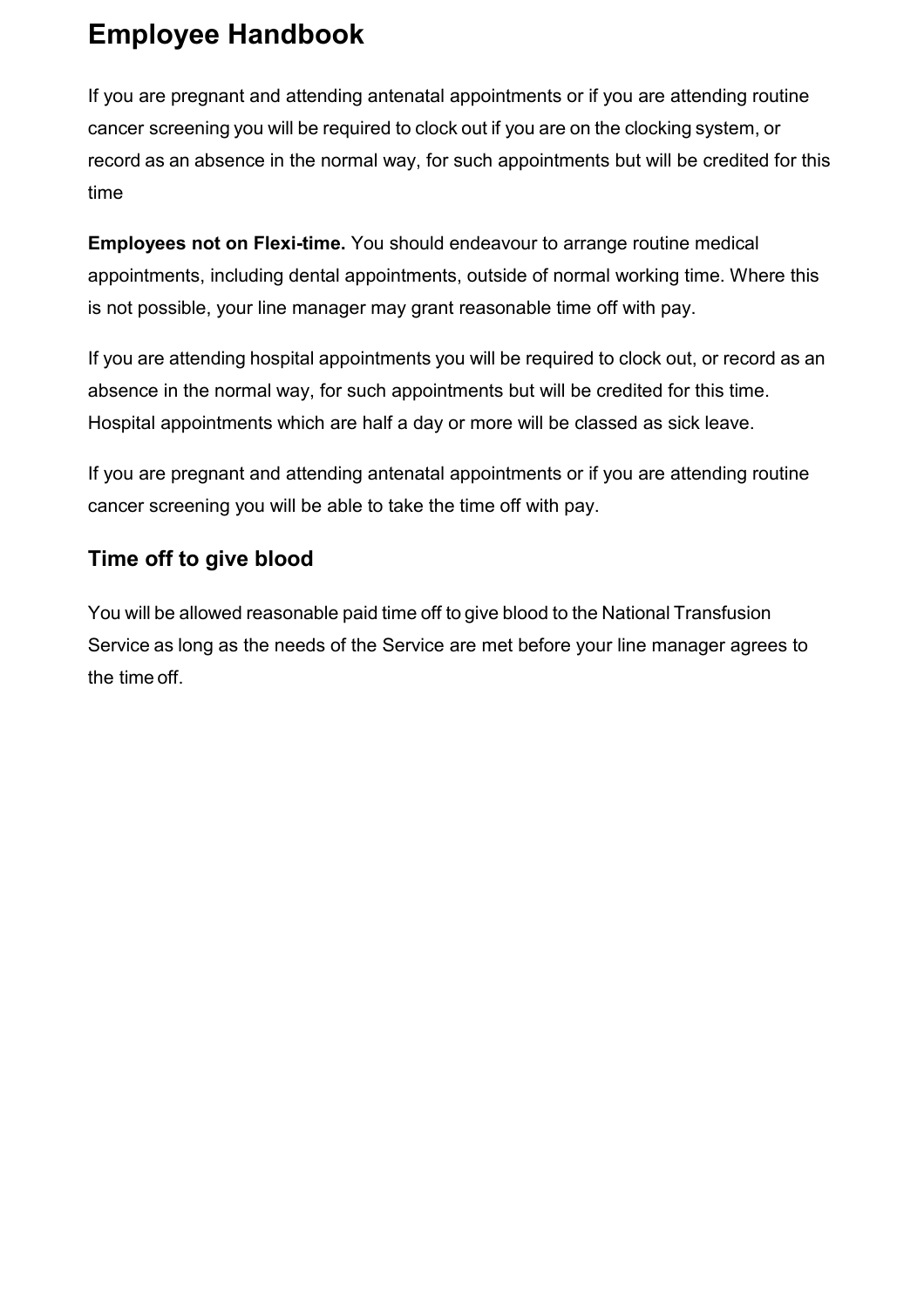#### <span id="page-32-0"></span>**Section Three: Your career with Denbighshire County Council**

This section provides details of learning and development opportunities and other matters that may be relevant to you during your employment.

#### <span id="page-32-1"></span>**ESS – Employee Self Service**

ESS is the self-service portal of the iTrent human resource software. Currently, the system can only be accessed via Denbighshire County Council computers. From ESS you can view or amend some of your personal details, current and previous positions in the council and view your absences. In- house training and development events can be booked via the system and you can also add your external qualifications and learning events.

#### <span id="page-32-2"></span>**One to One Meetings**

We know that our people are our most important asset, and you and your skills, experience and knowledge are at the heart of all we do and all that we achieve.

Therefore, we want to focus on you – to hear your thoughts, understand your needs and aspirations – and provide you with dedicated time and resources to focus on this.

One to One meetings will enable you to do this, and help you to take responsibility for your own engagement and development. Use this opportunity to explore what's important to you, and to have a conversation with your manager about what you need and how we can support you to achieve your goals.

#### <span id="page-32-3"></span>**Exit Questionnaires / Interviews**

If you transfer from one Service to another or leave the council altogether you will be asked to complete an Exit Questionnaire (online version). This can be completed during your notice period or after you have left your position. The purpose of the questionnaire will be to gather information which can then be used for a number of reasons e.g. remedy high turnover rates; monitor effectiveness of recruitment and selection policies; identify managerial problems etc. Employees are also able to request an Exit Interview with their line manager or HR representative if they so wish.

Relevant Documents (document owner)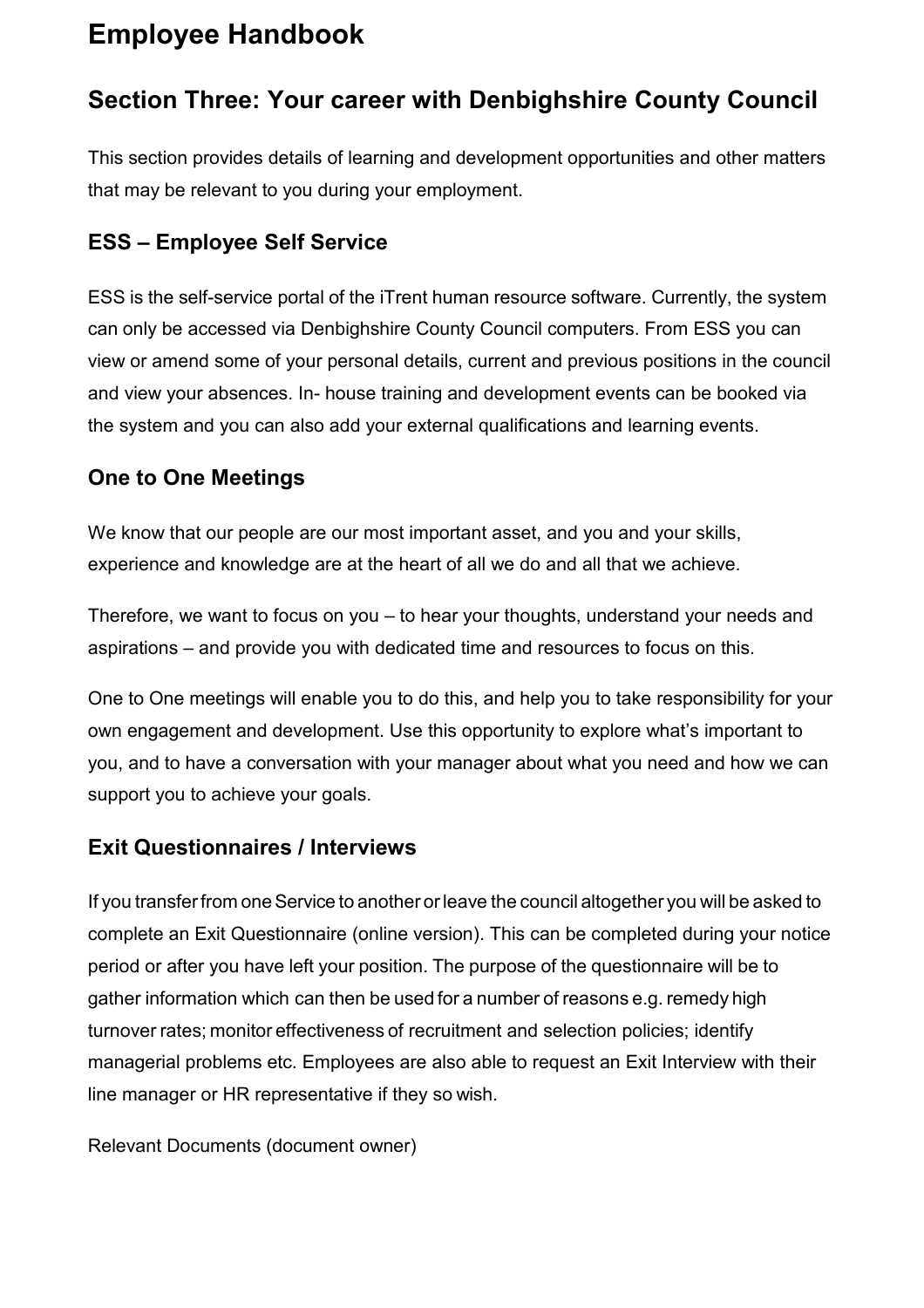• Leavers and Exit Procedure (HR)

#### <span id="page-33-0"></span>**Job Evaluation**

To ensure that the council has a fair and transparent grading structure, all jobs subject to the National Joint Council conditions for Local Government are evaluated in accordance with the Greater London Provincial Council job evaluation scheme. The job evaluation scheme is based on 11 factors, a scoring system and weightings that are free from gender bias and discrimination.

New posts are submitted for evaluation and a job may also be submitted for reassessment if the duties or level of responsibility have significantly increased or changed. If you disagree with the outcome of an evaluation, then you have the right to appeal.

#### <span id="page-33-1"></span>**Learning & Development**

Denbighshire County Council recognises that its workforce is crucial to its success and so Learning and Development will provide a structured opportunity for employees to develop the skills and knowledge required to help the council achieve its objectives. It is the policy of Denbighshire County Council (DCC) to develop all of its employees, with complete equality of opportunity to meet their individual needs and the corporate aims of the council.

Identification of an individual's learning and development needs should take place at their one to one meeting and any corporate courses identified passed to the Learning & Development OD Specialist for sourcing the appropriate course or if available booked via ESS (Employee Self Service). All Corporate courses are advertised on the Internet, on the Employee Development pages and places can be booked via ESS (Employee Self Service). Where a course is shown as waiting, this means the course is in the planning stage but has not yet been scheduled.

If you are undertaking learning and development which is sponsored by the council, you are entitled to normal payment of earnings, all prescribed fees and any other expenses.

The Learning & Development Policy provides more detail regarding the provision of learning and development throughout your career with the council. Also a discussion with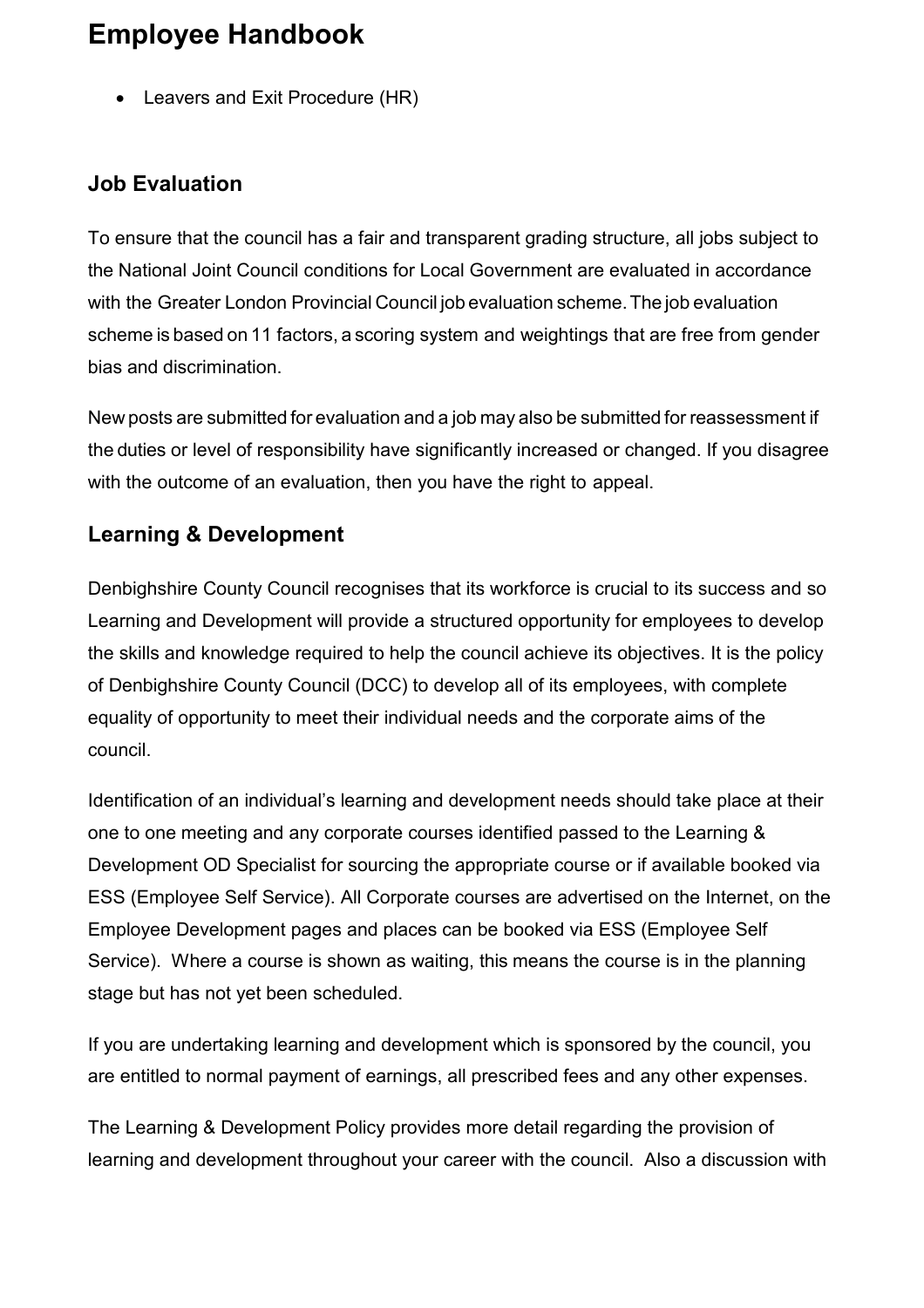the Learning and Development OD Specialist in Human Resources can answer any questions you may have.

Relevant Documents (document owner)

• Learning and Development Policy (HR)

#### <span id="page-34-0"></span>**E Learning**

To support Learning & Development the council has an e-learning platform which is hosted by the NHS for all Welsh Local Authorities. The e-learning site can be accessed via both the Denbighshire website and the intranet (Linc).

To access the site, you will need a login and password which will give you access to a suite of e- learning modules to support your development. The site features a number of mandatory courses for all employees. New employees will be required to complete the mandatory modules within the first 6 months of employment. Completion of the modules will be monitored during the six-month probationary period. For existing employees, mandatory modules must be completed within 12 months of the module release. Please check the e-learning section on the Denbighshire website for further details, course titles available and guidance documents.

Relevant Documents (document owner)

- E-Learning Guidance (HR)
- Probationary Period Procedure (HR)

#### <span id="page-34-1"></span>**Course fees**

The Learning & Development Policy has more detail regarding payment of course fees. All Corporate Courses are covered by the Training budget and do not attract any cost to your individual service. Before granting leave of absence or financial assistance for study for the approved qualifications, the council may require a guarantee of service after completion of the training course, from the employee by signing a Learning Agreement Form.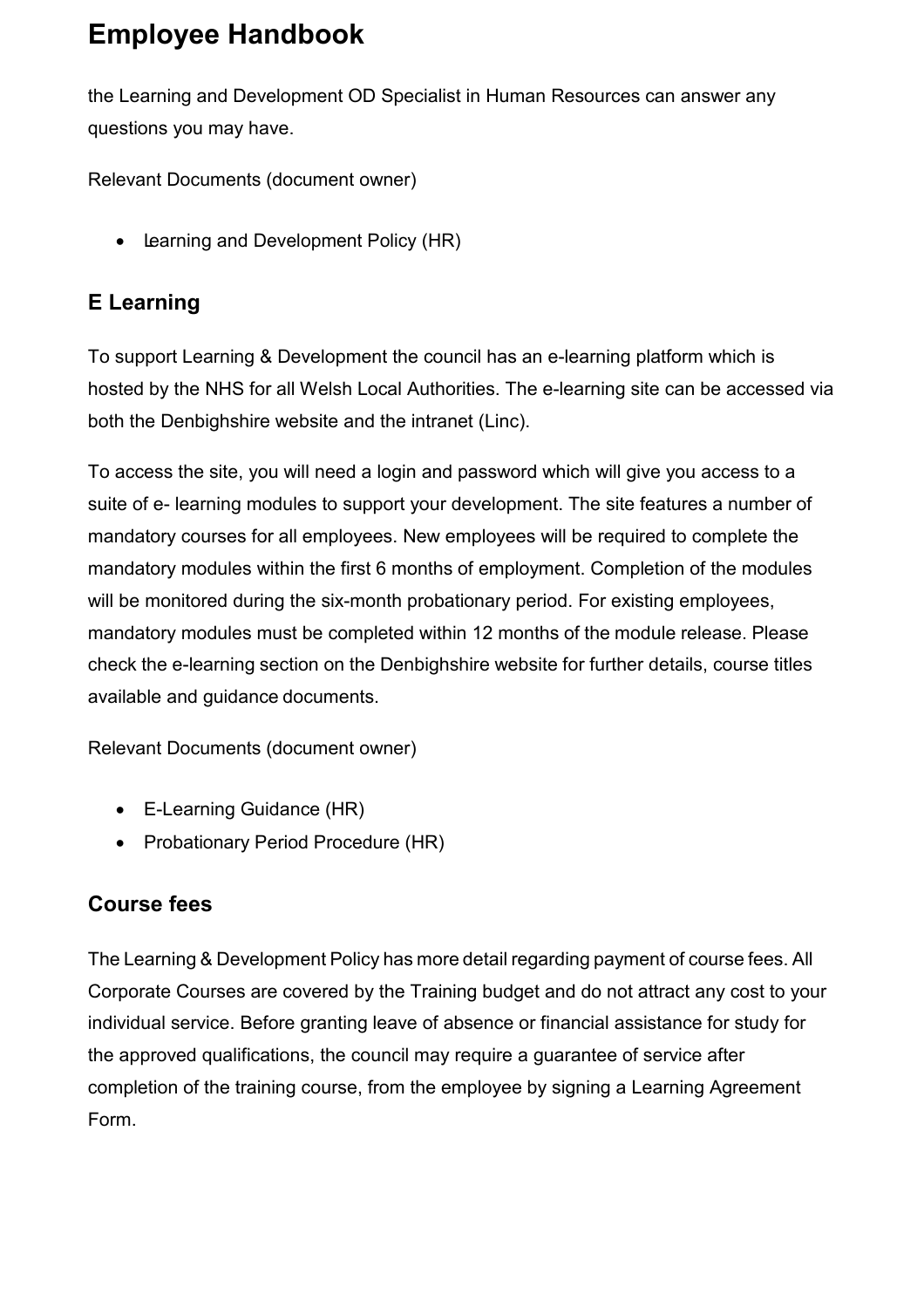#### <span id="page-35-0"></span>**Study Leave – Where it is a condition of the qualification**

Subject to the requirements of departments and at their discretion:

Any prescribed time away from work for study, portfolio building etc., demanded by awarding bodies as an essential element of courses e.g. as a condition of qualification, will be met, subject to written proof of the requirements being supplied to the person's line manager.

#### <span id="page-35-1"></span>**Study Leave – Where it is not a condition of the qualification**

Any negotiable time away from work for study, portfolio building etc., will be met on a 50/50 basis

i.e. 50% the employee's time and 50% the council's time. This will also be subject to written proof of the requirements being supplied to the person's line manager.

Work based National Vocational Qualifications with no prescribed time away from work for study and/or portfolio building will be entitled to the following leave: -

#### **National Vocational Qualifications Levels 1, 2 & 3 – One day**

#### **National Vocational Qualifications Levels 4 & 5 – Two days**

The above leave is in addition to any time that you are required to attend events for training and assessment time.

Please note that there will be no leave entitlement granted to attend examination re-sits.

Relevant Documents (document owner)

- Learning and Development Policy (HR)
- Learning Agreement Form (HR Form)

#### <span id="page-35-2"></span>**Professional fees**

Professional fees will be reimbursed to you if:

• you represent a discipline not covered by the Head of Service,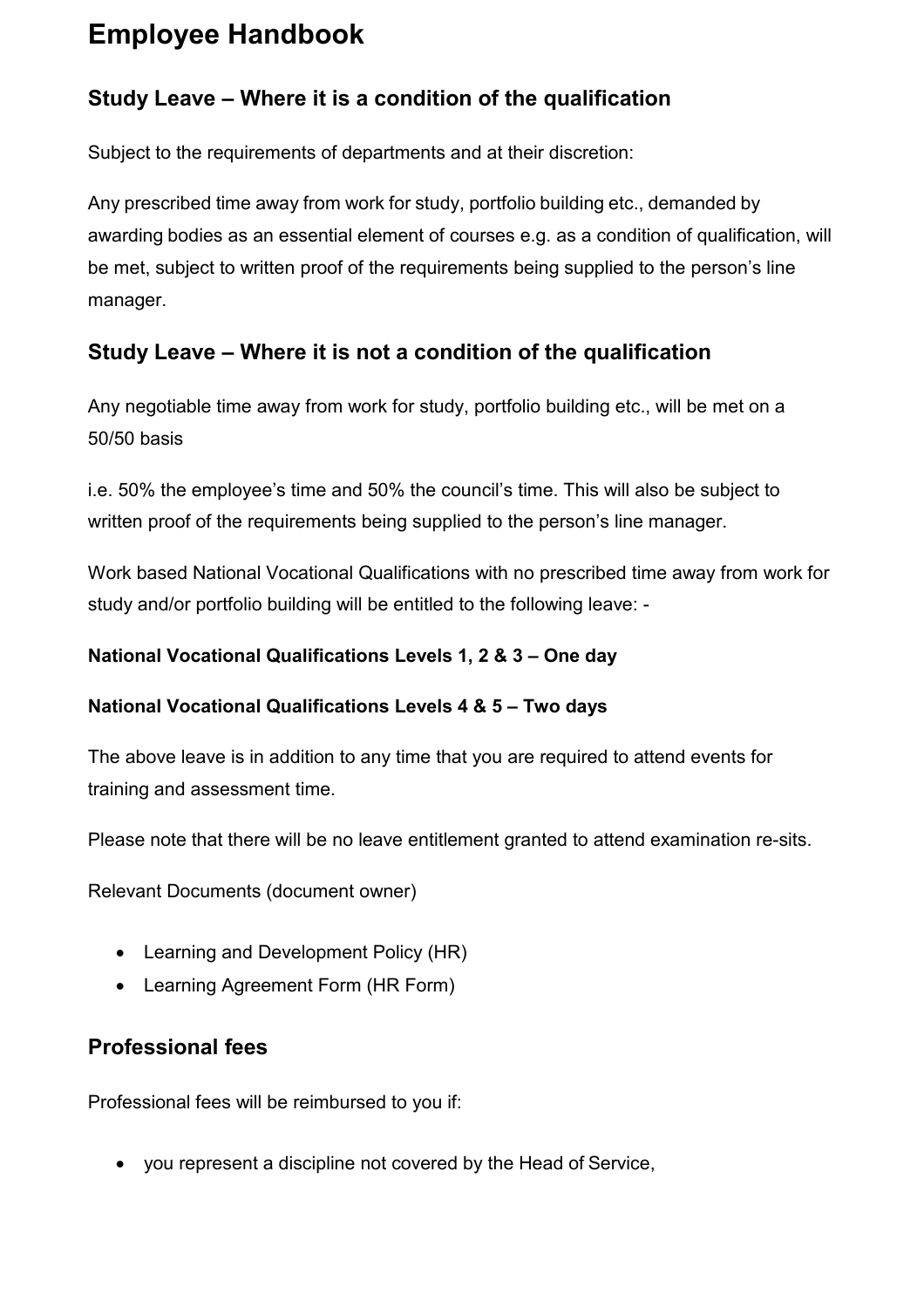- e.g. Valuation Officer;
- you are required to represent the council in Court of Appeals etc., e.g. Planning Officers, Trading StandardsOfficer
- the membership of a professional body is a requirement of the post.

Confirmation of receipt of professional fee payment along with approval should be submitted via the Profession Fees Form (which can be found on the Denbighshire website) to the Payroll Department who will reimburse the professional fees.

When a course of study cannot be pursued without the membership of a professional body, membership fees will be paid for the normal duration of the course. Should you fail to qualify at the first attempt, payment of the membership fees to enable subsequent attempts will be at the discretion of the appropriate Head of Service based on individual circumstances.

Relevant Documents (document owner)

- Professional Fees Form (Payroll)
- Learning and Development Policy (HR)

#### <span id="page-36-0"></span>**Leaving Denbighshire County Council**

Period of notice to terminate employment. Both the employer and employee are normally entitled to a minimum period of notice of termination of employment.

During the probationary period the notice period will be the one week. Following successful completion of the probationary period, the following will apply:

The minimum period of notice to terminate employment given by an employee shall be as follows:

| During probationary period | week     |
|----------------------------|----------|
| Up to Salary Grade 8       | month    |
| Grade 9 to Grade 11        | 2 months |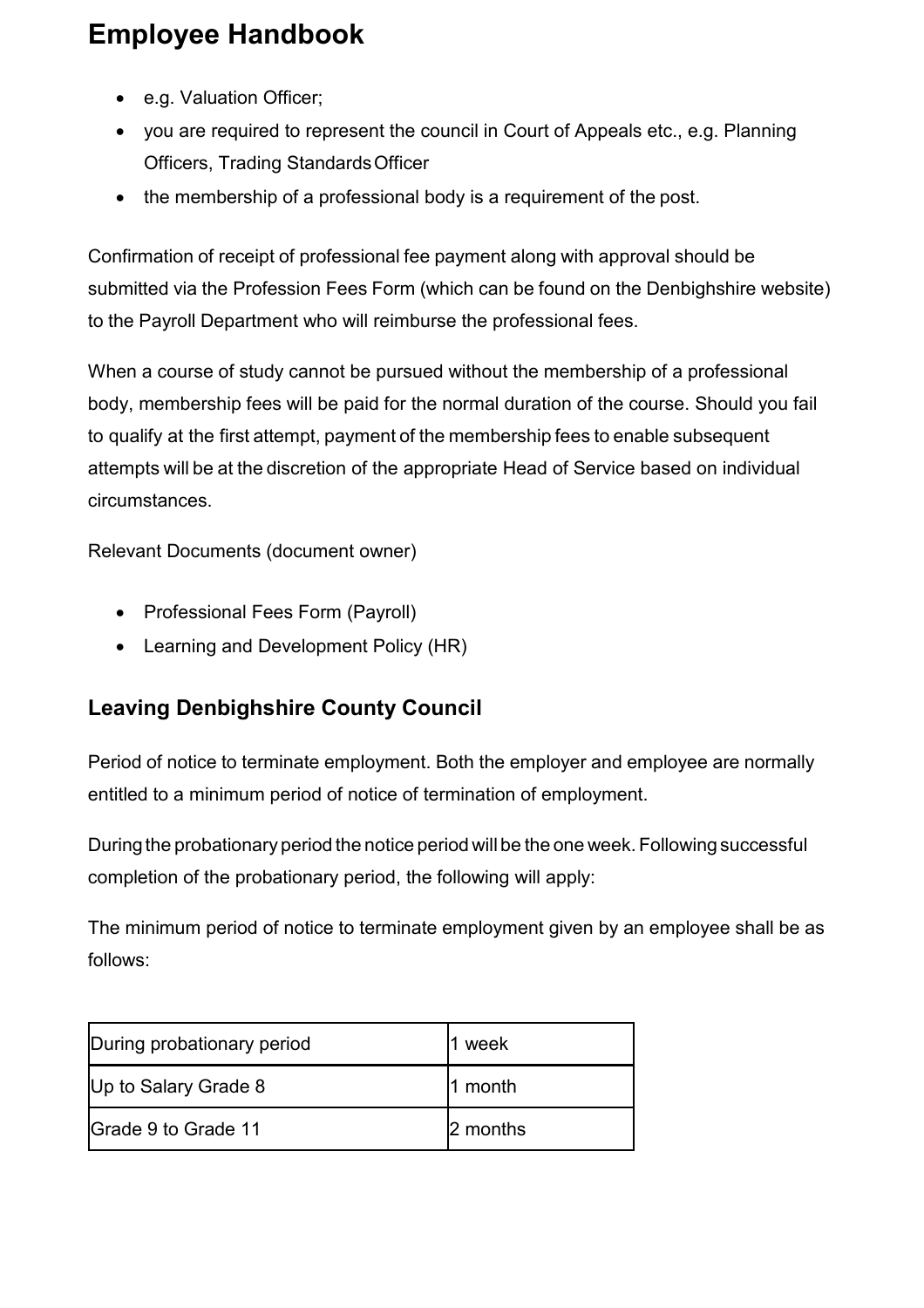| During probationary period   | week            |
|------------------------------|-----------------|
| <b>IGrade 12 to Grade 14</b> | <b>3</b> months |

In addition, where there is a recognised skills shortage, the notice period for such posts will be a minimum of two months. Any employee in receipt of a market supplement will be subject to a minimum of two months' notice.

Where the employment is terminated by the council, the employee will be entitled to a minimum notice period as follows or their contractual notice, whichever is greatest: -

| Up to 4 years continuous service | 1 month  |
|----------------------------------|----------|
| 5 years continuous service       | 5 weeks  |
| 6 years continuous service       | 6 weeks  |
| 7 years continuous service       | 7 weeks  |
| 8 years continuous service       | 8 weeks  |
| 9 years continuous service       | 9 weeks  |
| 10 years continuous service      | 10 weeks |
| 11 years continuous service      | 11 weeks |
| 12 years continuous service      | 12 weeks |

Dismissal as a result of gross misconduct will normally be without notice or payment in lieu of notice. On termination of your employment you must return all council property immediately. This includes any ID cards, keys, computer or other equipment that are in your possession which belongs to the council.

Relevant Documents (document owner)

• Leavers and Exit Procedure (HR)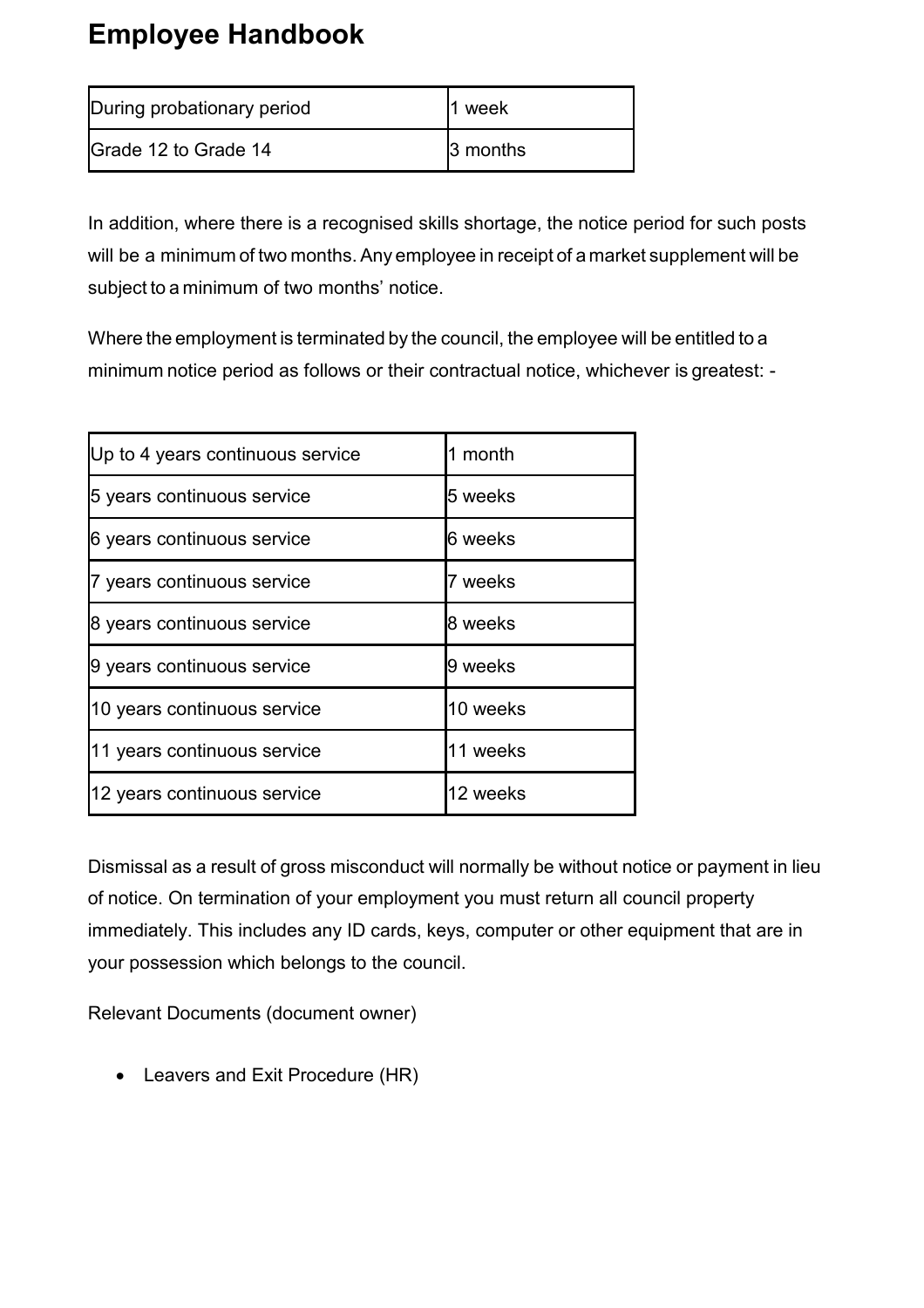#### <span id="page-38-0"></span>**Politically restricted posts**

Some employees will be appointed to posts that are subject to the political restrictions set out in the Local Government and Housing Act 1989. This is because local government officers must be seen to observe a policy of political neutrality.

Positions that are deemed to be politically restricted prevent the employee from being involved in any political activities in or outside of employment. This includes being a Member of Parliament, European Parliament, or a council; canvassing on behalf of a political party; speaking in public or publishing any written work on political party matters and act as an election agent for any candidate at any election of a local authority, Parliament, Assembly or EuropeanParliament.

If your post is politically restricted it will be detailed in your contract of employment.

#### <span id="page-38-1"></span>**Probationary period**

Newemployees of Denbighshire County Council are automatically subject to a six-month probationary period. Your manager will assess you after three and five months in service. These assessments will be against the criteria set out in the Probationary Period Assessment Form.

At the end of the six months' probationary period, if you have completed all mandatory elearning modules, you will receive formal notification that you have successfully completed the probationary period. If you have not successfully completed the probationary period, you will be notified appropriately and your employment will not continue.

Relevant Documents (document owner)

• Probationary Period Procedure (HR)

#### <span id="page-38-2"></span>**Time off for job interviews**

If you are invited to a job interview within Denbighshire CountyCouncilor anyother council, reasonable time off with pay may be granted by your line manager to attend the interview.

#### **Relevant Documents (document owner)**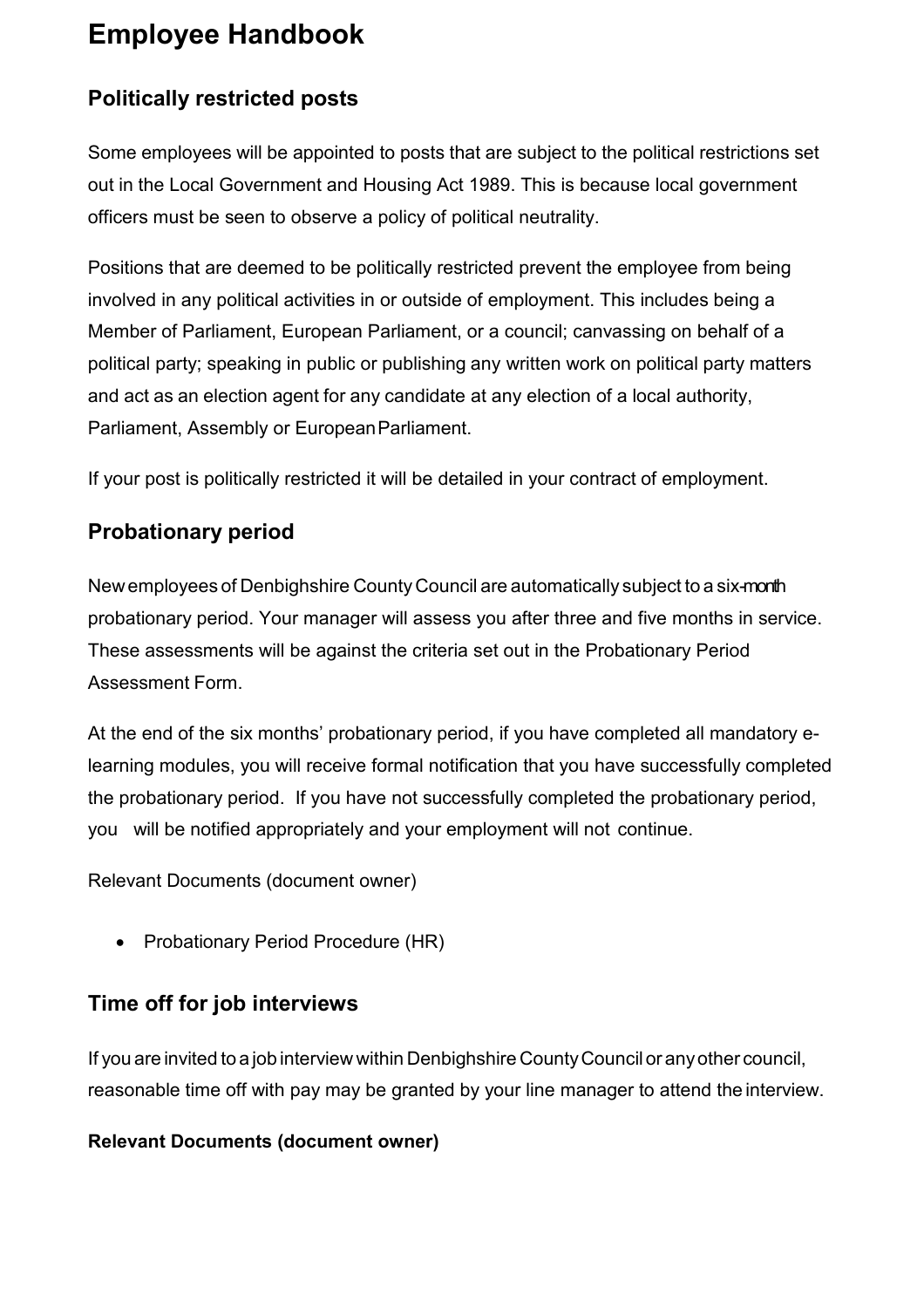- Job Evaluation Maintenance Process (HR)
- Job Evaluation Appeals Process (HR)
- Learning & Development Policy (HR)
- Probationary Period Procedure (HR)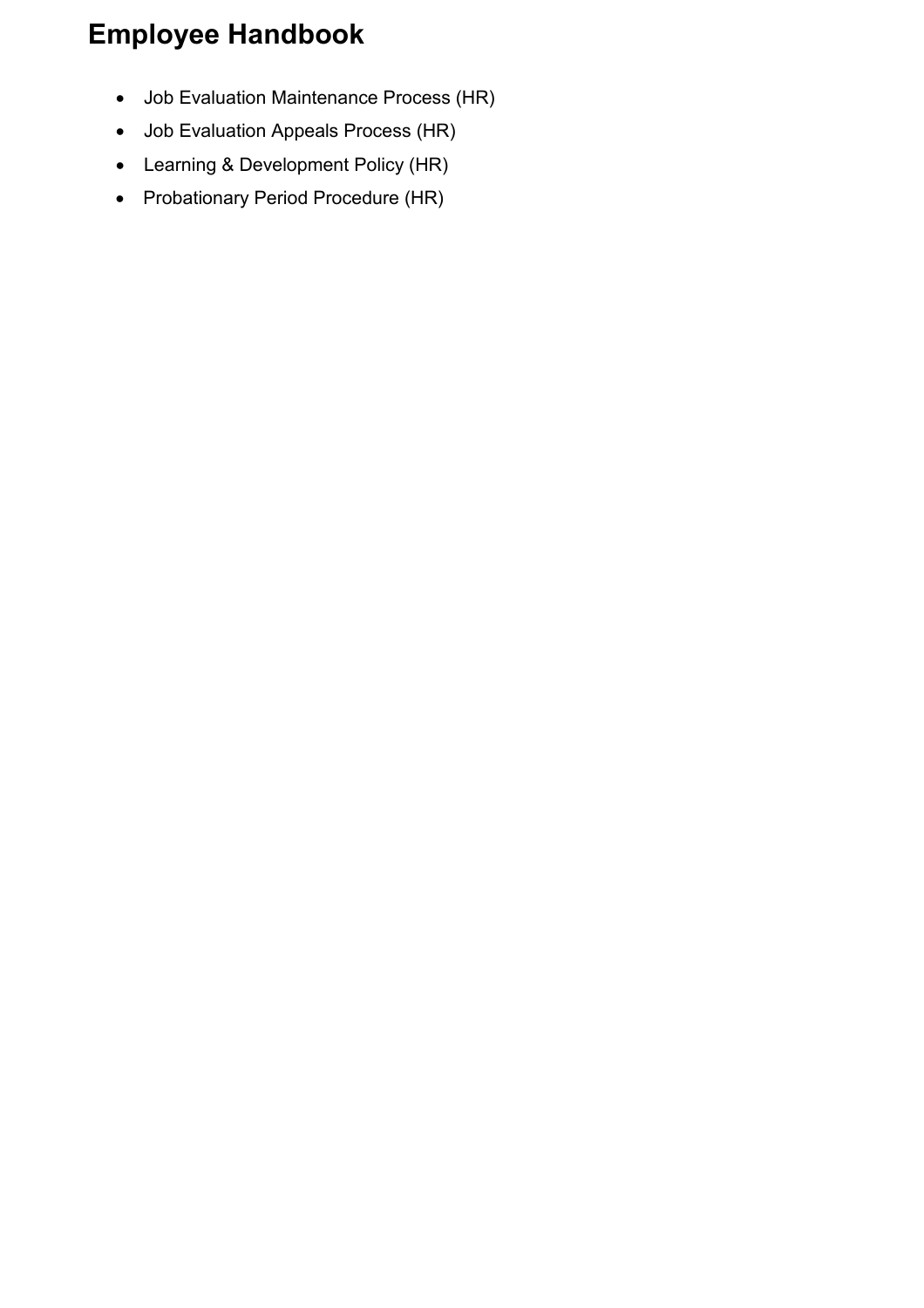#### <span id="page-40-0"></span>**Section Four: Your terms & conditions of employment**

The information contained in the terms and conditions section of this handbook forms part of your contract of employment. As such, they may be subject to amendment from time to time following negotiation with the recognised trade unions. The council reserves the right to make reasonable alterations of these conditions of employment.

It is important that you fully understand the content of this section. Please read carefully the detailed terms in conjunction with your individual contract of employment. If you are unclear about anything, please speak to your line manager.

#### <span id="page-40-1"></span>**Annual Leave Entitlement**

Annual leave and bank holiday entitlement will be calculated at the start of every leave year and will be recalculated each time a change in contractual hours occurs. All employees will receive their entitlement in hours and minutes. Your manager will inform you of your annual leave and bank holiday entitlements.

As an employee of the council your minimum paid leave entitlement for a full year is 22 days (162 hours 48 minutes) pro rata to your average contracted hours. Further leave entitlement will be granted as detailed in the table below. Entitlements shown are at full time rates (i.e. 37 contracted hours per week).

|                                         | Days | <b>Hours</b>         |
|-----------------------------------------|------|----------------------|
| <b>Basic</b>                            | 22   | 162 hours 48 minutes |
| <b>Extra Statutory Holidays</b>         | +3   | +22 hours 12 minutes |
| Extra after 5 years continuous service  | +3   | +22 hours 12 minutes |
| Extra after 10 years continuous service | $+1$ | +7 hours 24 minutes  |
| Extra after 15 years continuous service | $+1$ | +7 hours 24 minutes  |
| Extra after 20 years continuous service | $+1$ | +7 hours 24 minutes  |
| Total maximum entitlement               | 31   | 229 hours 24 minutes |
|                                         |      |                      |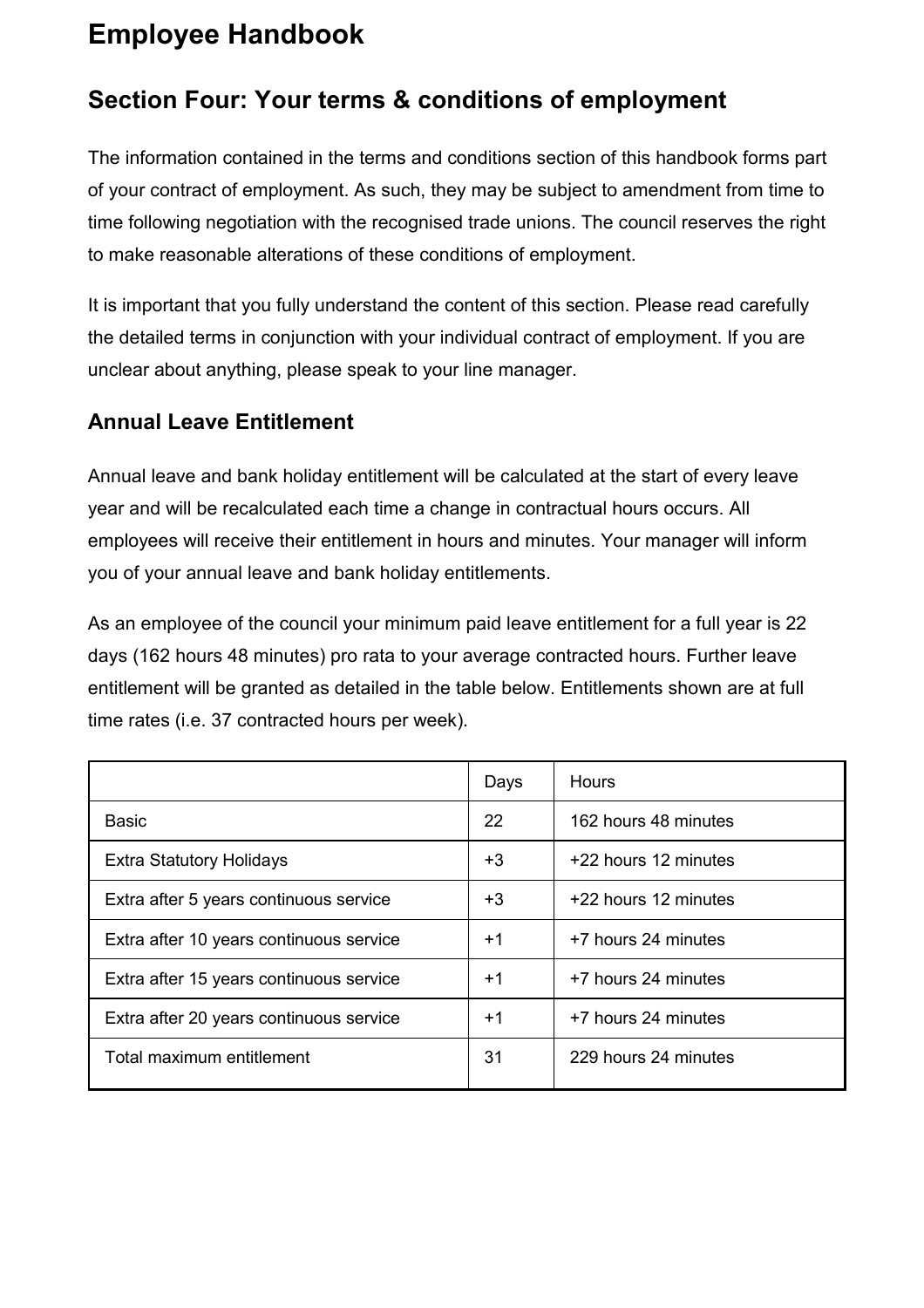The maximum full time equivalent entitlements according to length of service are detailed below. Human Resources will establish exact entitlements according to length of continuous local government service.

|                                          | Days     | Hours                                           |
|------------------------------------------|----------|-------------------------------------------------|
| Less than 4 years continuous service     | 25       | 185 hours 00 minutes                            |
| Between 4 and 5 years continuous service | 25 to 27 | 185 hours 00 minutes to<br>199 hours 48 minutes |
| 5 years continuous service               | 28       | 207 hours 12 minutes                            |
| 10 years continuous service              | 29       | 214 hours 36 minutes                            |
| 15 years continuous service              | 30       | 222 hours                                       |
| 20 years continuous service              | 31       | 229 hours 24 minutes                            |

#### <span id="page-41-0"></span>**Carry Over**

You will be allowed to carry over an equivalent of two weeks of average contracted hours from one leave year to the next, to be taken anytime during the following leave year, subject to the normal authorisation and notice requirements for taking leave. This equates to 74 hours pro rata to contract hours.

You will not receive payment for any outstanding leave in excess of 74 hours pro rata at the end of the leave year.

#### <span id="page-41-1"></span>**Extra Statutory Leave**

As detailed in the table above, you are entitled to 3 extra statutory days (22 hours 12 minutes pro rata to your average contracted hours) in addition to the normal leave entitlement. In appropriate circumstances the council will determine, in consultation with the recognised trade unions, when extra statutory days are to be taken.

For calculation purposes, entitlement and statutory leave should be combined into one figure.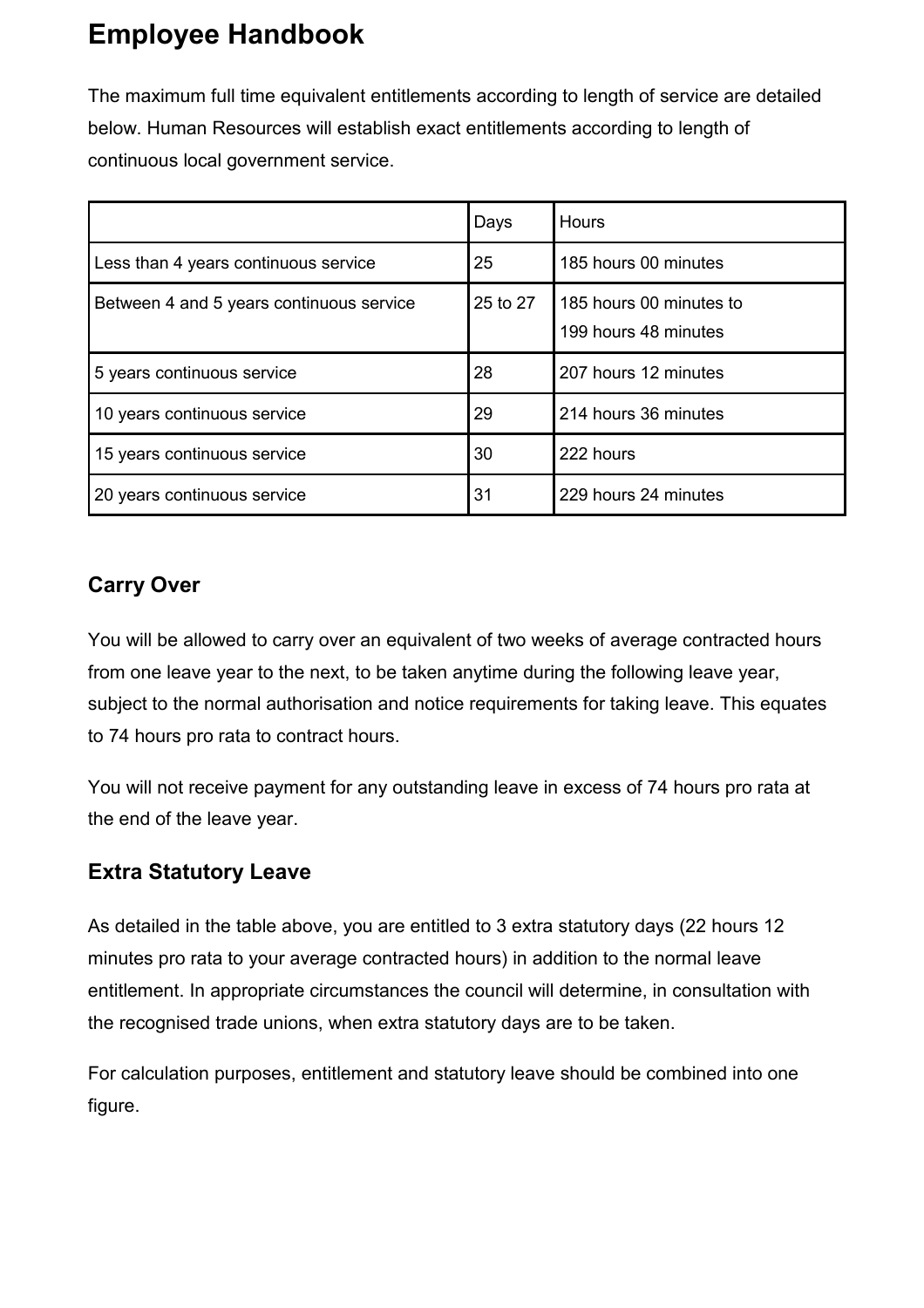#### <span id="page-42-0"></span>**Leave Year**

The leave year for all employees coincides with the first day of their birth month.

The annual entitlement of employees leaving or joining the council will be calculated proportionately to their completed service during the leave year.

Relevant Documents (document owner)

- Time off work policy (HR)
- Annual leave guidance for managers & employees (HR)
- Holiday planner (attached to the annual leave guidance document) (HR)

#### <span id="page-42-1"></span>**Bank Holiday / Public Holiday Leave**

Irrespective of your length of service you will be entitled to a holiday with a normal days pay for each statutory, general and public holiday. If you are part time you will be entitled to the bank holiday pro rata to your hours of work.

There are normally 8 recognised bank holidays in Wales, detailed below. The number of bank holidays falling within a leave year may vary according to the start of the leave year.

| New Year's Day         | Late May Bank Holiday      |
|------------------------|----------------------------|
| Good Friday            | <b>August Bank Holiday</b> |
| Easter Monday          | Christmas Day              |
| Early May Bank Holiday | <b>Boxing Day</b>          |

Any additional public holidays set nationally will be recognised by the council and will be treated as a normal bank holiday.

Employees who are required to work on a public holiday or extra statutory holiday will, in addition to the normal pay for that day, be paid at their normal hourly rate for all hours worked within your normal working hours for that day. In addition, at a later date, time off with pay will be allowed. Relief Workers who are requested to work a Bank Holiday will be paid at their normal hourly rate only.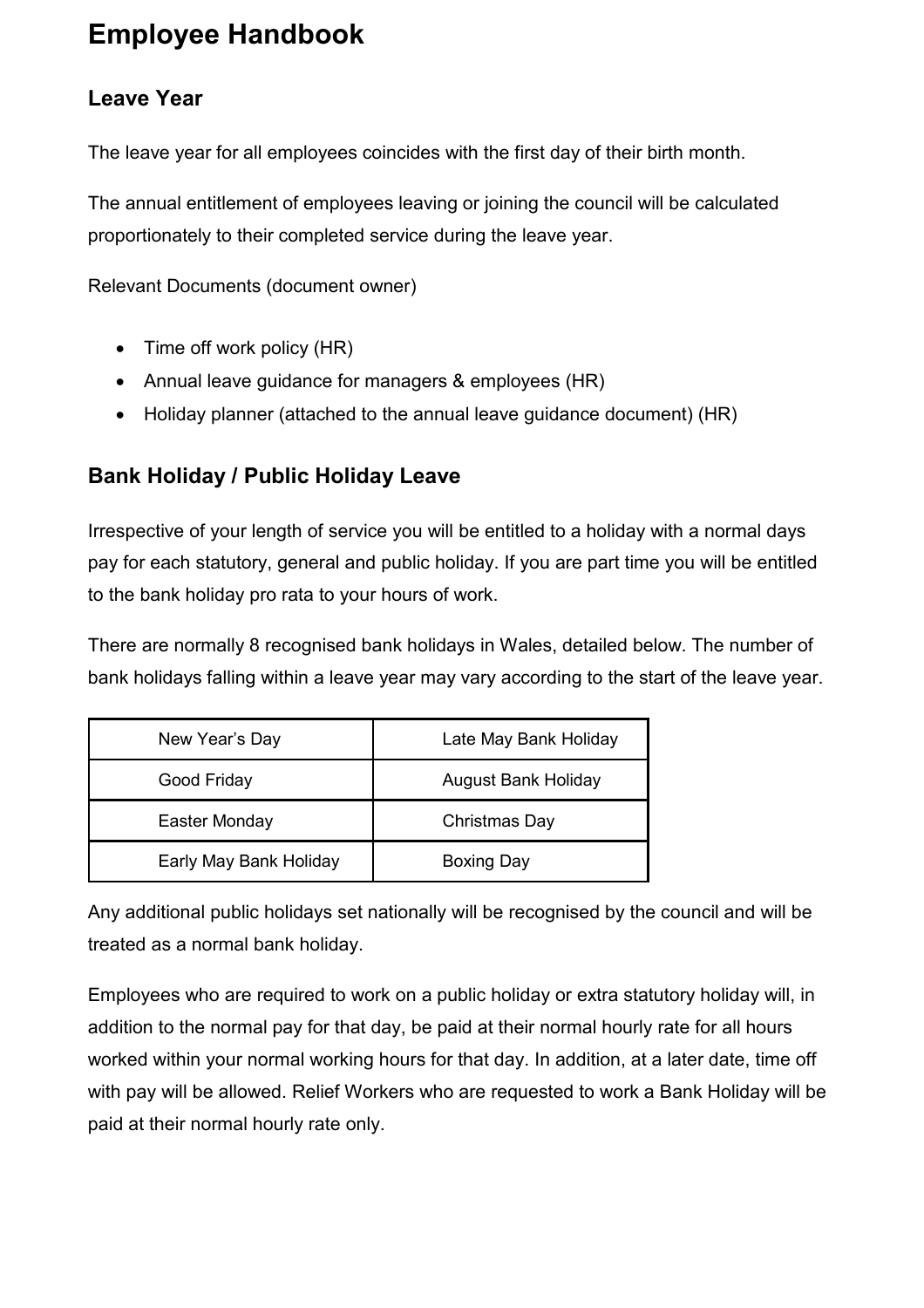If you are required to work an agreed shift pattern that provides cover 24 hours per day and seven days a week including the bank holidays you will not receive an additional payment. However, your holiday entitlement will be adjusted to include an equivalent amount of bank holidays.

Where Christmas Day, Boxing Day and New Year's Day fall on a Saturday and/or Sunday, the government will designate alternative days (normally a Monday or Tuesday), in substitution for the public holidays which have fallen on the weekend. If you are required to work over this period you will be paid, for up to a maximum of 3 public holidays, the normal pay for that day, and be paid at your normal hourly rate for all hours worked within your normal working hours for that day. In addition, at a later date, you will be allowed time off with pay.

#### <span id="page-43-0"></span>**Annual Leave and Bank Holiday Entitlement Calculation**

Human Resources will calculate your leave at the start of your leave year and whenever a change in contract or terms and conditions occurs. Your entitlement is established from your length of service, changes in contract hours and length of contract. You are responsible for informing your manager immediately if you believe that any of the above details are incorrect. Most of the details can be found in ESS (Employee Self Service).

Your manager will receive a monthly report confirming your leave and inform you of your entitlement. (For employees on the Vision Time clocking system, entitlement is updated by Human Resources.)

#### <span id="page-43-1"></span>**Compassionate Leave**

Compassionate leave will be given following the loss of a close family relative. A family member is defined as; husband, wife, partner, parents, parents in law (including partner's parents,) guardian, son or daughter, grandchild, grandparents, brothers and sisters, aunt or uncle.

A maximum of three days will be granted where the death is of a family member and the employee is personally involved in making the funeral arrangements. This includes time off to attend the funeral.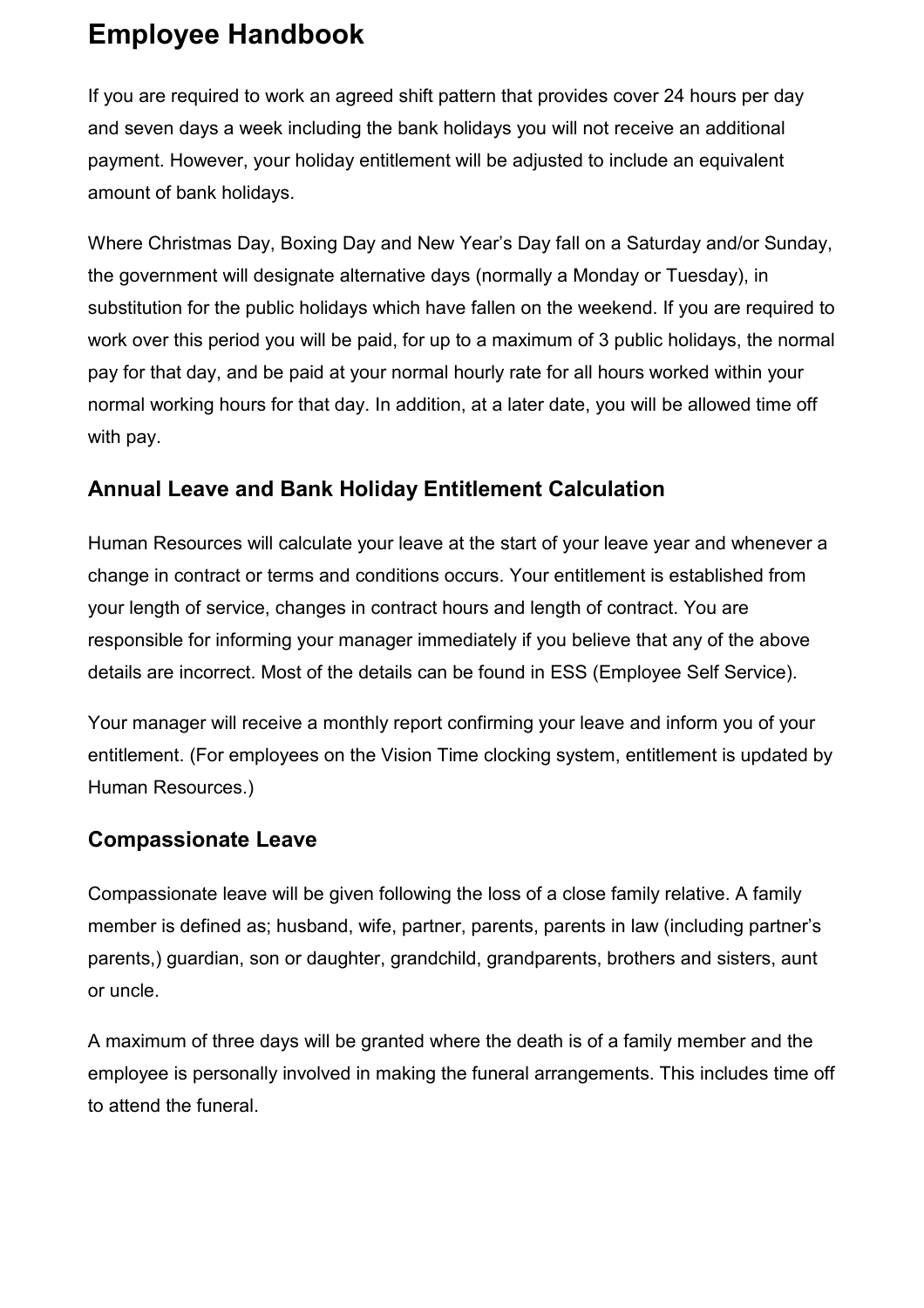If you are not directly involved in making the funeral arrangements you will be granted one day to attend the funeral with additional travel time, if appropriate.

Relevant Documents (document owner)

- Time off work policy (HR)
- Annual leave guidance for managers & employees (HR)

#### <span id="page-44-0"></span>**Disability Leave**

Disability leave enables you to adjust to changes caused by the development of a new disability, or to manage an existing disability. The leave is agreed in advance for a fixed period of time and is used for the purposes of rehabilitation, treatment and assessment. Further information is available in the Time off Work Policy.

Disability leave is also suitable for absences of a short period of time that are needed on a regular basis such as for cancer treatments. Disability leave should be agreed on a discretionary basis by your manager who will seek guidance from Occupational Health. During these periods of leave you will remain on full pay and the absence will not be recorded as sick leave.

Relevant Documents (document owner)

- Time off work policy (HR)
- Annual leave guidance for managers & employees (HR)

#### <span id="page-44-1"></span>**Hours of Working**

The standard working week for a full time employee is 37 hours per week. The working week of individual employees may vary from the standard 37 hours provided that the individual's average working hours over a predetermined period does not exceed the standard working week over the same period.

The pattern of work will depend on the needs of the service and can be flexible, annualised, set hours or on a rota basis.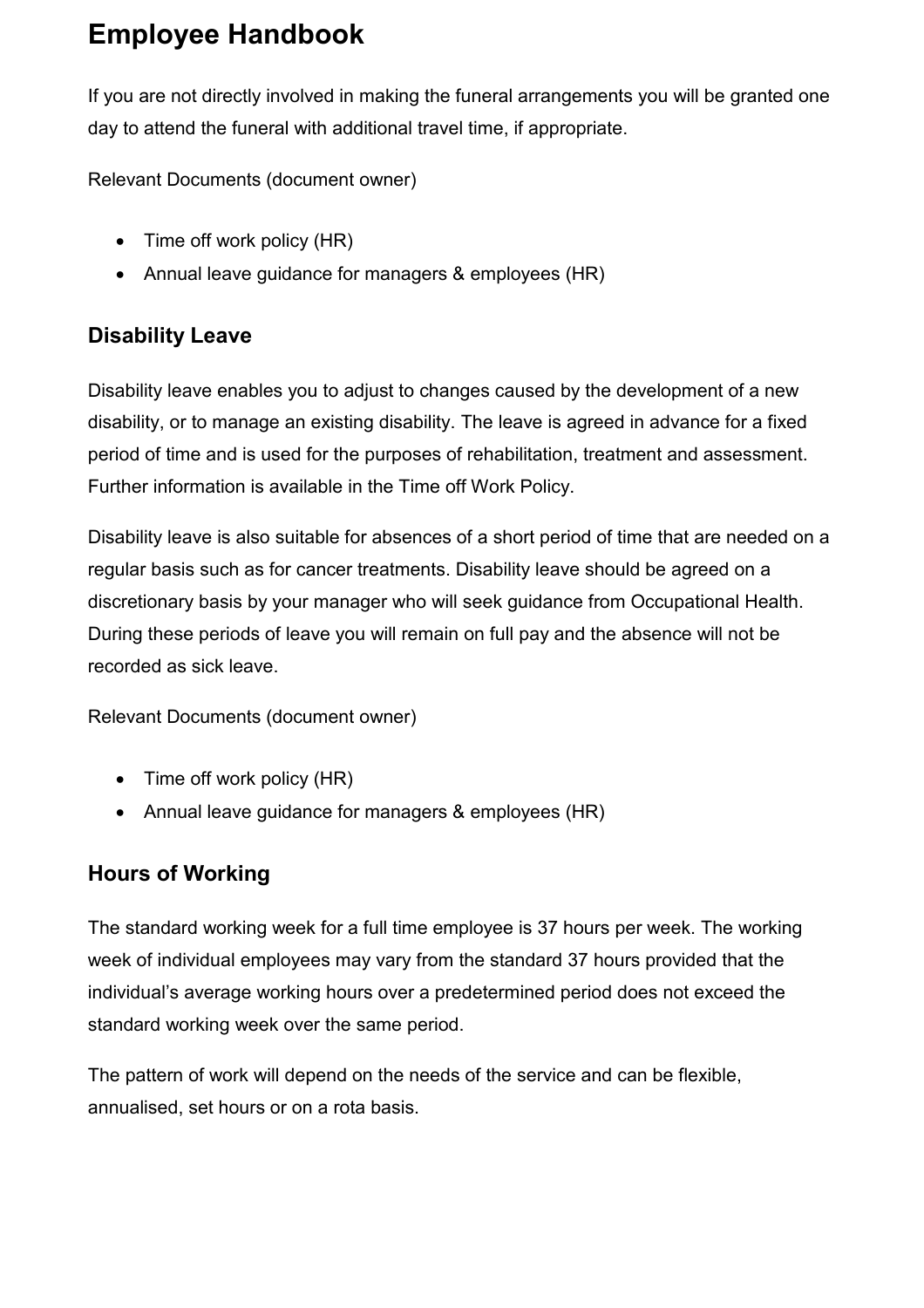Variations to the established working week or pattern of work will be reasonable and subject to adequate notice. Any significant changes will be the subject of further consultation with the recognised trade unions. The pattern of any revised working arrangements and remuneration adopted by the council will be clearly relevant to the continuous improvement of council services.

Your working arrangements will comply with the relevant Health and Safety legislation, including the European Working Time Directive and its associated UK legislation.

#### <span id="page-45-0"></span>**Method & Basis of Payment**

You will be paid on a monthly basis directly to a nominated bank account. The normal pay date is on or around the 18th of each month your salary will be paid on a two weeks in arrears and two weeks in advance basis (unless you are a Relief Worker when you will be paid a full month in arrears).

Depending on your job role, you may be paid on or around the 28th of each month. At the time of your appointment, you will be informed which pay date is applicable to you.

#### <span id="page-45-1"></span>**Pay & Grading Structure**

The pay and grading structure developed by the council is designed to make sure everyone employed by the council is recognised and rewarded for the contribution they make. The full details of the pay and grading structure can be found on the Denbighshire internet.

Please note that your salary may be subject to National Pay Awards.

#### <span id="page-45-2"></span>**Incremental Progression**

Subject to satisfactory service your salary will increase by annual increments up to the maximum of the grade applicable to your job as follows: -

Incremental progression will take place in either April or October, with the first incremental increase being effective after a minimum of 12 months and a maximum of 18 months after commencement in role, dependent on the commencement date. Increments thereafter will be paid annually in either April or October.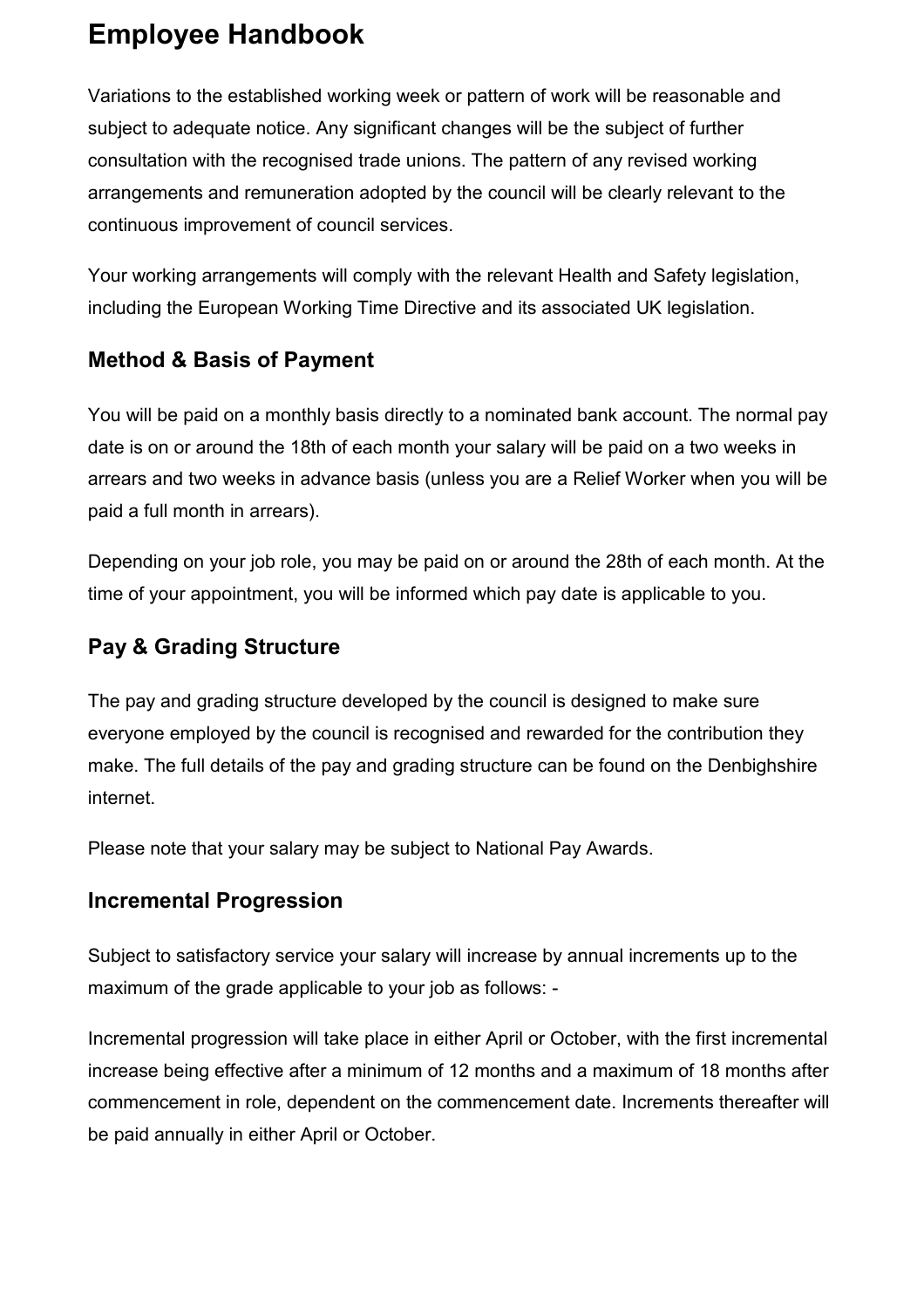| Date of commencement     | Increment due                  |
|--------------------------|--------------------------------|
| 2nd April to 1st October | 1st October the following year |
| 2nd October to 1st April | 1st April the following year   |

Please note it is not possible to accelerate an employee through the increments within their evaluated grade. As stated increments are received following the employee meeting the required service.

If you are appointed, through a recruitment process, to a post within your existing grade or a higher grade your pay will be set at either the minimum spinal column point of the new pay grade or, if this would result in no pay increase, the first spinal column point in the grade which would deliver an increase in pay. If through choice, through a recruitment process, you are appointed to a lower graded post than your current position, you will be awarded the top spinal column point of the lower grade if the post is of a similar nature and you are able to demonstrate that you already possess the required knowledge and experience. If, however, that position requires a different skill set and experience, the manager has the discretion to determine which spinal column point you will start at.

If on the re-evaluation of your post based on increased duties and responsibilities, there is no change to your grade then your salary will remain the same and normal incremental progression will apply. If you are job matched as part of a restructure, your salary will remain the same and normal incremental progression will apply

Relief Workers will be paid in accordance with the first spinal column point of the appropriate grade. Due to the nature of relief work and the absence of regular hours and/ or pattern of work there will be no incremental progression payable.

An increment may be withheld for poor performance but only following an investigation in accordance with the Capability Procedure.

- Capability Procedure (HR)
- Recruitment and Selection Policy (HR)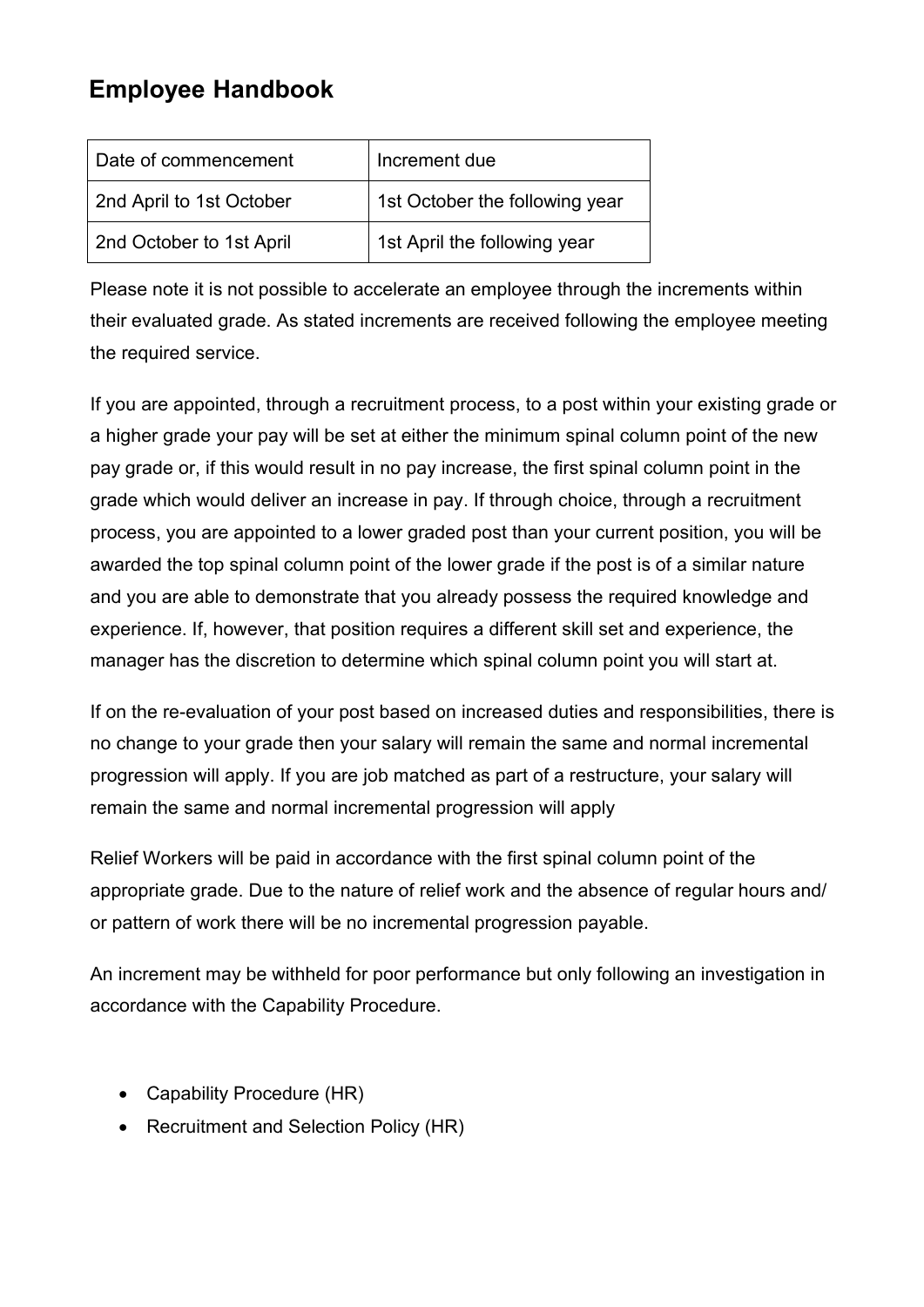#### <span id="page-47-0"></span>**Pay Protection**

Pay protection applies if an employee is subject to a financial detriment due to a change in their substantive role. In such cases the council will grant pay protection to cover the difference between the new grade and the actual pay received by the employee on the date immediately prior to the date the change took place. Pay protection will continue for 3 years or the equivalent of your length of service, whichever is less.

However, if you accept suitable alternative employment to a lower graded post you will not be granted pay protection as you accept the post on the terms and conditions offered and the evaluated grade for the post.

If you transfer to a job role that no longer requires you to undertake activities which attract additional allowances, then no pay protection will be given to the employee to cover the reduction in pay.

Appropriate notice will be given for any changes in grade or allowances received.

#### <span id="page-47-1"></span>**Shift Allowances**

If you are required to take part in a fixed and predetermined shift rota that covers 24 hours per day including bank holidays, then you will be entitled to a shift allowance in addition to your basic salary.

Each shift allowance will be calculated using a consistent calculation and will be determined by the percentage of hours worked outside normal working hours. The resulting allowance will be paid as a percentage of basic salary for that post.

The Shift Allowance payment for a given job will be calculated based on the likely average attendance pattern over a full year, as follows: -

- The complete year's attendance will be broken down into subtotals of work hours, for each category of work (e.g. plain time work, night-time work, bank holidays, etc.).
- Each of these subtotals (of work hours) will then be factored by the appropriate enhancement rate, applicable under the standard terms and conditions specified elsewhere in this agreement.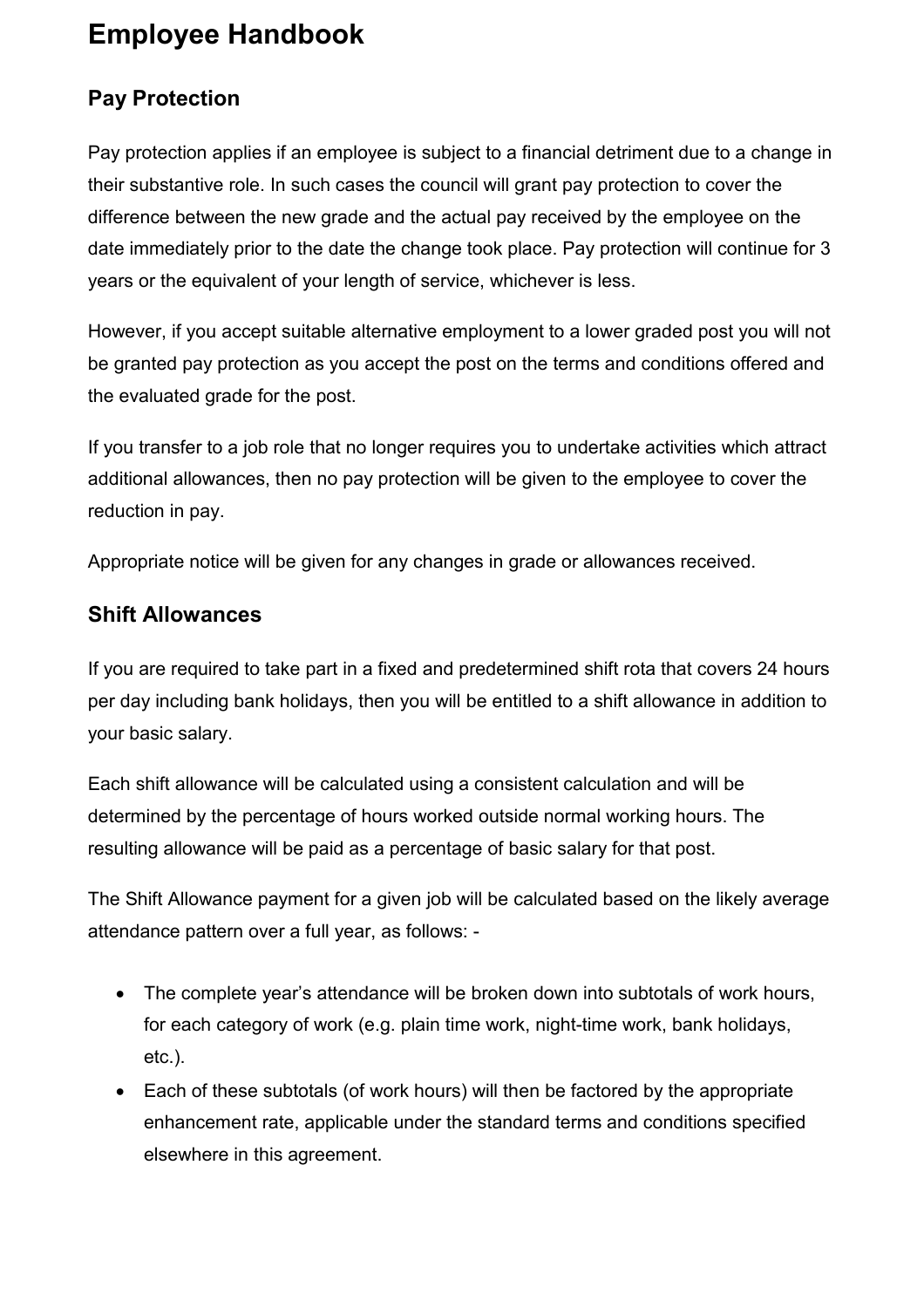• The sum of all of the factored elements will then be divided by the total annual work hours, to produce an overall add-on percentage Shift Allowance for the job.

#### <span id="page-48-0"></span>**Attendance Management**

The council expects good attendance from all its employees and values your health and welfare; it is also recognised that there may be times when you will not be well enough to attend work. Should you be absent from work due to sickness a comprehensive support package has been developed that includes access to occupational health services and return to work programmes. In summary your main responsibilities are: -

- To come to work unless you are not well enough to do so
- If you cannot attend work you must notify your line manager as soon as possible, and always no more than one hour after you were due to start work
- If you are absent from work for eight days or more (including Saturdays and Sundays) you will have to provide a Doctor's 'Fit for Work' statement.

The details of the complete approach to managing absence developed by the council can be found in the Attendance at Work Procedure.

Relevant Documents (document owner)

• Attendance at Work Procedure (HR)

#### <span id="page-48-1"></span>**Attendance management scheme**

As a local government employee you will receive the added benefit of the Sickness Scheme which is designed to supplement the Statutory Sick pay and Employment & Support Allowance.

Your sickness absence will be dealt with separately from any absence due to industrial disease, accident or assault arising out of, or in the course of, your employment with the council. Periods of absence in respect of one will not be off set against the other for the purpose of calculating entitlements under the scheme.

Your entitlement to sick pay is detailed in the table below:-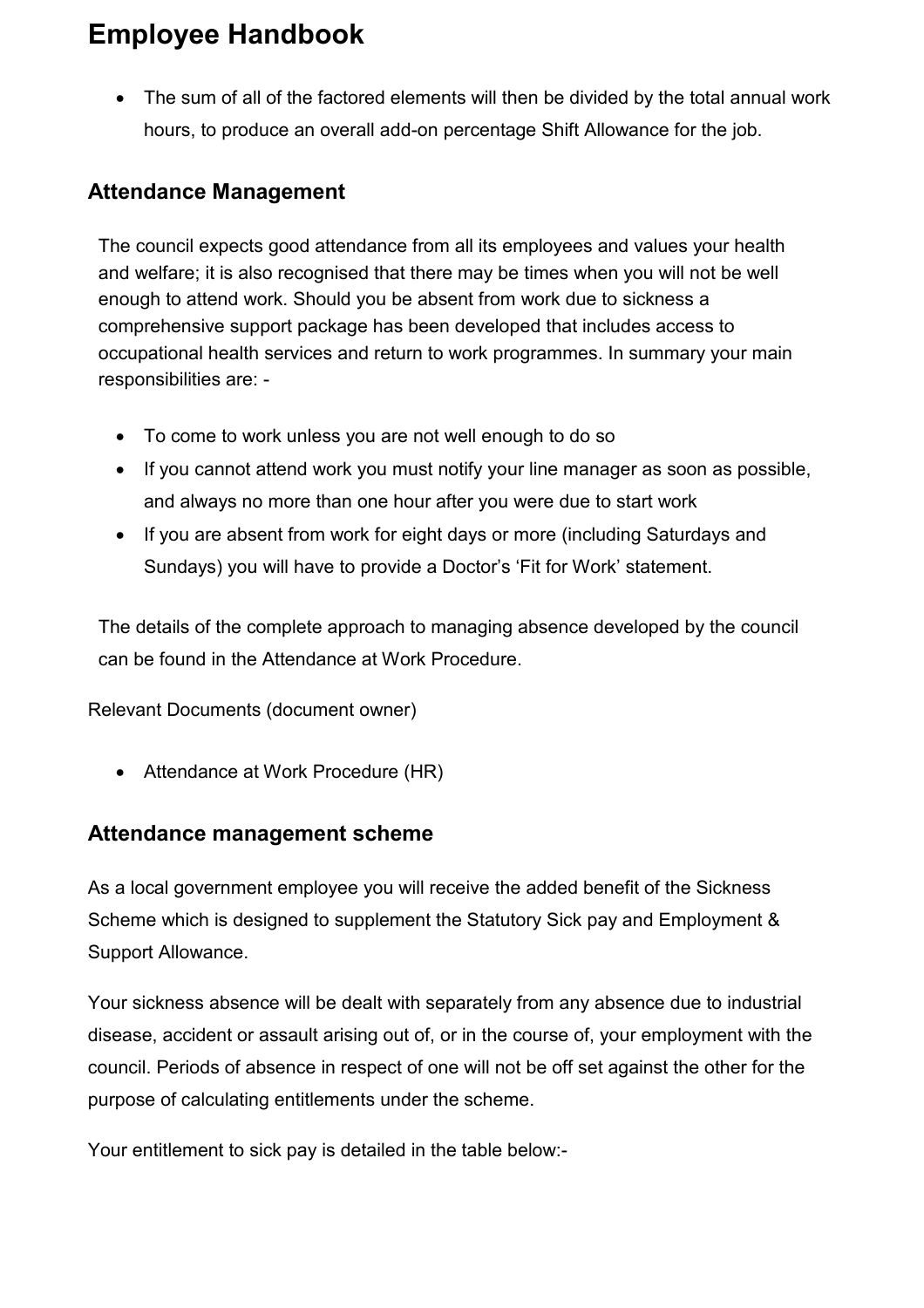| Service Length                      | <b>Sick Pay Allowance</b>                                                    |
|-------------------------------------|------------------------------------------------------------------------------|
| During the 1st year of service      | 1 months full pay and after completing 4<br>months service 2 months half pay |
| During 2nd year of service          | 2 months full pay and 2 months half pay                                      |
| During 3rd year of service          | 4 months full pay and 4 months half pay                                      |
| During 4th and 5th years of service | 5 months full pay and 5 months half pay                                      |
| After 5 years' service              | 6 months full pay and 6 months half pay                                      |

The period during which you would receive sick pay, and the rate of sick pay, will be calculated by deducting from your entitlement on the first day of absence the cumulative number of periods of paid absence during the 12 months immediately preceding the first day of absence.

During full pay periods, if your rate of pay is higher than the current level of Statutory Sick Pay and Employment & Support Allowance you will be paid the difference between the current rate of Statutory Sick Pay or Employment & Support Allowance and your basic rate of pay.

If you do not qualify for Statutory Sick Pay you will be sent an SSP1 Form to complete and then you will be entitled to claim Employment & Support Allowance from Job Centre Plus. You will receive full pay less any Employment & Support Allowance you receive.

During half pay periods, your sick pay will be an amount equal to half your normal earnings plus Statutory Sick Pay providing the calculated total does not exceed your normal salary earnings. If your Statutory Sick Pay has expired you will receive half pay and claim Employment & Support Allowance from Job Centre Plus.

Normal pay includes all earnings that would be paid to you during a period of normal working, but excluding any payments that are not made on a regular basis.

If you are employed in more than one post within the council, and you are off sick from one post but not all posts, you will be paid full sick pay for the post that you are off sick from.

Statutory Sick payments that will be taken into account for the calculation of your occupational sick pay are those that you are entitled to on the basis that you have satisfied the following criteria, as far as possible:-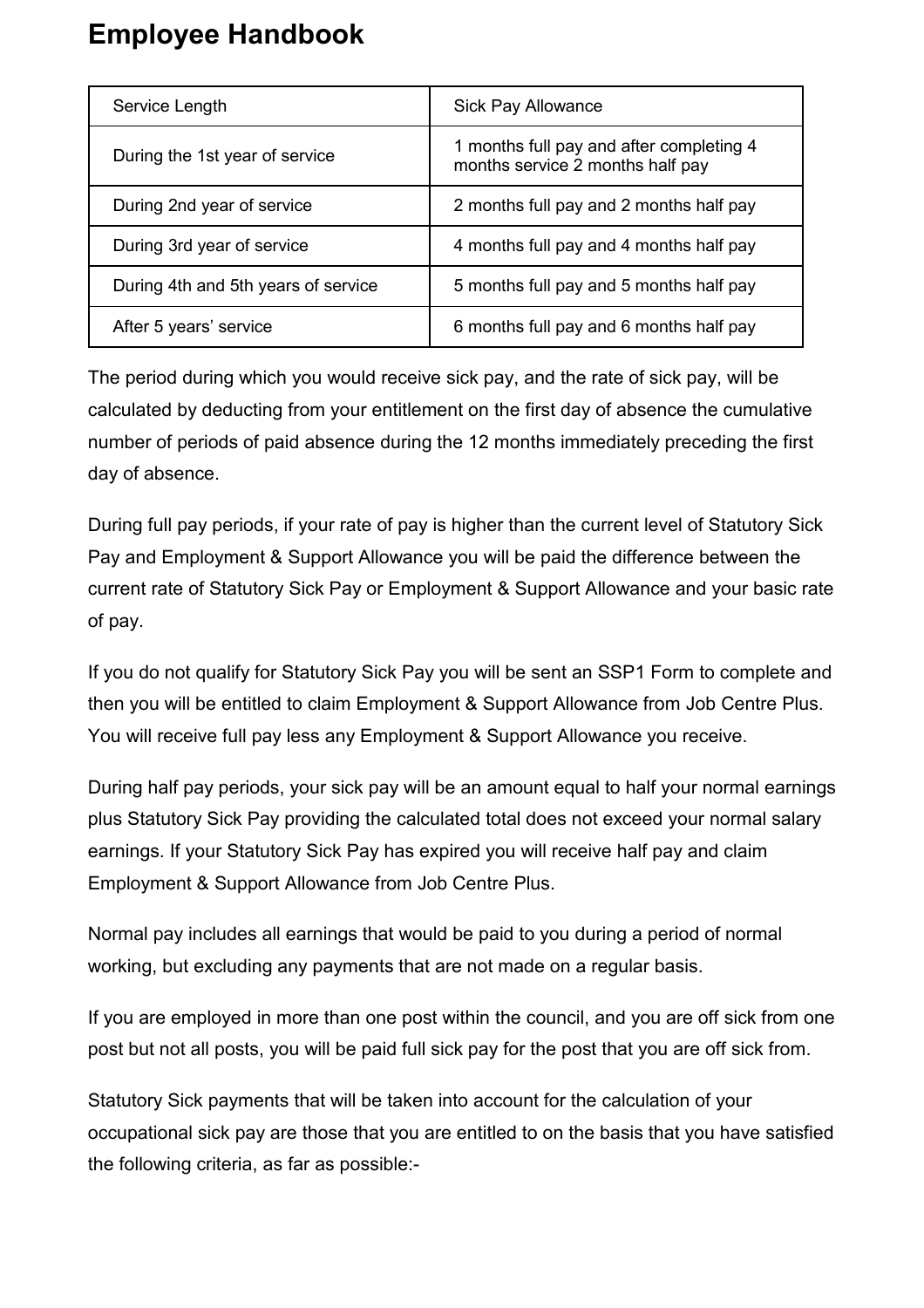- That you reported your absence in line with the guidelines
- The obligation to declare any entitlements to benefits and any subsequent changes in circumstances affecting your entitlement

If you are prevented from attending work because of contact with an infectious disease you will be entitled to your normal pay.

The period of absence on this account will not be reckoned against your entitlement under the scheme.

Sick Pay may be suspended if it is deemed that you had abused the scheme or failed to provide fit notes. You will be notified in writing detailing the grounds for the suspension and you will have the right of appeal.

You will not be entitled to claim sick pay under the scheme unless:-

- You have notified the relevant person within the agreed time limits
- You have made further notification as required
- You have submitted a fit note from a doctor not later than the 8th calendar day of absence
- You have submitted subsequent fit notes from a doctor as necessary

If you are absent from work for a period exceeding 7 days you will need to obtain a statement from your doctor (Fit Note).

If necessary you may have to attend a medical examination by a medical practitioner nominated by the council. Any costs associated with the examination will be paid by the council.

Should you be charged for providing a statement from a doctor you will be reimbursed providing that you submit a receipt.

Should you become sick whilst on annual leave you will receive sick pay from the date of a doctor's statement.

Relevant Document (document owner)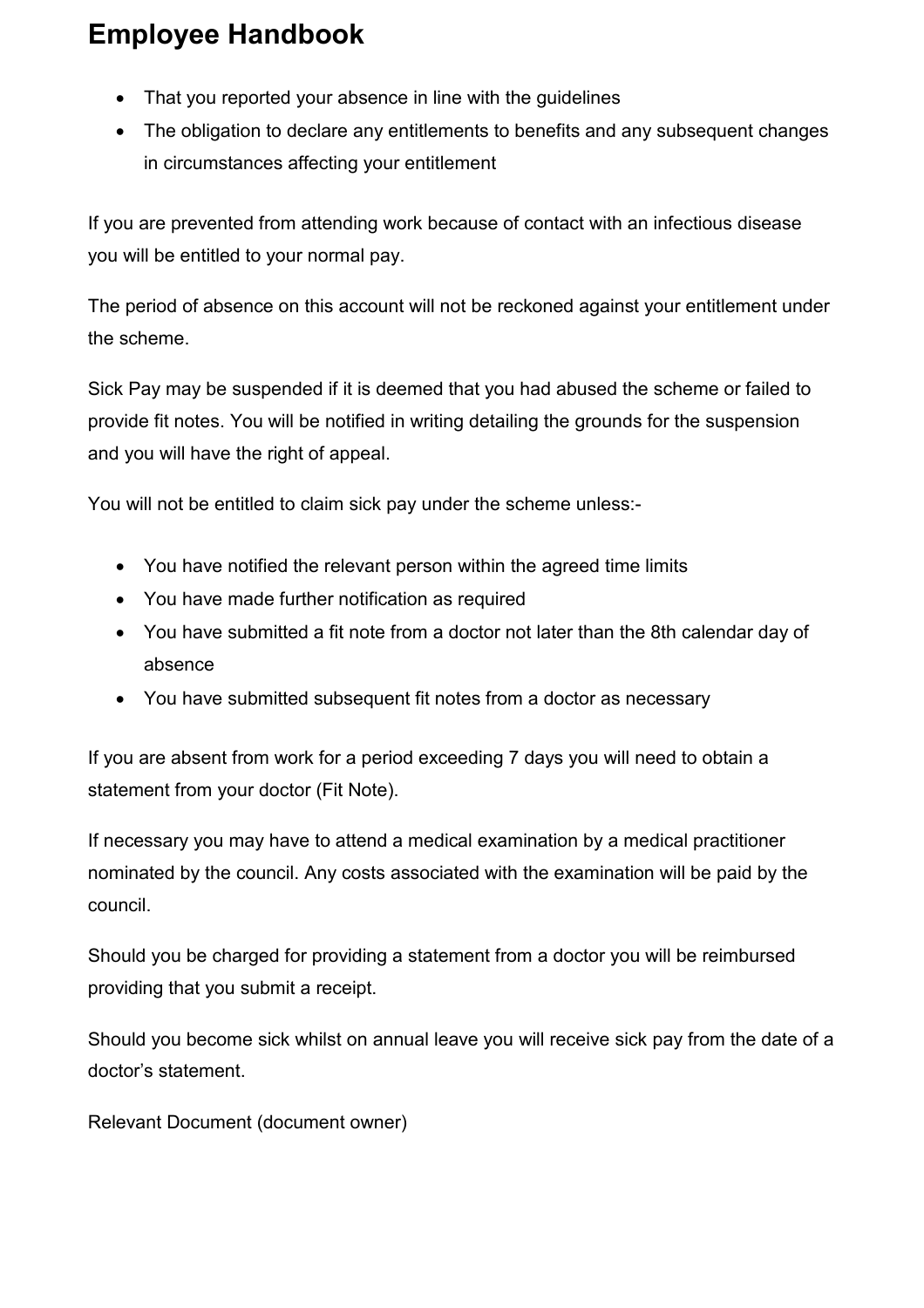• Attendance at Work Procedure (HR)

#### <span id="page-51-0"></span>**Standby**

It may be necessary for some employees to respond to a variety of service requirements outside their normal office hours at relatively short notice. In order to facilitate this, standby rotas have been developed in some areas of the council.

There are 4 categories of standby, as detailed below, some of which may result in a standby allowance being paid to you if you are required to take part in a formal standby rota. The details of standby allowances can be found on the Pay & Benefits page of the intranet.

| Standby 1 | Listed                                            |
|-----------|---------------------------------------------------|
| Standby 2 | Contactable                                       |
| Standby 3 | On Standby                                        |
| Standby 4 | Standby with actions                              |
| Standby 7 | Winter Maintenance - payment dependant on session |

The payment applicable to each Standby category will include a minimum of 30 minutes working time and will only be paid for the days or weeks when the duty is required to be performed.

#### <span id="page-51-1"></span>**Call Out (SB5)**

You will be considered to have been 'called out' if you are called upon to return to work to undertake any work either during a period of standby or not. If you participate in a standby rota, in addition to the standby allowances detailed above you will receive pay for a minimum period of two hours.

If you have returned home from one call out and you receive a subsequent call after the expiry of the two hour period this will be deemed to be a new call out and you will receive another minimum payment of 2 hours.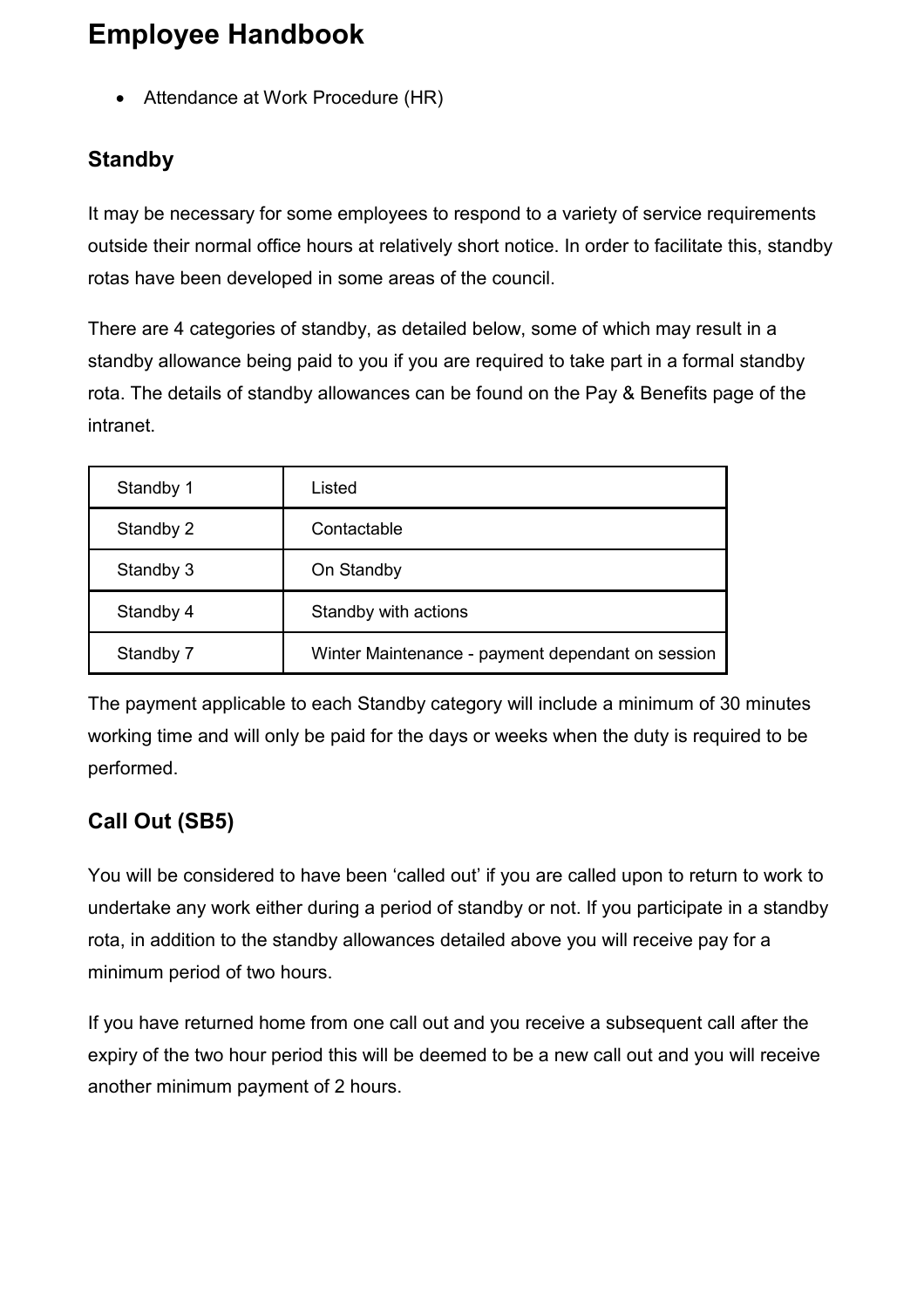If however you experience multiple call outs in one period of standby you will not receive a payment higher than you would have had if you had worked continuously for the same period of time.

#### <span id="page-52-0"></span>**Sleeping-in Allowances (SB6)**

Depending on your job role you may be required to sleep-in at clients' homes or work establishments in order to be immediately on hand should a situation arise that requires your attention.

The payment for sleep-ins will be in accordance with National Minimum Wage. A standard sleep in session is 8 hours but should you work more or less than this, your pay will be adjusted according to the hours worked.

#### <span id="page-52-1"></span>**Standby, Call Out & Sleeping - in Arrangements**

Each service department will determine for you what, if any, the contractual status of standby, on call and sleeping-in arrangements will be for your role. The Categories are given below:-

#### <span id="page-52-2"></span>**Mutually Binding**

Where an employee is contracted to provide set amounts of standby provision, and the council is contracted to (always) provide payment for these standby duties. This will be paid in full when off sick or on leave.

#### <span id="page-52-3"></span>**Mutually Voluntary**

Where the council can seek volunteers for standby duty, and employees are permitted to volunteer their services. This will not be paid when off sick or on leave.

Either party can withdraw from the arrangement by giving reasonable notice. However, volunteers will normally offer their services for prescribed 'tours of duty', which they will then be expected to complete.

#### <span id="page-52-4"></span>**Unilaterally Binding**

Where an employee is contracted to participate in standby arrangements as/ when the employer requires them to do so i.e. under the general circumstances referred to in the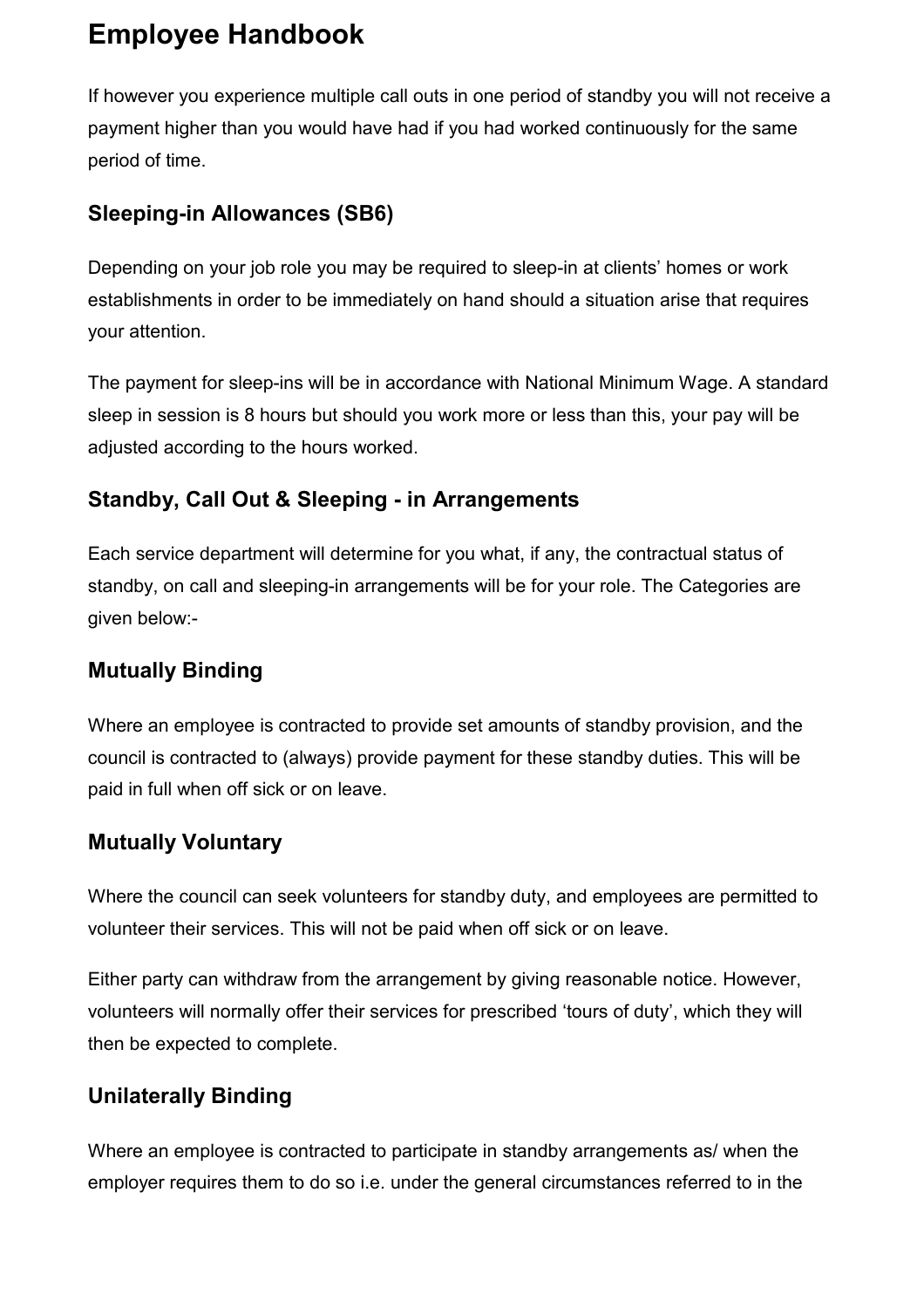appointment letter or contract of employment. This will be paid in full when off sick or on leave. Examples of where this might be used include; Areas where the council is obliged to provide statutory services outside their normal work hours, (e.g. highways workers who are required to standby for winter maintenance activities or social services employees who are required to standby in order to attend to clients' needs).

Relevant Documents (document owner)

• Standby, On Call & Sleeping In Arrangements (HR)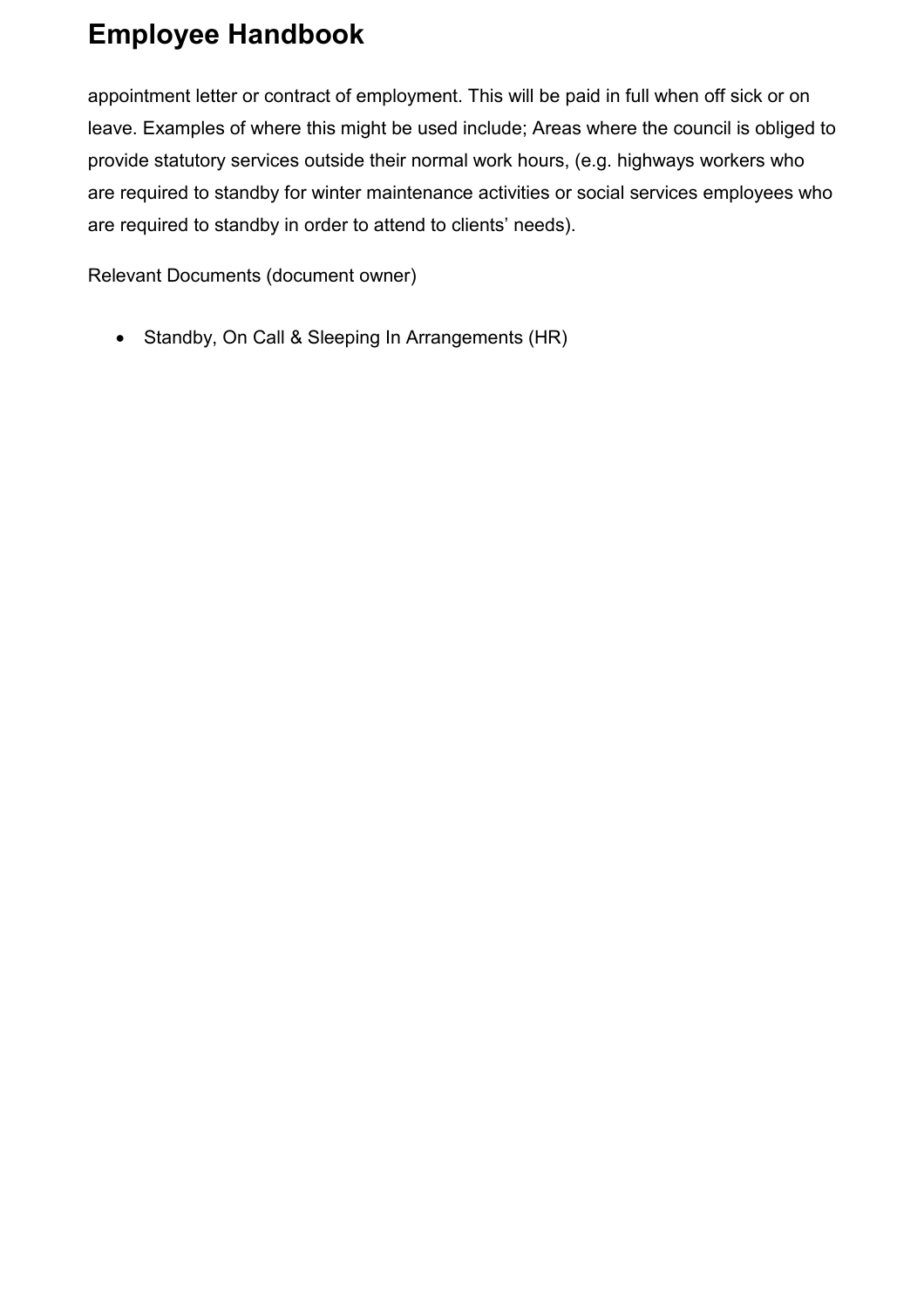#### <span id="page-54-0"></span>**Section Five: Working arrangements**

#### <span id="page-54-1"></span>**Additional Hours Worked**

If you work over and above your contracted working hours you will normally be reimbursed for the additional hours as appropriate.

Your line manager will determine the most appropriate means for reimbursing you. For employees on flexi time, additional hours can be accrued and taken off as leave at a later date. Time off in lieu is another way of reimbursing employees for hours worked over and above their contracted hours. Full details can be found in the Flexible Working Policy and Procedure or the Time off Work Policy.

Where it is not practical to take the time owing due to the requirements of the service then overtime payments will be payable.

#### <span id="page-54-2"></span>**Additional Hours Worked — Over-Time Payments**

If your basic pay is based on or below Grade 6 (scp 22 or below) and you are required to work additional hours beyond the 37 hour working week you will be entitled to receive enhancements for the hours worked at the rate of basic pay at time and a half.

If you are a part time employee, that is you are contracted to work less than 37 hours per week, then you will be entitled to these enhancements only at times and in circumstances in which full time employees would qualify. For the hours worked over and above your part time contracted hours and up to 37 hours in any one week you will be paid at your basic hourly rate.

If you are on or above Grade 7 (scp 22 to 25) and you work planned additional hours beyond your working week you will be entitled to either pay at your basic rate for the hours worked, flexi time or time off in lieu equivalent to the number of hours worked.

If you work any additional hours as described above, annual leave is accrued for all hours worked as overtime, including those over 37 hours per week. Managers should calculate the additional annual leave they are entitled to. Full details and the calculator can be found in the Annual Leave Guidance.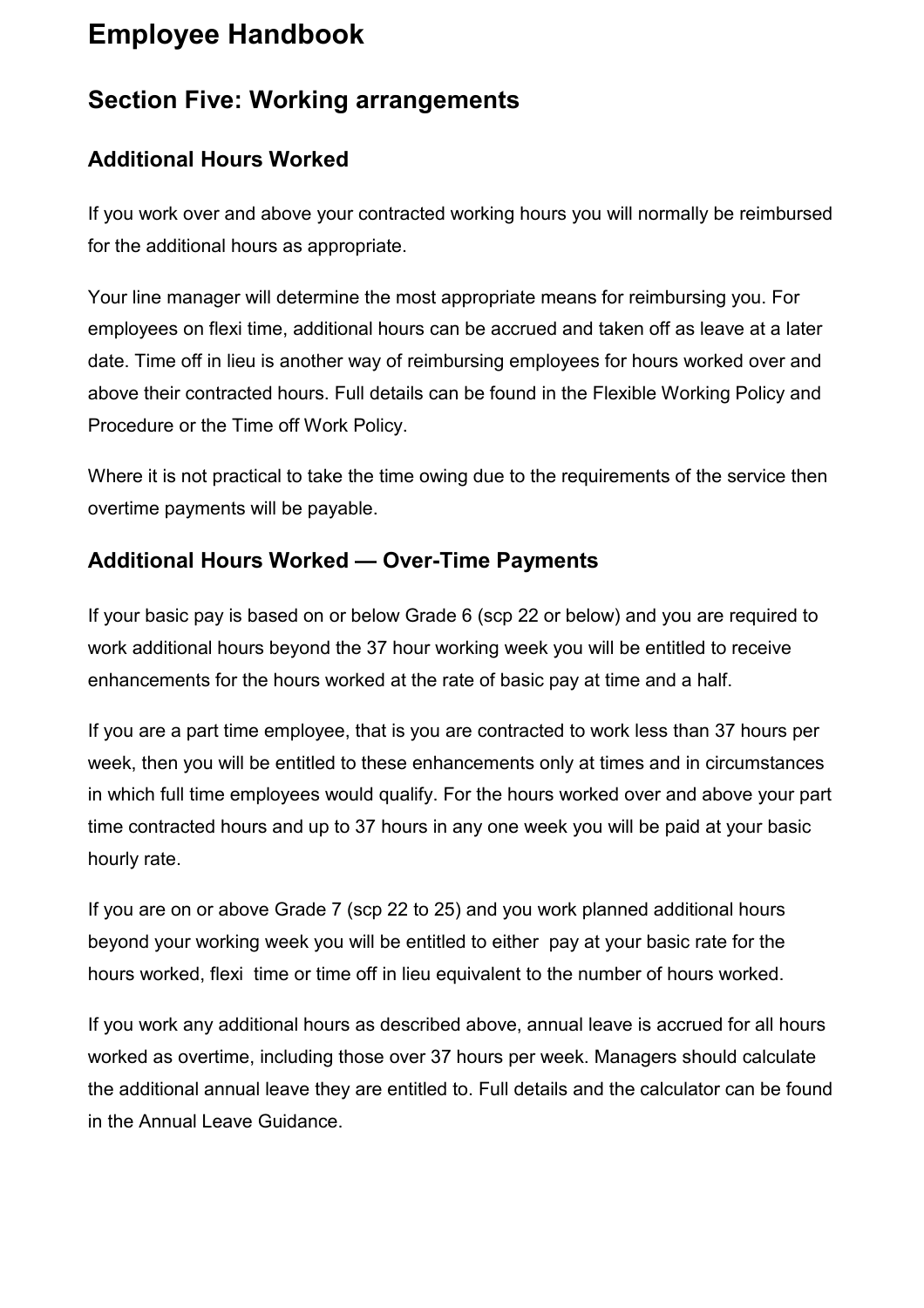#### <span id="page-55-0"></span>**Night Work**

Night time is defined as between 11pm and 6am and night work is when an employee works a minimum of 3 hours during this period.

If you work at night i.e. at least 3 hours between 11pm and 6am as part of your normal working week you will be entitled to receive an enhancement of time and one third for all hours worked between 8pm and 6am on that particular shift.

When you work at night as additional hours beyond 37 hours, then you will receive enhancements based on time and half if you are paid below SCP 25. If, however you are paid SCP 25 or above you will receive time and one third as above as you not entitled to time and a half.

#### <span id="page-55-1"></span>**Saturday & Sunday Working**

If you are required to work on Saturday and/or Sunday as part of your normal working week you will be paid at your basic hourly rate for the hours worked.

#### <span id="page-55-2"></span>**Additional Payments**

The following section details, in alphabetical order, extra allowances and payments that may be paid to you over and above your basic salary. In some circumstances the additional payment will relate to your role within the council.

#### <span id="page-55-3"></span>**Adult Mental Health Practitioner (AMHP)**

There is a legislative requirement for the council to provide AMHP cover between the hours of 9am and 5pm, Monday to Friday.

If you are required to take part in the rota to meet this legal requirement, an allowance will be paid. This allowance will be applicable in the following circumstances:-

- Where the AMHP responsibilities are not included in your career grade
- Where you have completed the applicable 60 days training and satisfied the course requirements
- Where you have provided a portfolio of evidence
- Where you have met the requirements of the North West AMHP consortium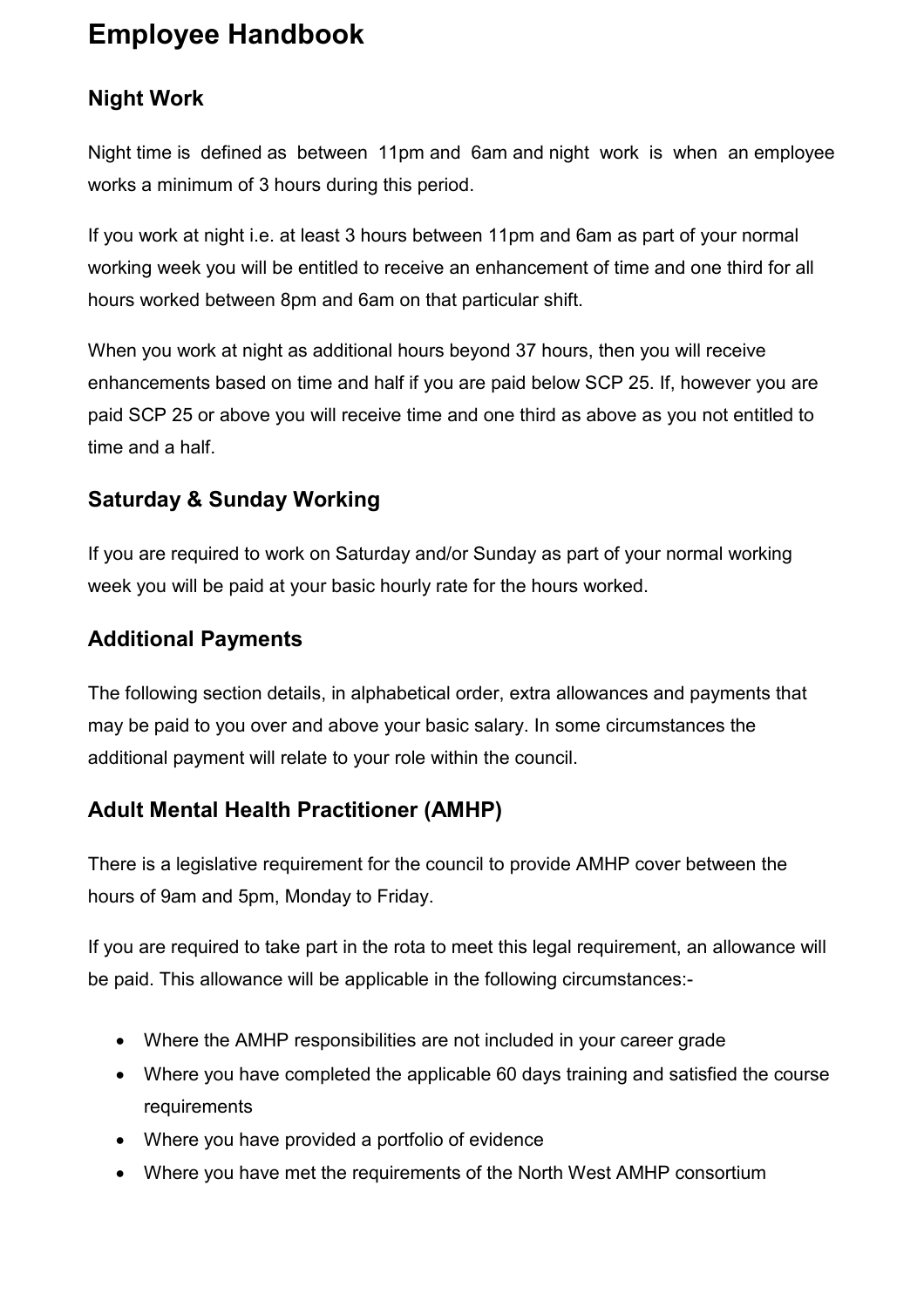• Where you have formally been appointed by the council to fulfil this role.

Please refer to the Denbighshire website for the allowance amount.

#### <span id="page-56-0"></span>**Building Manager / Site Coordinator / Floor Manager**

In certain circumstances and at the discretion of the council a designated Building Manager, Site Coordinator or Floor Manager may be appointed to fulfil a specific role. If you are appointed into one of these roles you will receive an annual allowance the details of which are provided on the Pay & Benefits page of the intranet.

#### <span id="page-56-1"></span>**Car Mileage Allowance**

If you are required to use your car for the efficient performance of your duties you will receive an allowance for using your car on business. The allowance will be in line with HMRC rates.

#### <span id="page-56-2"></span>**Disturbance Allowance**

If your place of work is subject to a compulsory change you will be reimbursed for the additional costs that you incur. Where it is necessary for the council to move you from your contractual place of work on a permanent basis, any additional mileage incurred will be reimbursed. This will be paid as per the appendix.

This will be paid for a four year period on a reducing scale as detailed below:-

| Year 1 | 100% of mileage incurred paid |
|--------|-------------------------------|
| Year 2 | 75% of mileage incurred paid  |
| Year 3 | 50% of mileage incurred paid  |
| Year 4 | 25% of mileage incurred paid  |

The allowance will be calculated as the distance of return travel from your home to your new place of work less the distance of return travel from your home to your former place of work. If, during the repayment period;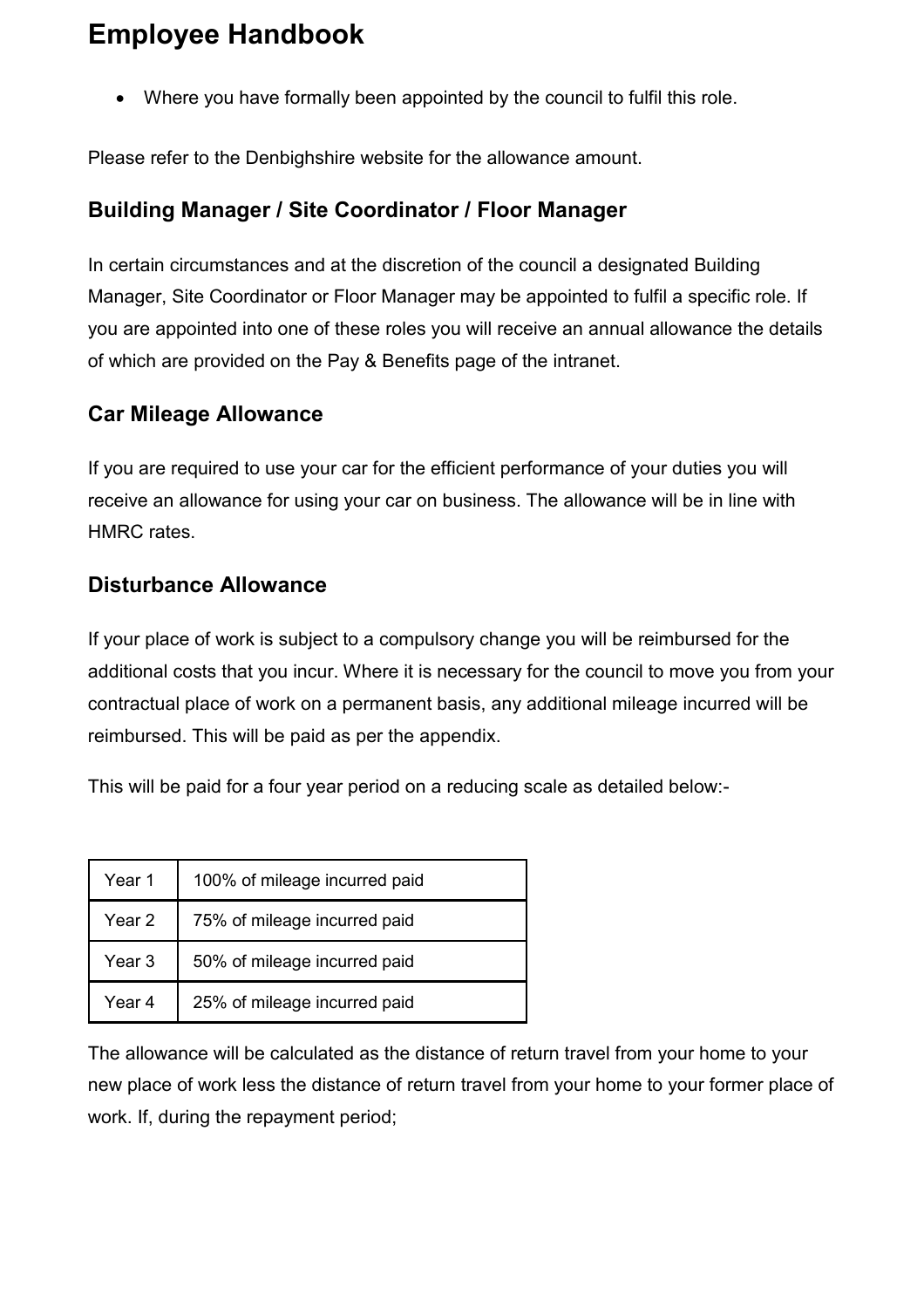- you move house to a location closer to your new work location, the mileage incurred will be reduced accordingly. In addition, if you move to a location that is further from your new work location the expenses paid will not be increased to reflect the extra distance.
- your contractual work base is changed the additional mileage will be recalculated and the payment reduced or increased as appropriate. In these circumstances the payment period will not be extended.
- you successfully apply for a new position within the council (regardless of whether or not the new position is the same grade or not or at a different location) your entitlement to disturbance mileage will cease from the effective date of your new appointment.
- In the event of you facing redundancy and subsequently being redeployed into another post you will be entitled to this allowance. However, no allowance will be payable if you find employment outside of the redeployment process.
- If you use public transport to travel to and from work, the actual cost will be paid subject to the percentage reductions as outlined above.

#### <span id="page-57-0"></span>**Subsistence Allowance**

If you have to incur additional expenses in the course of your work on meals or overnight accommodation, you will be reimbursed approved expenses, subject to the appropriate evidence of expenditure being produced and providing that you were travelling outside of Denbighshire. Subsistence rates are detailed on the Denbighshire website.

Relevant Documents (document owner)

• Travel and Subsistence Policy (HR)

#### <span id="page-57-1"></span>**Acting Up, Honoraria and Ex-Gratia Payments**

There will be circumstances in which it is appropriate to pay individuals over and above their evaluated grade. The council will ensure that any additional payments are fair, consistent and transparent. In order to achieve this all additional payments will be justified, monitored and applied in appropriate circumstances.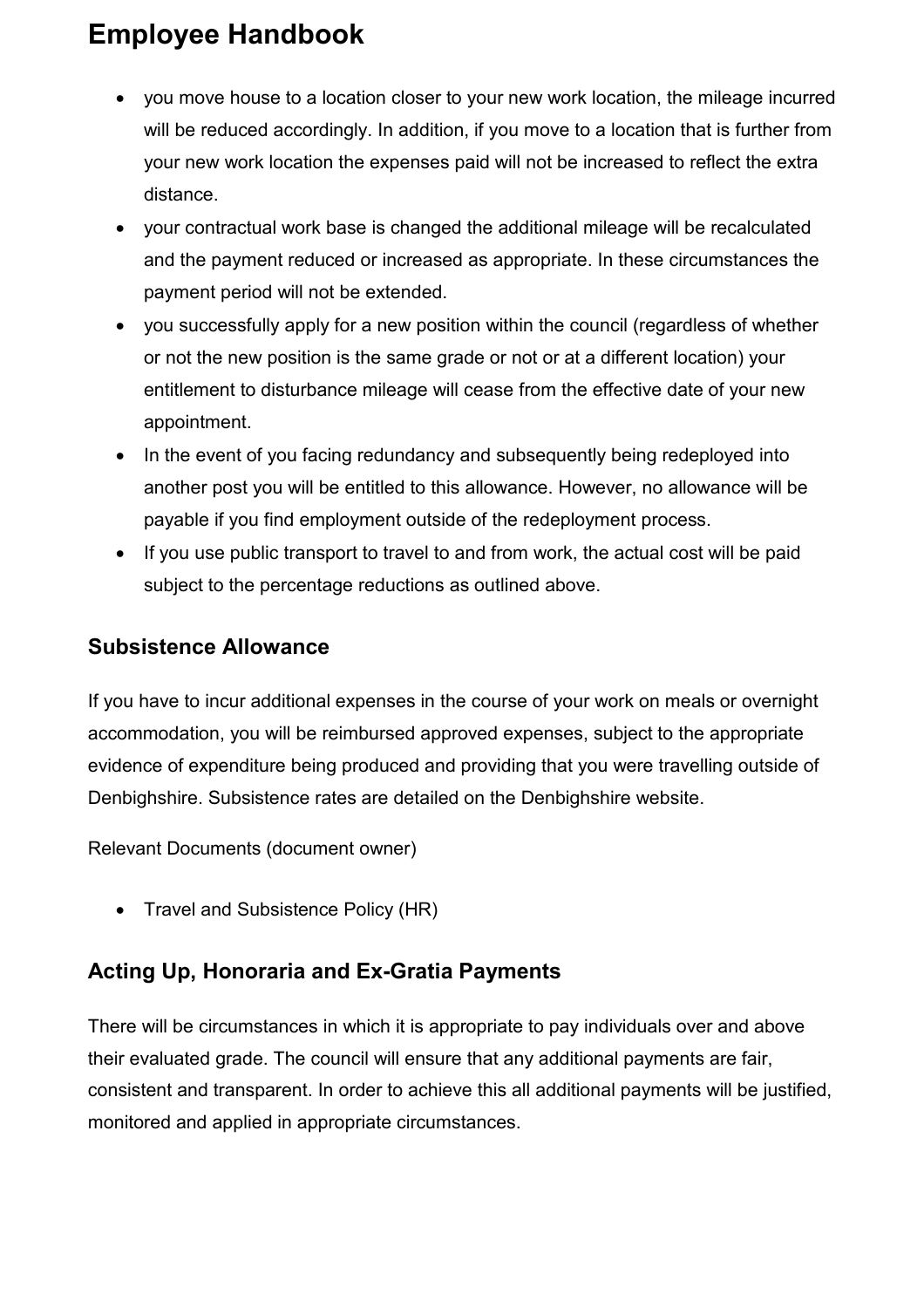The full details of the circumstances where a temporary payment may apply and the levels of payment are detailed in the Acting Up, Honoraria and Ex-Gratia Payments Policy.

Relevant Documents (document owner)

• Acting Up, Honoraria and Ex-Gratia Payments Policy (HR)

#### <span id="page-58-0"></span>**Exhumation Allowance**

An exhumation allowance will be paid to you if you are required to conduct an exhumation. This allowance is payable per exhumation completed. Please refer to the Denbighshire website.

#### <span id="page-58-1"></span>**Fire Warden Allowance**

If you are designated as a recognised Fire Warden, you will be entitled to a Fire Warden Payment. In order to receive the payment you must be a trained fire warden for your building/ work area. The payment, which will be pro-rata for part time employees, will be paid as a monthly allowance via your salary. Please refer to the appendices in this document.

#### <span id="page-58-2"></span>**First Aid Allowance**

If you are designated as a recognised First Aider, you will be entitled to a First Aid payment. In order to receive the payment you must be the qualified 'First Aider' for your building/work area. The payment, which will be pro-rata for part time employees, will be paid as a monthly allowance via your salary. Please refer to the Denbighshire website.

#### <span id="page-58-3"></span>**Get Outs — Theatre Allowance**

A 'Get Out' allowance will be paid to the theatre's Stage and Electrical employees (and Wardrobe e if required) when the Theatre Management requires the dismantling and removal from the theatre and the loading on to vehicles of scenery, property, costumes, effect and electrical equipment after a Company's final performance of its scenery, properties, costumes, effects and electrical equipment.

The Get Out may be required at any time and on any day belonging to either a Visiting Management or a Resident Management for the purpose of playing another venue.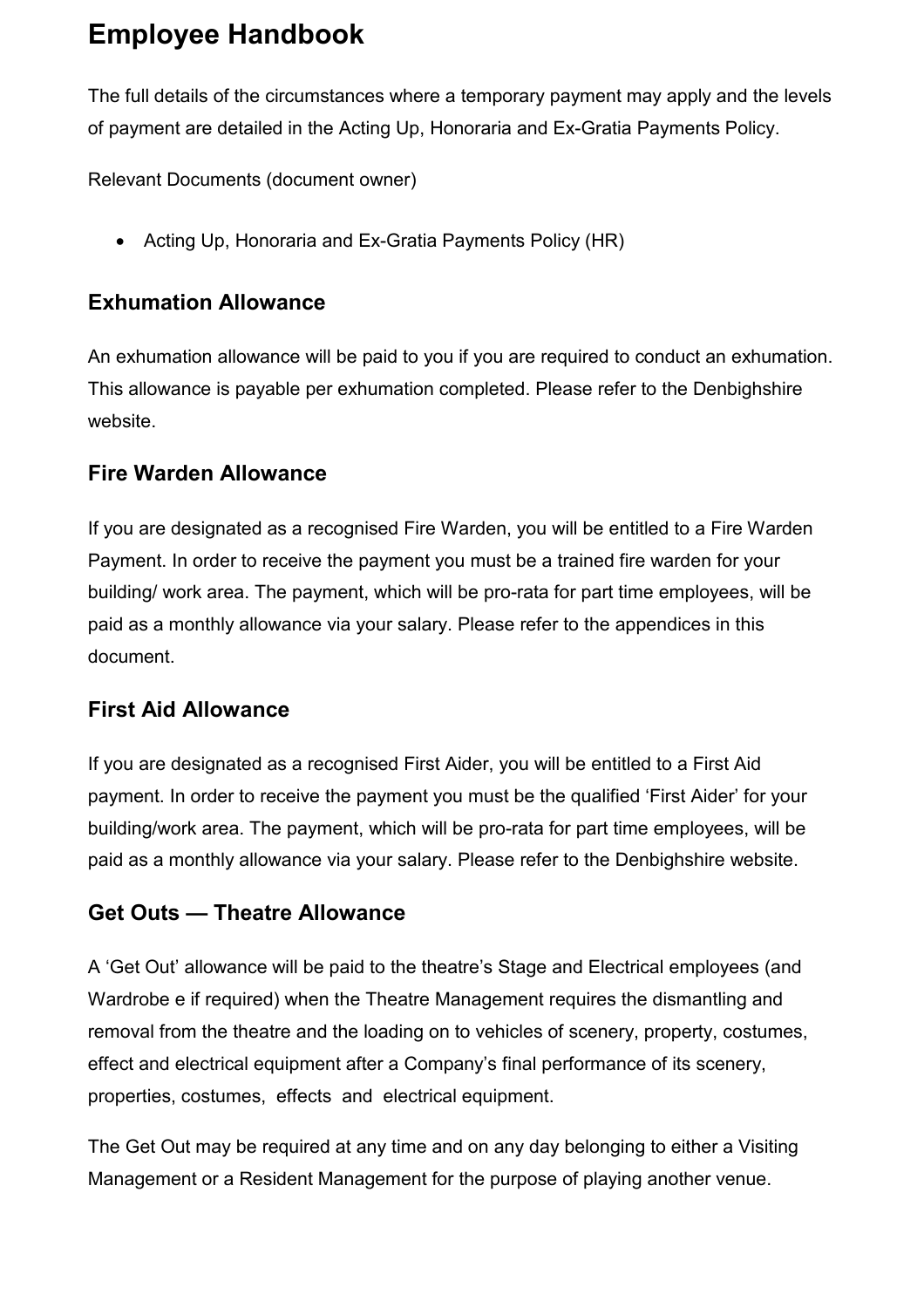The Get Out Allowance, as detailed on the Denbighshire website, will be paid to each employee for the first two hours (or part of) on each get out.

Any additional hours worked will be paid at an enhanced hourly rate per hour payable pro rata for every 30 minutes worked thereafter on the basis of actual hours worked. The current enhanced rate is detailed on the Denbighshire website.

#### <span id="page-59-0"></span>**Market Supplements**

Market Supplements are designed to support recruitment and retention of employees where there is objective evidence that the rate of pay offered directly results in an inability to recruit.

The decision to pay a market supplement will only be taken when all other non-pay relevant measures to successfully recruit and/or retain an employee have been reasonably explored. The extent to which various measures are explored depends entirely on each individual case.

The council has identified a number of indicators that may suggest that there is a severe recruitment and/or retention problem within a particular service. It is important to note that these are merely indicators; they do not mean that a post will attract a market supplement.

At the time of your appointment you will be informed if you are to receive a Market Supplement in addition to your salary. This allowance is reviewable on an annual basis.

Relevant Documents (document owner)

• Market Supplement Policy (HR)

#### <span id="page-59-1"></span>**Tool Allowance**

If you are employed in a role that is specific to a trade and/or craft then a tool allowance may be paid providing the tools are not provided by the council.

Please refer to the appendices and the Denbighshire website for details of the tool allowances that will be paid on a weekly basis.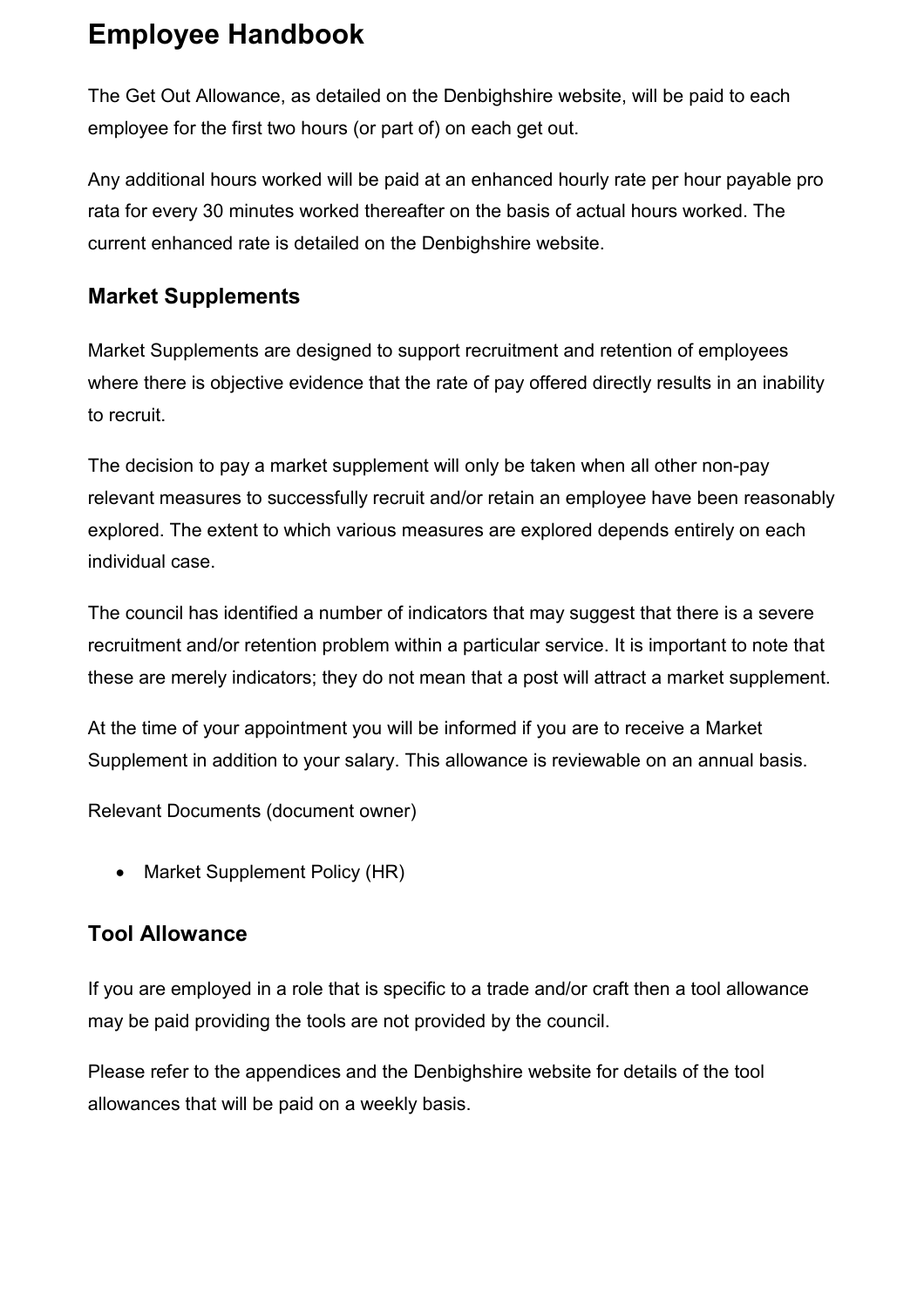#### <span id="page-60-0"></span>**Additional Payments & Allowances (to include Travel & subsistence)**

| <b>Adult Mental Health Practitioners</b><br>Allowance | £114.53 per calendar month                                             |
|-------------------------------------------------------|------------------------------------------------------------------------|
| <b>Building Manager</b>                               | £1,145.34a year                                                        |
| Casual Car Mileage Rate (TRAVEL)                      | £0.45p per mile under 10,000 miles<br>£0.25 per mile over 10,000 miles |
| Motorcycles                                           | £0.24p per mile                                                        |
| <b>Bicycles</b>                                       | £0.20p per mile                                                        |

| Disturbance Allowance (All miles<br>paid at £0.166p)       |                                                                                                                                        |
|------------------------------------------------------------|----------------------------------------------------------------------------------------------------------------------------------------|
| Year 1                                                     | 100% of additional mileage incurred                                                                                                    |
| Year 2                                                     | 75% of additional mileage incurred                                                                                                     |
| Year 3                                                     | 50% of additional mileage incurred                                                                                                     |
| Year 4                                                     | 25% of additional mileage incurred                                                                                                     |
| <b>Exhumation Allowance</b>                                | £56.15 per exhumation                                                                                                                  |
| Fire Warden Payments                                       | £170.30 a year                                                                                                                         |
| <b>First Aid Payments</b>                                  | £170.30 a year                                                                                                                         |
| Floor Manager Allowance Floor<br>Manager (Civic Buildings) | £343.61 a year<br>£686.83 a year                                                                                                       |
| <b>Get Out - Theatre</b>                                   | £93.58 for the first 2 hours, then £45.34 per hour for<br>any additional hours, paid on a pro rata basis for each<br>30 minutes worked |

| Overtime Payments             |                                                                          |
|-------------------------------|--------------------------------------------------------------------------|
| Grade 6 and below & Full Time | Time $\& \frac{1}{2}$                                                    |
| Grade 6 and below & Part Time | Time for hours up to 37, then Time $\& \frac{1}{2}$ for hours over<br>37 |
| Grade 7 & Full / Part Time    | Time / Flexi / TOIL                                                      |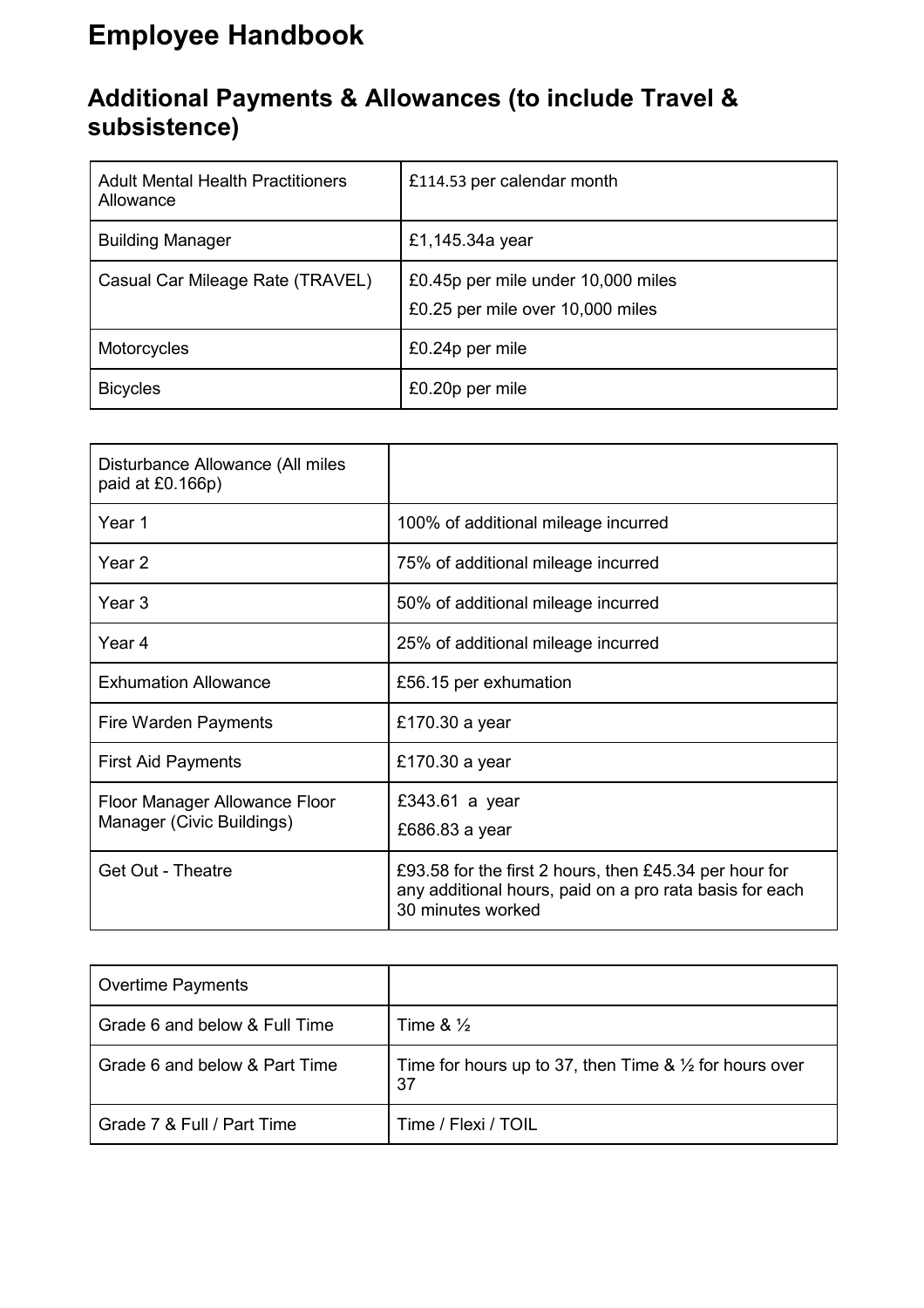| <b>Overtime Payments</b> |                                                                                                                      |
|--------------------------|----------------------------------------------------------------------------------------------------------------------|
| Night Working            | Time & 1/3 if criteria is met                                                                                        |
| <b>Site Coordinator</b>  | £686.83 a year                                                                                                       |
| Sleeping-In Rates        | £76.00 per sleep in session (based on 8 hour sleep<br>in session), as per National Living Wage of £9.50<br>per hour. |
| <b>Stand-By Rates</b>    | $SB2 - £11.44$ per session                                                                                           |
|                          | SB3 - £2290 per session                                                                                              |
|                          | $SB4 - £28.63$ per session                                                                                           |
|                          | SB7 - £16.32 per session (Mon-Fri) £24.47 per<br>session (Weekends/BH)                                               |

| <b>Subsistence Rates</b>                  |                               |
|-------------------------------------------|-------------------------------|
| <b>Breakfast</b>                          | £7.37                         |
| Lunch                                     | £9.64                         |
| <b>Evening Meal</b>                       | £20.07                        |
| Hotel / B&B (Cities)                      | £147.42                       |
| Hotel / B&B                               | £113.40                       |
| Out of pocket                             | £5.67 per night               |
| Parking                                   | <b>Actual Amount incurred</b> |
| Internet access cost for work<br>purposes | Up to £17.00                  |
| <b>Friends and Family Allowance</b>       | $£28.36$ (taxable)            |

| <b>Tool Allowance</b>     |                |
|---------------------------|----------------|
| <b>Bricklayers</b>        | £3.54 per week |
| <b>Builders</b>           | £3.54 per week |
| Carpenters                | £6.97 per week |
| Electricians              | £7.53 per week |
| <b>Mechanical Fitters</b> | £7.53 per week |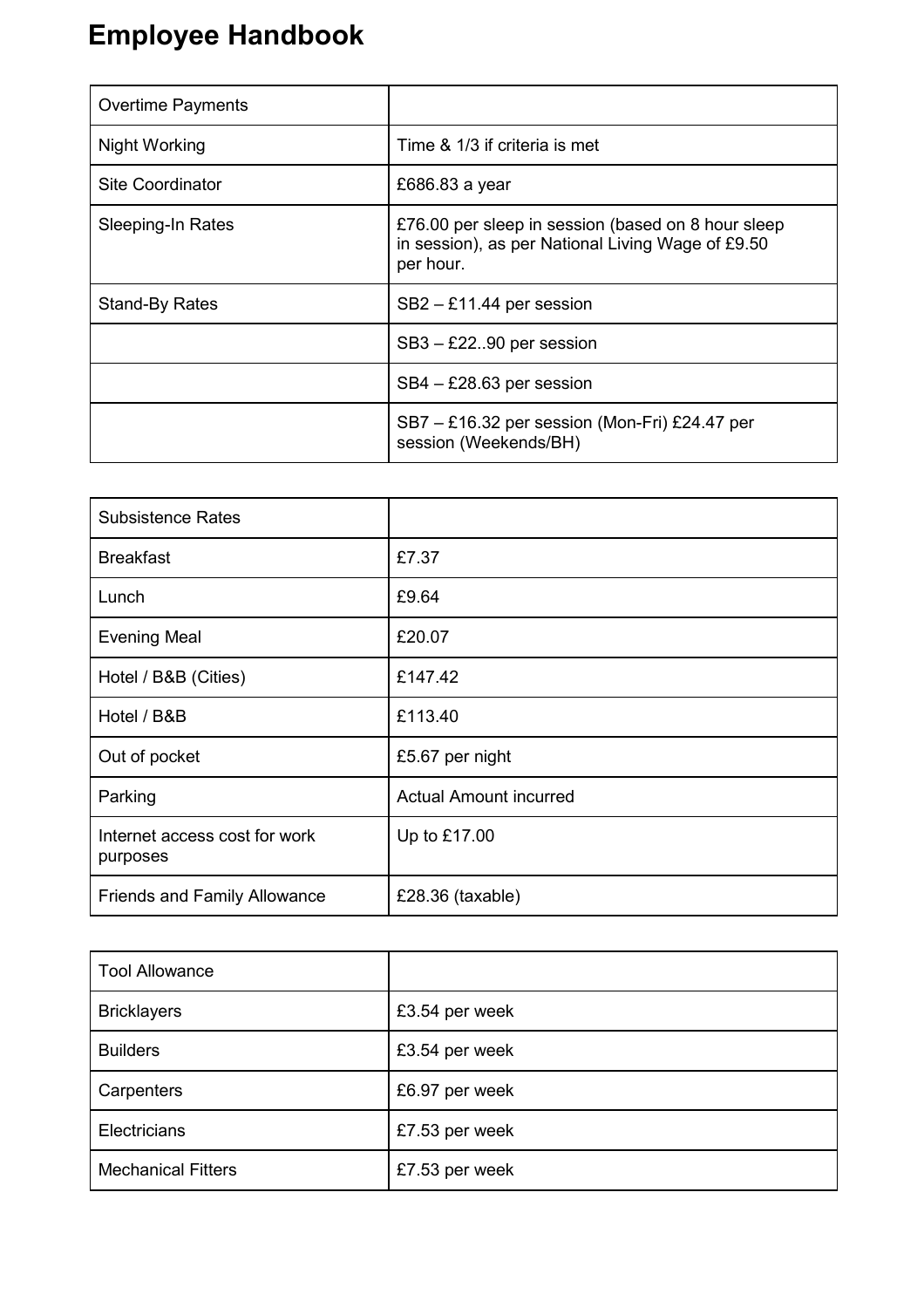| Tool Allowance                |                |
|-------------------------------|----------------|
| Painters (overall allowances) | £3.54 per week |
| <b>Plumbers</b>               | £8.02 per week |

# <span id="page-62-0"></span>**Glossary of Terms**

| Acting up                          | Payment made to an employee who undertakes additional duties at a<br>higher level than their current job grade.                                                                                     |  |
|------------------------------------|-----------------------------------------------------------------------------------------------------------------------------------------------------------------------------------------------------|--|
| Call Out                           | A requirement to attend work at short notice for a specific need.                                                                                                                                   |  |
| <b>Disturbance</b><br>payment      | Payment made to an employee whose job base is changed by the council.                                                                                                                               |  |
| <b>Diversity</b>                   | Refers to recognising and valuing differences between individuals and<br>communities to create a positive and inclusive culture for the benefit of all<br>employees and the people of Denbighshire. |  |
| Equality                           | Ensuring groups and individuals are treated fairly, equally and no less<br>favourably whilst respecting their needs.                                                                                |  |
| Expected<br>week of<br>confinement | The expected week of confinement refers to the expected week of<br>childbirth.                                                                                                                      |  |
| Ex-Gratia<br>Payments              | Payment made to an employee in recognition of exceptional performance,<br>over and above the normal duties of their post.                                                                           |  |
| Exhumation                         | The act of removing the contents of a grave from the ground.                                                                                                                                        |  |
| <b>Flexible Working</b>            | A term used to describe a range of working arrangements, such as working<br>from home, hot desking, mobile working.                                                                                 |  |
| Flexi-time                         | A term used for the flexibility in working hours for some employees working<br>in Denbighshire County Council.                                                                                      |  |
| Honorarium<br>Payment              | Payment made to an employee who undertakes work over and above their<br>normal duties.                                                                                                              |  |
| Market<br>Supplement               | A temporary additional payment made to reflect the external market salary<br>and conditions relating to a specific job.                                                                             |  |
| <b>Professional Fees</b>           | Fees paid by individuals to professional bodies for maintaining their<br>professional or registered status - for example, Solicitors, Social Workers,<br>Architects etc.                            |  |
| Stand by                           | A requirement to be ready and available for call out.                                                                                                                                               |  |